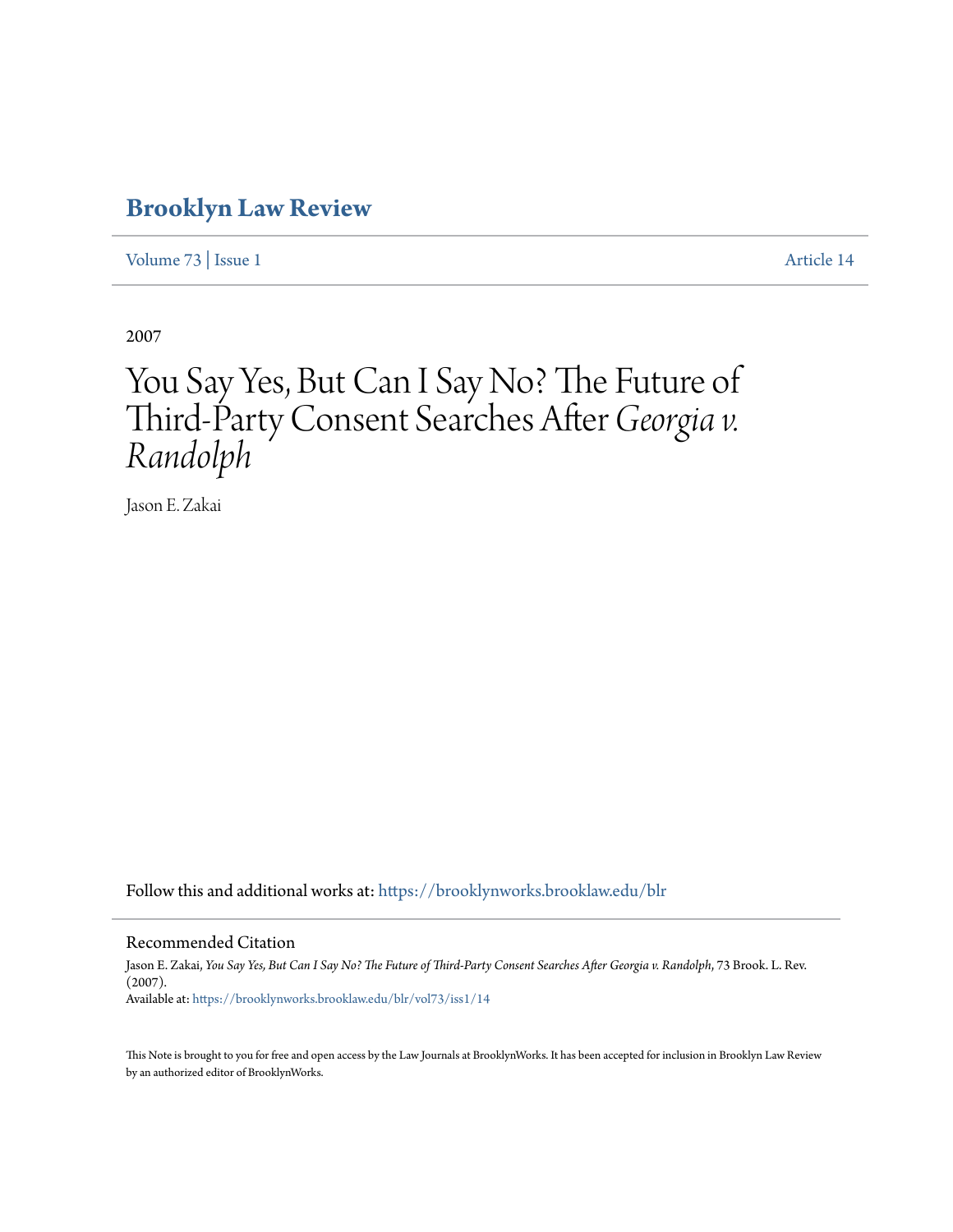# You Say Yes, But Can I Say No?

# THE FUTURE OF THIRD-PARTY CONSENT SEARCHES AFTER GEORGIA V. RANDOLPH

#### I. INTRODUCTION

The Fourth Amendment to the United States Constitution protects against unreasonable searches and seizures.1 One way in which courts have applied this provision is by asserting that government agents generally cannot search a person's home and seize his belongings without a proper search warrant.2 Nevertheless, a warrantless search and seizure is considered reasonable when the person whose belongings are being searched properly and voluntarily consents to the search<sup>3</sup> or when that person's co-occupant consents to the search.4 When a co-occupant of the search target provides his consent, the warrantless search is valid as long as the police reasonably believe that this person shares authority over the common area<sup>5</sup> of the premises.<sup>6</sup> The next question becomes: is a search of the common area of a home reasonable under the Fourth Amendment when both cooccupants are physically present at the time of the search and one gives consent while the other contemporaneously refuses to consent? For decades, the federal circuit and state courts were split over this issue, with most courts answering in the

 $^{\rm 1}~$  U.S. CONST. amend. IV.  $^{\rm 2}~$  Illinois v. McArthur, 531 U.S. 326, 330 (2001); United States v. Place, 462 U.S. 696, 701 (1983). 3 Schneckloth v. Bustamonte, 412 U.S. 218, 219 (1973) (holding that a

warrantless search was valid where the subject of a search voluntarily consented to the search) (citing United States v. Davis, 328 U.S. 582, 593-94 (1946)). 4 United States v. Matlock, 415 U.S. 164, 171 (1974) (holding that consent to

a warrantless search by a third party possessing common authority over the premises was valid against the absent, nonconsenting person with whom that authority was shared).  $$^{5}\,$  A common area might be a living room, for example.

 $6$  Illinois v. Rodriguez, 497 U.S. 177, 188-89 (1990) (holding that a warrantless search was valid where it was based upon consent by a third party whom police, at the time of entry, reasonably believed possessed common authority over the premises).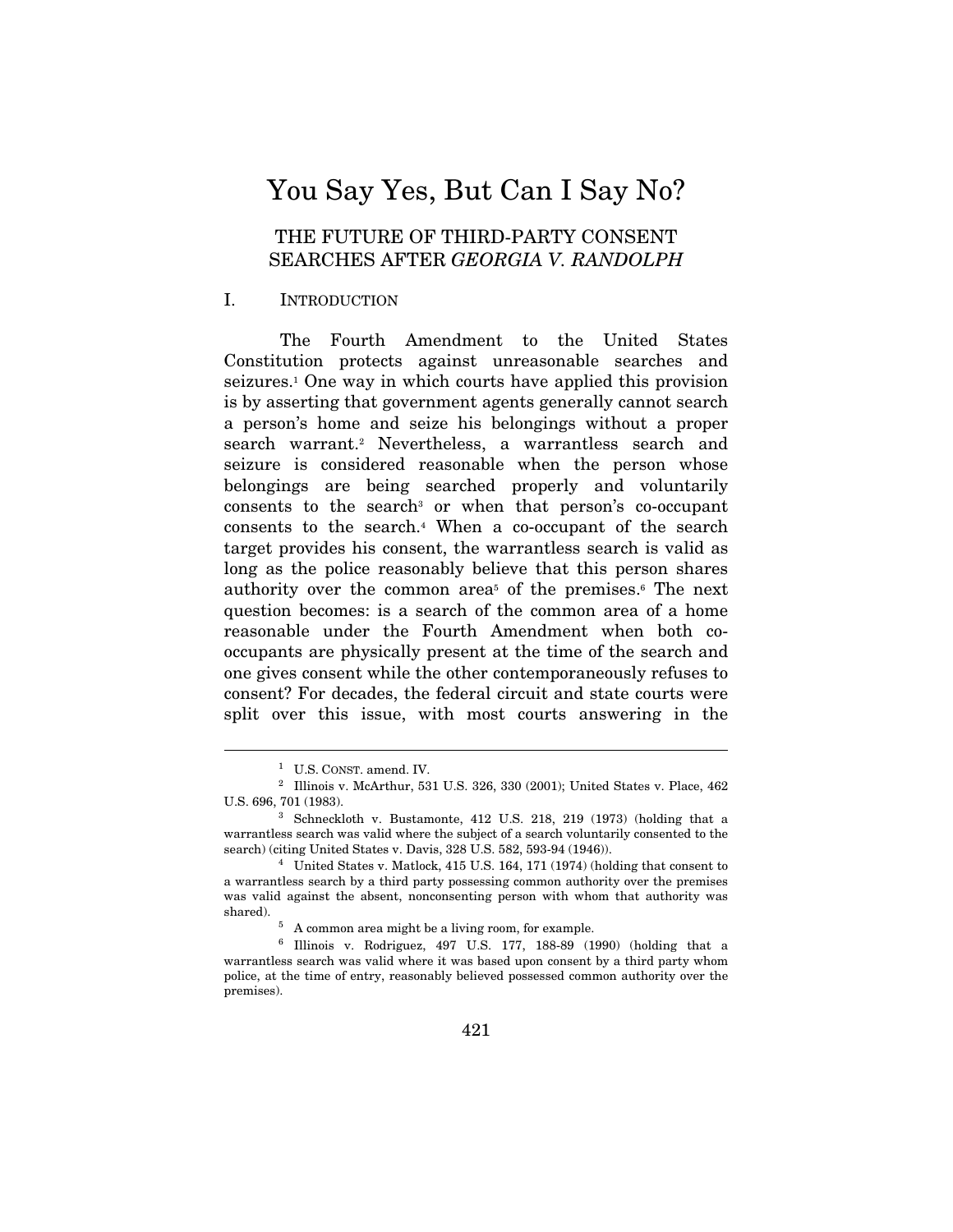affirmative.7 In 2006, the United States Supreme Court took the opposite position, holding in Georgia v. Randolph that when one co-occupant of a common area consents to a warrantless search of the area "a physically present cooccupant's stated refusal to permit entry prevails, rendering the warrantless search unreasonable and invalid as to him."8 The Court's holding, however, was not strong enough to provide lower courts with a uniform answer to this question.<sup>9</sup> While Randolph commendably sought to protect Fourth Amendment constitutional rights, its holding has been interpreted so narrowly by lower courts that the rule needs further clarification to have any significant effect on Fourth Amendment jurisprudence.10 This Note will argue that in the context of a search and seizure in which one co-occupant gives consent and another is physically present and expressly refuses to consent, the Supreme Court needs to define the terms "physically present" and "express refusal" more clearly to ensure that lower courts apply Randolph consistently when analyzing the constitutionality of such searches under the Fourth Amendment.

Part II of this Note will discuss the rule on warrantless searches and seizures under the Fourth Amendment and the consent exception to this rule. Part III will focus on third-party consent to warrantless searches, with a discussion of Supreme Court precedent on the issue prior to Georgia v. Randolph. Next, Part IV will compare the approaches the federal circuit courts and the state courts have taken when one co-occupant refuses consent in the presence of a third party who grants consent. These approaches created the split of authority that Georgia v. Randolph sought to resolve. Part V will thoroughly discuss the recent Supreme Court decision of Georgia v. Randolph. Part VI will address the issue of a co-occupant's refusal in the presence of third-party consent to warrantless searches since Randolph. This Part will also discuss the effects of Randolph on lower courts and argue that the law should be changed to reflect concerns about a defendant's rights, the risk

<sup>&</sup>lt;sup>7</sup> See, e.g., United States v. Morning, 64 F.3d 531, 537 (9th Cir. 1995); United States v. Hendrix, 595 F.2d 883, 885 (D.C. Cir. 1979) (per curiam); United States v. Sumlin, 567 F.2d 684, 688 (6th Cir. 1977); Love v. State, 355 Ark. 334, 341-42 (2003); Laramie v. Hysong, 808 P.2d 199, 203-04 (Wyo. 1991). 8 Georgia v. Randolph, 547 U.S. 103, 106 (2006).

<sup>&</sup>lt;sup>9</sup> See infra Part VI.A.<br><sup>10</sup> See infra Part VI.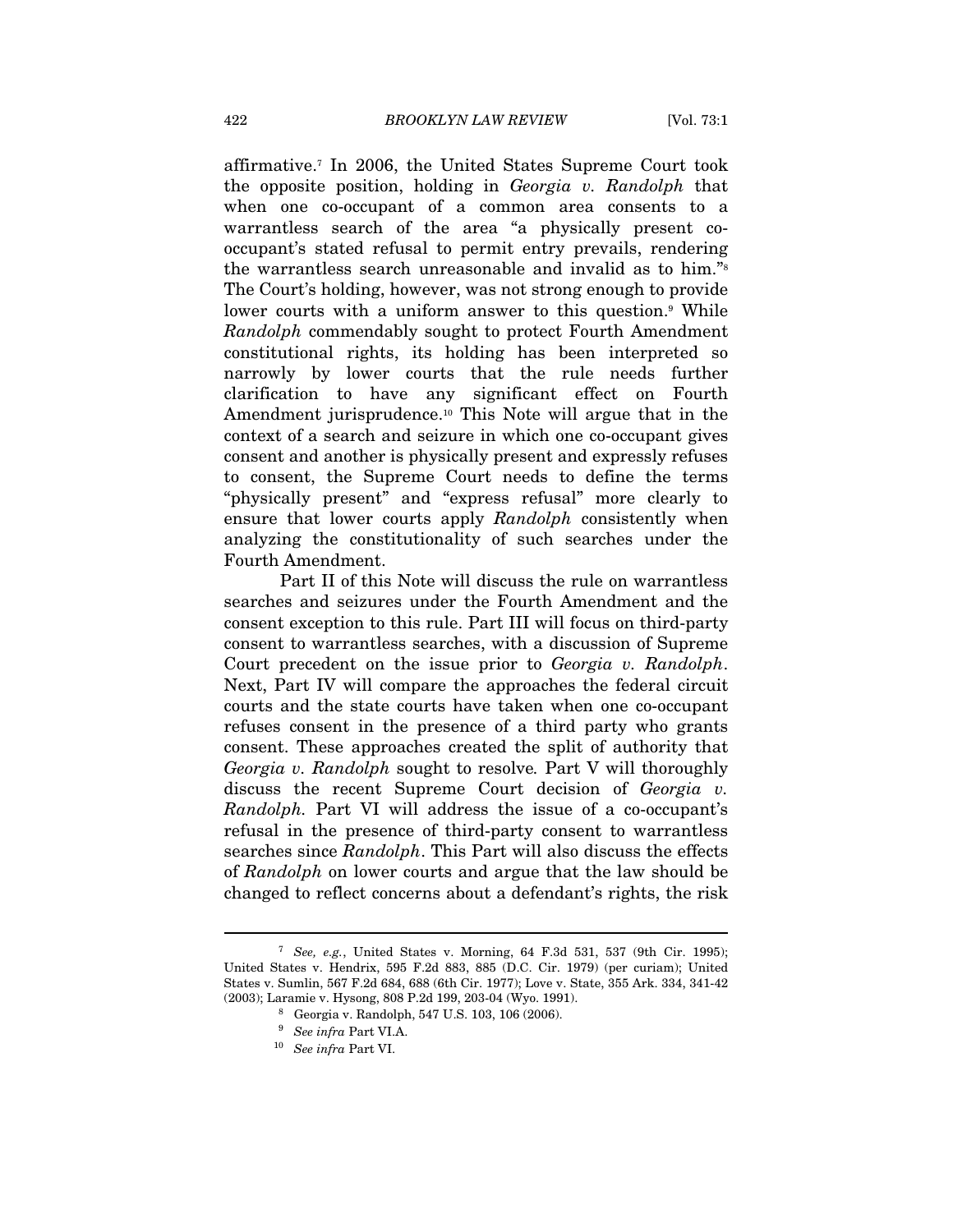to domestic abuse victims, and the preservation of peace in the home.

# II. RULE ON WARRANTLESS SEARCHES AND THE CONSENT EXCEPTION

# A. Unreasonableness of Warrantless Searches Under the Fourth Amendment

The Fourth Amendment provides that "the right of the people to be secure in their persons, houses, papers, and effects, against unreasonable searches and seizures, shall not be violated, and no Warrants shall issue, but upon probable cause. . . ."11 The "central requirement" of the Fourth Amendment is one of reasonableness.12 Searches and seizures of personal property are unreasonable under the Fourth Amendment "'unless . . . accomplished pursuant to a judicial warrant' issued by a neutral magistrate after finding probable cause."13 The warrant requirement is based on the Fourth Amendment's essential purpose of protecting citizens from intrusions of privacy by the government.14 Thus, the entry into a person's home by the government without a warrant is a physical intrusion that is "unreasonable per se,"15 "whether to

<sup>&</sup>lt;sup>11</sup> U.S. CONST. amend. IV.  $\frac{12}$  Illinois v. McArthur, 531 U.S. 326, 330 (2001) (citing Texas v. Brown, 460 U.S. 730, 739 (1983)). 13 Id. (citing United States v. Place, 462 U.S. 696, 701 (1983)). This Note will

focus particularly on the reasonableness of conducting warrantless searches. For the purposes of this Note, seizures of property only become an issue where the government wants to use such property as evidence against the defendant as a result of such searches. 14 Jones v. United States, 357 U.S. 493, 498 (1958). The Fourth Amendment's

protection of a person's privacy is based on a subjective expectation of privacy exhibited by the person, and an objective expectation of privacy that society is prepared to recognize as reasonable. Katz v. United States, 389 U.S. 347, 361 (1967) (Harlan, J., concurring); see also McDonald v. United States, 335 U.S. 451, 455-56 (1948) (stating that "[t]he right of privacy was deemed too precious to entrust to the discretion of those whose job is the detection of crime and the arrest of criminals. Power is a heady thing; and history shows that the police acting on their own cannot be trusted. And so the Constitution requires a magistrate to pass on the desires of the police before they violate the privacy of the home.").

<sup>15</sup> Georgia v. Randolph, 547 U.S. 103, 109 (2006) (citing Payton v. New York, 445 U.S. 573, 586 (1980); Coolidge v. New Hampshire, 403 U.S. 443, 454-55 (1971)). The per se rule is derived from combining the reasonableness requirement of the Fourth Amendment's first clause with the warrant requirement of the Fourth Amendment's second clause. See Sharon E. Abrams, Comment, Third-Party Consent Searches, the Supreme Court, and the Fourth Amendment, 75 J. CRIM. L. & CRIMINOLOGY 963, 963 n.3 (1984).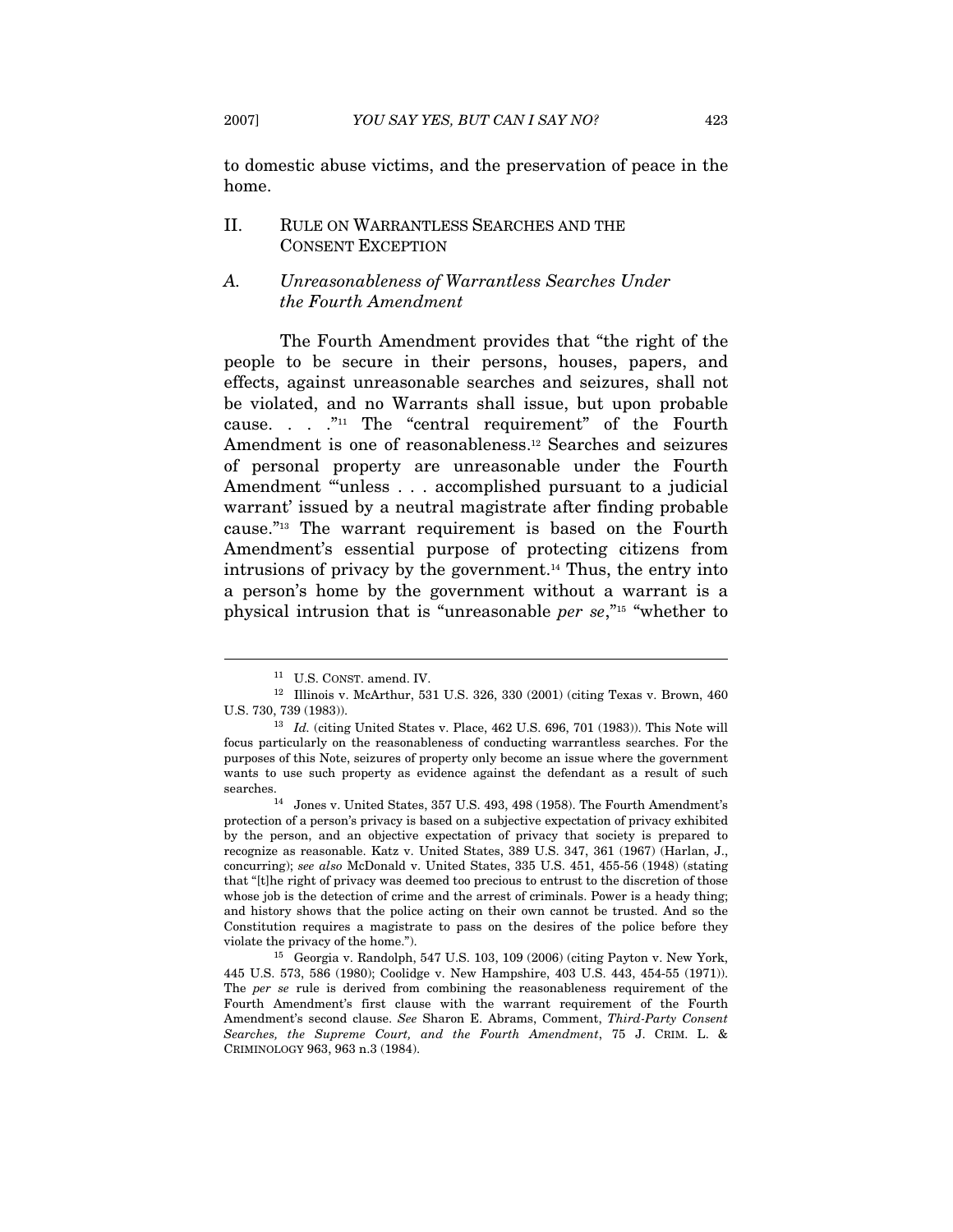make an arrest or to search for specific objects."16 Ultimately, under our current constitutional understanding, when a defendant challenges the validity of a warrantless search, a court's analysis begins with the presumption of unreasonableness.17

#### B. Consent Exception

Despite the per se rule that warrantless searches are unreasonable, the Supreme Court has recognized a number of exceptions. These exceptions occur mostly under exigent circumstances, such as danger to the public and hot pursuit of a suspect<sup>18</sup> or during a search incident to arrest.<sup>19</sup> Warrantless searches also may be considered reasonable under the Fourth Amendment where courts find diminished expectations of privacy.20 Some view the exceptions, however, in a much more narrow light. As Justice Douglas wrote, "[O]nly the gravest of circumstances could excuse the failure to secure a properly issued search warrant."<sup>21</sup>

Amendment did not require police officers to delay an investigation where to do so could gravely endanger human life).

<sup>&</sup>lt;sup>16</sup> Illinois v. Rodriguez, 497 U.S. 177, 181 (1990) (citing Payton v. New York, 445 U.S. 573 (1980); Johnson v. United States, 333 U.S. 10 (1948)).

 $17$  Katz, 389 U.S. at 357 (holding that a government agent's electronic surveillance of the defendant's conversation in a telephone booth was unconstitutional without a proper search warrant); see, e.g., FED. R. CRIM. P. 41; Jones, 357 U.S. at 497-99; Agnello v. United States, 269 U.S. 20, 33 (1925). 18 Warden v. Hayden, 387 U.S. 294, 298-99 (1967) (holding that the Fourth

<sup>19</sup> Chimel v. California, 395 U.S. 752, 762-63 (1969); Jones, 357 U.S. at 499 (stating that "[t]he exceptions to a rule that a search must rest upon a search warrant have been jealously and carefully drawn, and search incident to a valid arrest is among them."). Other exceptions include "investigatory detentions, warrantless arrests, seizure of items in plain view, vehicle searches, container searches, inventory searches, border searches, searches at sea, administrative searches, and searches in which the special needs of law enforcement make the probable cause and warrant requirements impracticable." Thirty-Second Annual Review of Criminal Procedure, 91 GEO. L.J. 36,

 $20$  Illinois v. McArthur, 531 U.S. 326, 330 (2001). Some examples of circumstances or places in which diminished expectations exist are "searches of automobiles, drunk-driving checkpoints, temporary seizure of luggage, and a temporary stop and limited search for weapons." Frank J. Eichenlaub, Carnivore: Taking a Bite out of the Fourth Amendment?, 80 N.C. L. REV. 315, 332 n.121 (2001).

 $21$  United States v. Matlock, 415 U.S. 164, 183 (1974) (Douglas, J., dissenting); see also McDonald v. United States, 335 U.S. 451, 455-56 (1948) ("Absent some grave emergency, the Fourth Amendment has interposed a magistrate between the citizen and the police. . . . We cannot be true to that constitutional requirement and excuse the absence of a search warrant without a showing by those who seek exemption from the constitutional mandate that the exigencies of the situation made that course imperative.").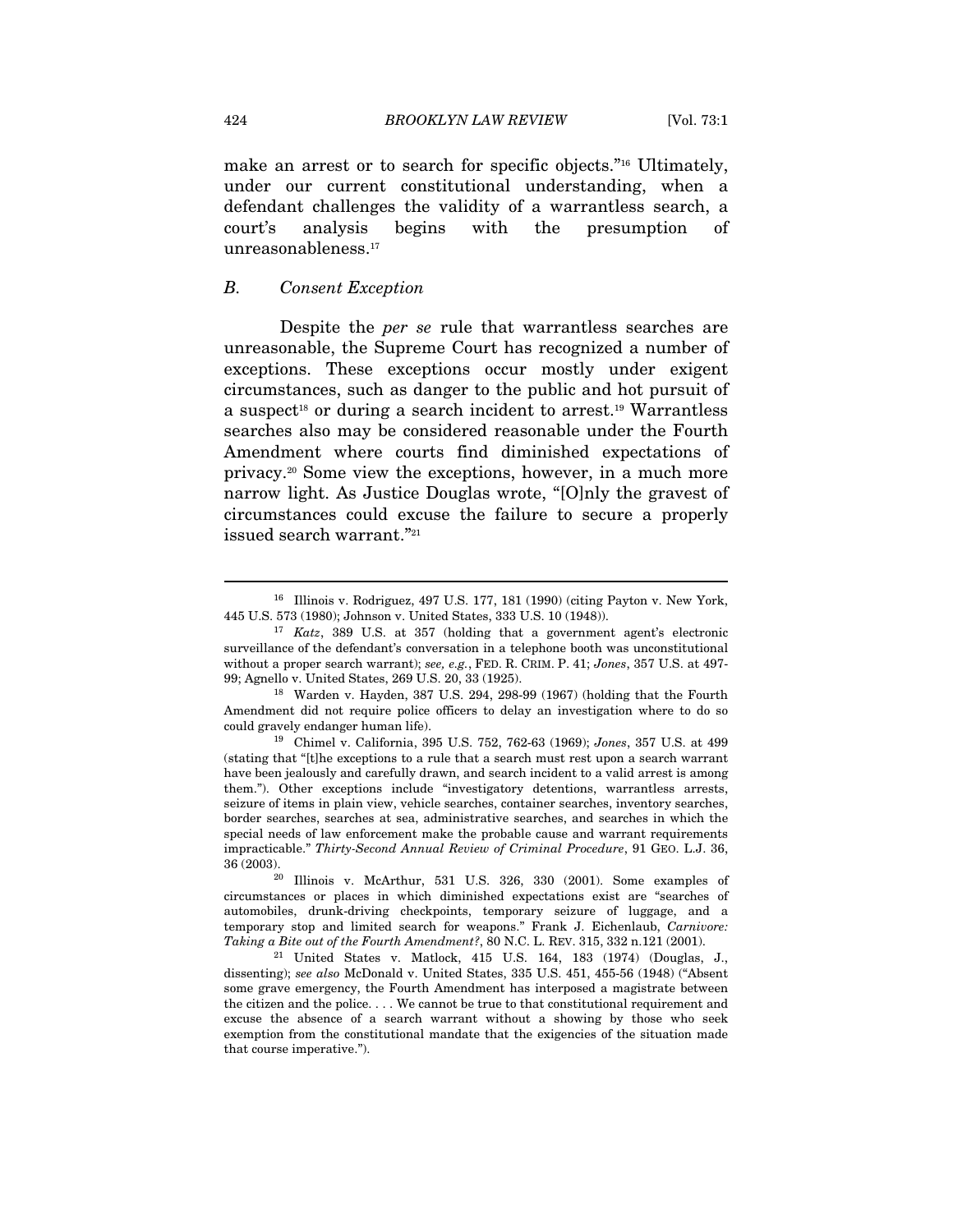One Fourth Amendment-based exception to the rule on warrantless searches that has been the source of much controversy is the consent exception.22 As set forth in Schneckloth v. Bustamonte, the search of property, without a warrant and without probable cause, but with proper and voluntary consent, is valid under the Fourth Amendment.<sup>23</sup> Proper consent must be obtained from an individual possessing authority over the property being searched.24 To determine whether consent is voluntary, courts use a totality of the circumstances test, considering factors such as

(1) knowledge of the constitutional right to refuse consent; (2) age, intelligence, education, and language ability; (3) the degree to which the individual cooperates with the police; (4) the individual's attitude about the likelihood of the discovery of contraband; and (5) the length of detention and the nature of questioning, including the use of physical punishment or other coercive police behavior.25

 To determine whether a search is reasonable based on consent, courts use an objective standard.26 A police officer is required to "ask him or herself what the typical, reasonable person would have understood by the exchange between the officer and the suspect" and to conclude whether or not the suspect gave his consent.<sup>27</sup> Arguably, the voluntariness of the defendant's consent does not have as much weight today as it did when the Court created the consent doctrine in Schneckloth. While a defendant's consent must still be voluntary, the Supreme Court's paradigm for the consent search doctrine has become less focused on the subjective test of the defendant's voluntariness and more concerned with the

 $22$  See Note, The Fourth Amendment and Antidilution: Confronting the Overlooked Function of the Consent Doctrine, 119 HARV. L. REV. 2187, 2187-88 (2006) (arguing that while the Supreme Court has favored consent searches, commentators have denounced their use and several states have banned their use because of "controversies about racial profiling") (citation omitted).  $^{23}$  412 U.S. 218, 248 (1973).

<sup>24</sup> Illinois v. Rodriguez, 497 U.S. 177, 181 (1990).

<sup>25</sup> Douglas K. Yatter et al., Twenty-Ninth Annual Review of Criminal Procedure, Warrantless Searches and Seizures, 88 GEO. L.J. 912, 946-49 (2000)

<sup>(</sup>citations omitted). 26 Rodriguez, 497 U.S. at 188 (quoting Terry v. Ohio, 392 U.S. 1, 21-22 (1968) ("[D]etermination of consent to enter must 'be judged against an objective standard.").<br><sup>27</sup> Nancy J. Kloster, Note, An Analysis of the Gradual Erosion of the Fourth

Amendment Regarding Voluntary Third Party Consent Searches: The Defendant's Perspective, 72 N.D. L. REV. 99, 103 (1996) (citing Florida v. Jimeno, 500 U.S. 248, 251  $(1991)$ ).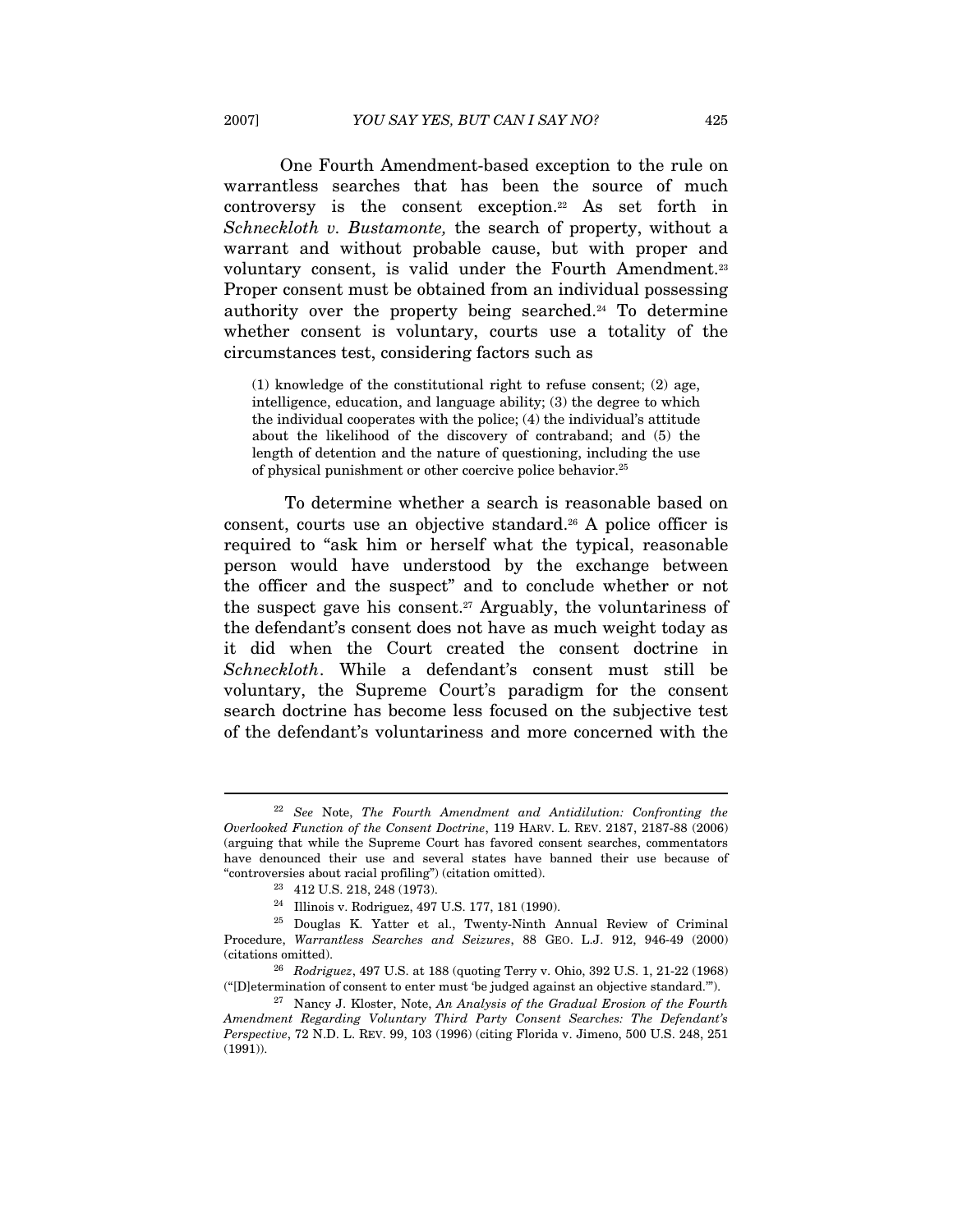objective test of whether the officer compelled the defendant's consent.28

The consent exception initially derived from the theory that a defendant could waive his Fourth Amendment rights,<sup>29</sup> either directly or though an agent.30 Over time, however, the consent doctrine has broadened beyond the bounds of waiver and agency principles.31 It has been held that a defendant's waiver of a constitutional right must be made knowingly and intelligently.32 In Schneckloth v. Bustamonte, however, the Court held that providing consent could be voluntary without the defendant knowing that he had the right to refuse to do so.33 The reason for this comes from balancing the need to protect an individual's constitutional rights while also allowing for effective law enforcement.<sup>34</sup> In this situation, law enforcement purposes win out over constitutional protections because the consent to search is not a trial or pre-trial right on which the defendant's "knowledge and intelligence" can easily be judged.35 Because it was not required that defendants be aware of their Fourth Amendment right, some justices and commentators saw this as an erosion of constitutional protections.36 Despite such criticism, the Supreme Court generally favors the consent exception.37

<sup>&</sup>lt;sup>28</sup> Ric Simmons, Not "Voluntary" But Still Reasonable: A New Paradigm for Understanding the Consent Searches Doctrine, 80 IND. L.J. 773, 776 (2001); see also United States v. Drayton, 536 U.S. 194, 206-07 (2002) (noting that where an exchange takes place between police officer and citizen in which a police officer asks a citizen for his consent, "it dispels inferences of coercion.").<br><sup>29</sup> Kloster, *supra* note 27, at 104-05 (citing Stoner v. California, 376 U.S. 483,

 $\stackrel{489\,(1964).}{\scriptstyle{30}}\, \stackrel{30\,}{\phantom{1}l d.}$ 

 $31$  Id. at 105-06.<br> $32$  Illinois v. Rodriguez, 497 U.S. 177, 183 (1990) (citing Colorado v. Spring, 479 U.S. 564, 574-75 (1987)); Johnson v. Zerbst, 304 U.S. 458 (1938). 33 Schneckloth v. Bustamonte, 412 U.S. 218, 241 (1973) ("There is a vast

difference between those rights that protect a fair criminal trial and the rights guaranteed under the Fourth Amendment. Nothing, either in the purposes behind requiring a 'knowing' and 'intelligent' waiver of trial rights, or in the practical application of such a requirement[,] suggests that it ought to be extended to the constitutional guarantee against unreasonable searches and seizures."); see also Kloster, *supra* note 27, at 107.<br><sup>34</sup> INGA L. PARSONS, FOURTH AMENDMENT PRACTICE AND PROCEDURE 101

<sup>(</sup>National Institute for Trial Advocacy, 2005).<br> $\frac{35}{1}$  Id.

<sup>36</sup> Kloster, supra note 27, at 107 (citing Schneckloth, 412 U.S. at 226 (Brennan, J., dissenting)). For a discussion on the criticism of consent searches, see

<sup>%</sup> generally Note,  $supra$  note 22.  $$^{37}\,$  Note,  $supra$  note 22;  $see$   $also$  WAYNE R. LAFAVE, 4 SEARCH AND SEIZURE: A TREATISE ON THE FOURTH AMENDMENT § 8.1, at 5 (4th ed. 2004); United States v.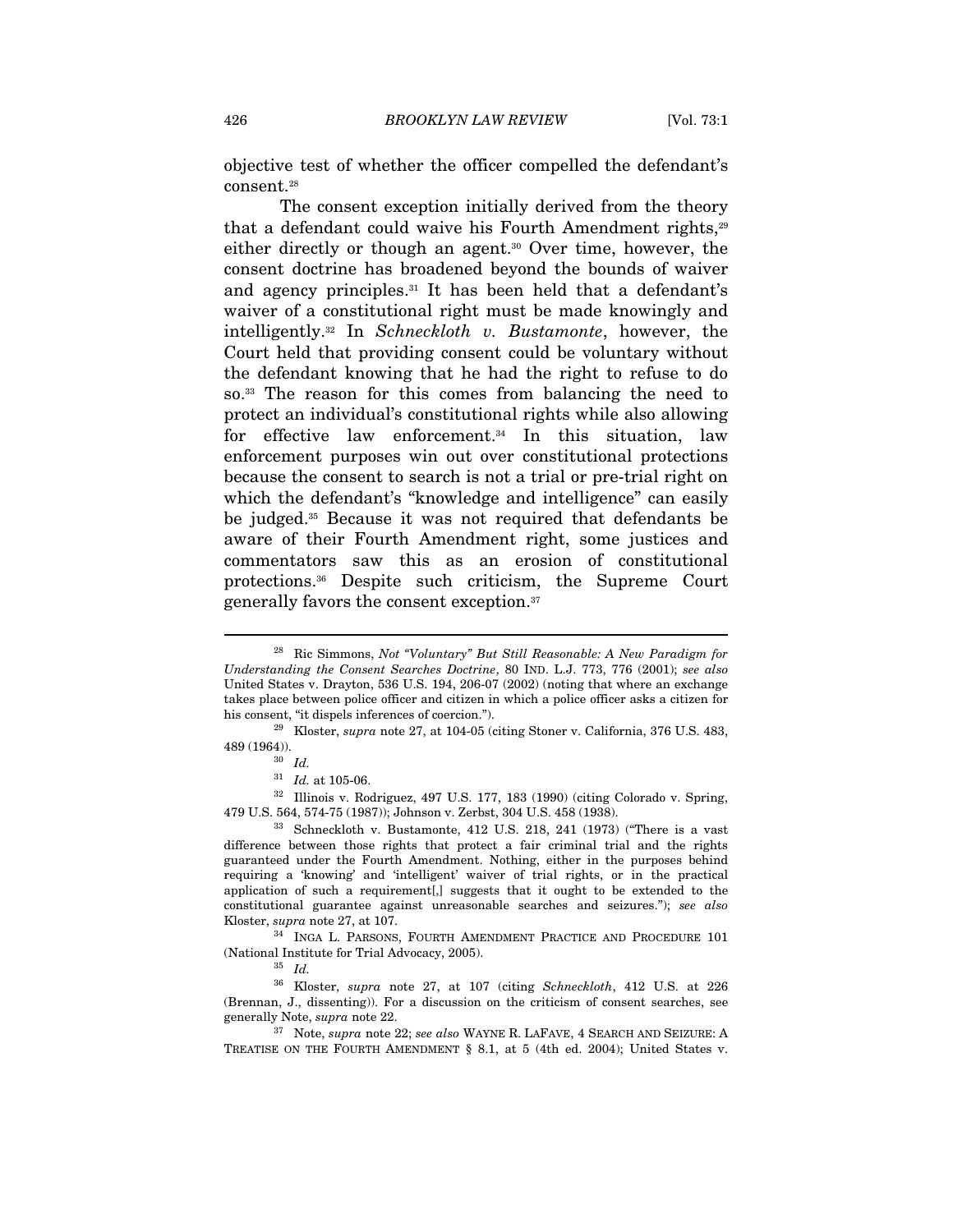Thus, the "strict requirement" of a warrant to conduct a search under the Fourth Amendment is not as strict as it seems. The Supreme Court has judicially created a number of exceptions to the per se rule, mostly for safety and law enforcement purposes, but also to allow an individual possessing authority to permit the search if he voluntarily consents. Accordingly, because any individual possessing common authority can give consent,38 the target of the search does not always need to consent in order for a consent search to be reasonable and valid against him.

#### III. THIRD-PARTY CONSENT SEARCHES

Under the consent exception to the Fourth Amendment, the Supreme Court has recognized that consent may properly be obtained from a third party if it is not obtained from the subject of the search.<sup>39</sup> For the purposes of this Note, the person who is the target or subject of the search will be referred to as the primary party.40 This is the person for whom the evidence is being sought and whose constitutional rights are at stake. A third party is an individual who possesses common authority to consent to a search but who does not become a defendant challenging the admission of evidence that is the fruit of the search.<sup>41</sup>

Less stringent constitutional protections are afforded to primary parties in the context of consenting to a warrantless

Drayton, 536 U.S. 194, 207 (2002) ("In a society based on law, the concept of agreement and consent should be given a weight and dignity of its own. Police officers act in full accord with the law when they ask citizens for consent. It reinforces the rule of law for the citizen to advise the police of his or her wishes and for the police to act in reliance on that understanding. When this exchange takes place, it dispels inferences of coercion."). 38 Illinois v. Rodriguez, 497 U.S. 177, 181 (1990).

 $^{39}\;$  United States v. Matlock, 415 U.S. 164, 170-71 (1974). The Supreme Court had implicitly validated third-party consent searches in previous cases. See, e.g., Bumper v. North Carolina, 391 U.S. 543 (1968); Chapman v. United States. 365 U.S. 610 (1961); Amos v. United States, 255 U.S. 313 (1921); Weeks v. United States, 232 U.S. 383 (1914). 40 The term "primary party" has not been used by courts. Elizabeth Wright

adopted the phrase for the convenience of discussing third-party consent searches. See Elizabeth A. Wright, Note, Third Party Consent Searches and the Fourth Amendment: Refusal, Consent, and Reasonableness, 62 WASH. & LEE L. REV. 1841, 1843 n.13 (2005). 41 Matlock, 415 U.S. at 171 (stating that the justification of a warrantless

search is not limited to proof of voluntary consent given by the defendant, but also extends to permission to search obtained from a third party). Of course, evidence as a result of the search can be used against the third party. See Donald v. State, 903 A.2d 315, 318-21 (Del. 2006).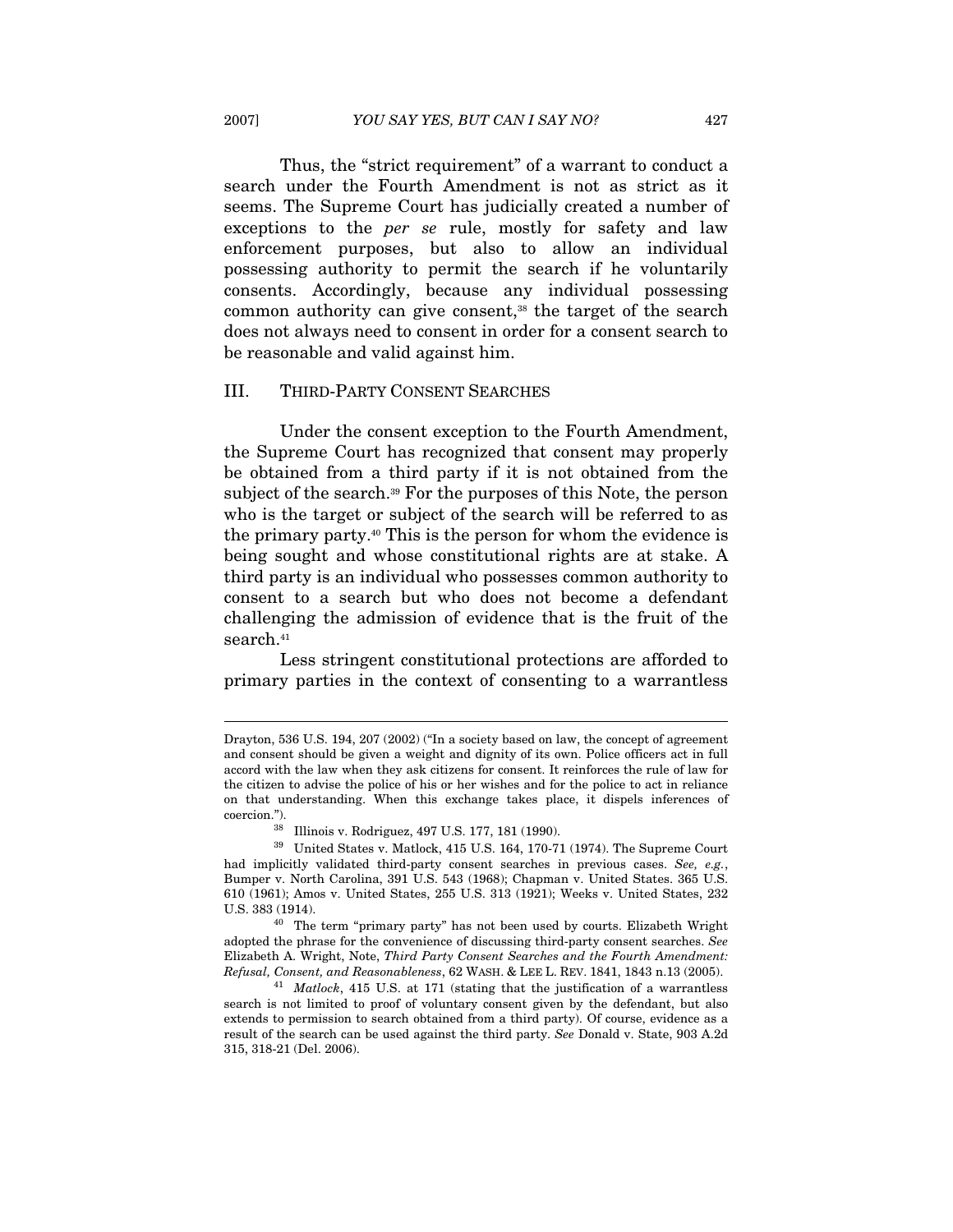search than in other aspects of a criminal prosecution, such as the waiving of trial rights.42 Defendants cannot effectively waive their trial rights unless the waiver is "knowing and intelligent," whereas the validity of a consent to a warrantless search requires only voluntariness, evaluated on a variety of factors.43 Given that the target of a search lacks the heightened constitutional protection of a defendant waiving a trial right, it is perhaps not surprising that a third party can effectively consent to a search against the defendant without the defendant's participation.

# A. Matlock Rule: Common Authority and Assumption of Risk

United States v. Matlock has been at the core of Supreme Court jurisprudence on the third-party consent exception for roughly the last three decades.<sup>44</sup> The *Matlock* Court developed the rule that "consent of one who possesses common authority over premises or effects is valid as against the absent, nonconsenting person with whom that authority is shared."<sup>45</sup> In *Matlock*, the police arrested the defendant Matlock in the front yard of the house where he and Mrs. Gayle Graff lived.<sup>46</sup> When the police officers went to the door, where Mrs. Graff stood, they asked her if they could search the house.<sup>47</sup> The officers entered and searched the house based on Mrs. Graff's consent without asking the defendant for his consent, despite knowing that Matlock lived there as well.48 After Mrs. Graff told the officers that she shared the east bedroom with the defendant, the police entered that bedroom and found evidence to be used against the defendant.49 The Court held that Mrs. Graff's voluntary consent validated the warrantless search against Matlock because she had common authority over the bedroom.50

<sup>&</sup>lt;sup>42</sup> Schneckloth, 412 U.S. at 245-46; see also, Abrams, supra note 15, at 967.<br><sup>43</sup> See supra Part II.B; see also Illinois v. Rodriguez, 497 U.S. 177, 183 (citing

Colorado v. Spring, 479 U.S. 564, 574-75 (1987); Johnson v. Zerbst, 304 U.S. 458 (1938)).

<sup>44</sup> Abrams, *supra* note 15, at 969.<br>
45 *Matlock*, 415 U.S. at 170.<br>
46 *Id.* at 166.<br>
47 *Id.* 

<sup>48</sup> Id.

<sup>&</sup>lt;sup>49</sup> Id. at 166-67.<br><sup>50</sup> Id. at 164, 177.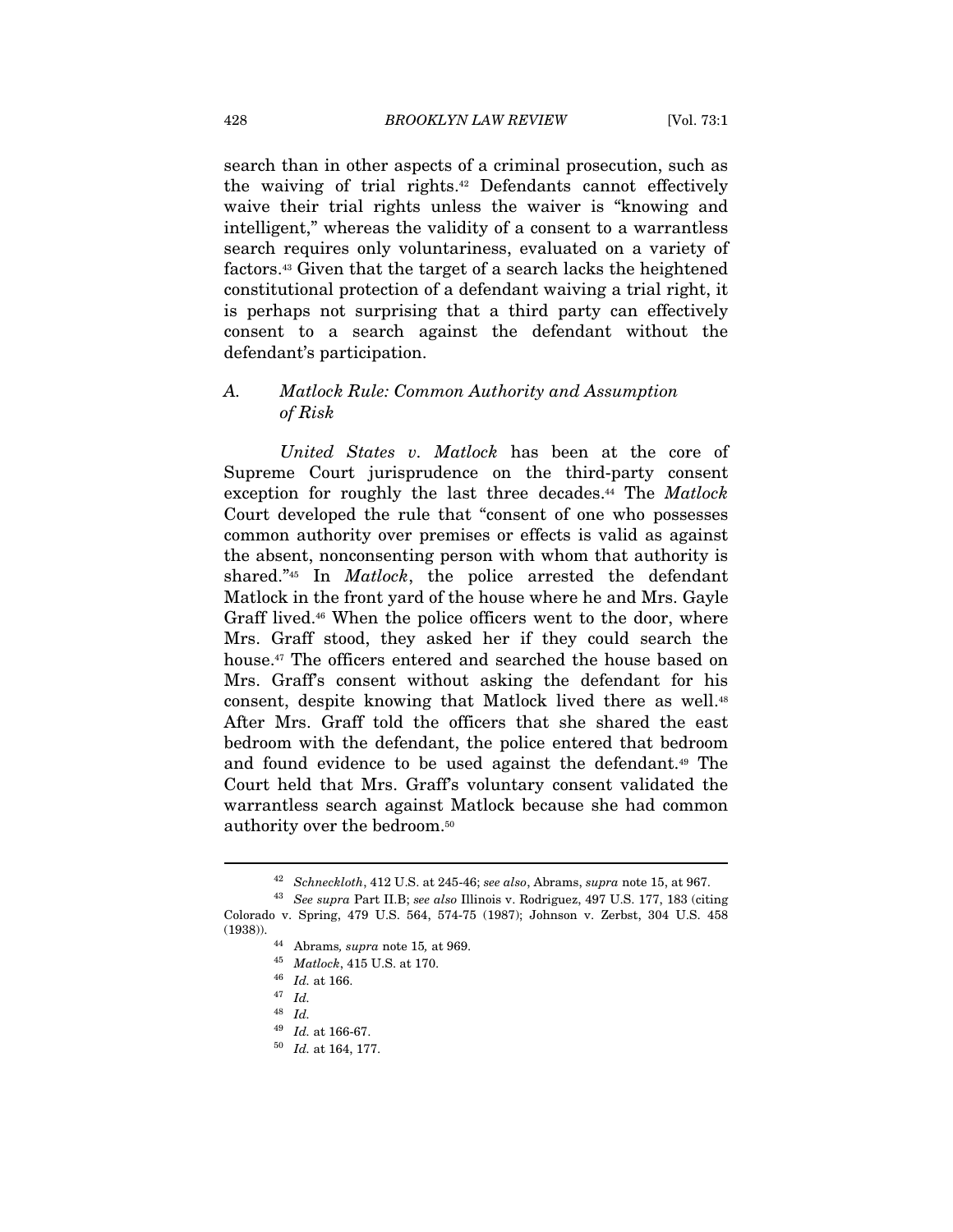In order for a third party to have the authority to properly give consent, he must share common authority over the area or have some other sufficient relationship with the primary party over the premises being searched.51 The two main rationales behind the Matlock "common authority" rule are: (1) the third party has mutual use of the property being searched because he has joint access or control with the primary party<sup>52</sup> and  $(2)$  the primary party has assumed the risk that a person with whom he shares an area will allow visitors into that area.53 Several commentators have referred to the Matlock rule as the "possession and control" or "access and control" test.<sup>54</sup>

Even before Matlock, many lower federal and state courts had used "common authority" principles to judge the validity of third-party consent searches; the Matlock decision was the Supreme Court's ratification of this approach.<sup>55</sup> Despite this ratification, Matlock did not clearly articulate the parameters and constitutional justifications for its third-party consent exception.56 Although the Matlock Court included an express reference to the "absent nonconsenting person,"<sup>57</sup> its "common authority" analysis did not mention Matlock's

"when two or more co-occupants share a space in common, each one accepts the possibility that another may permit a search." Wright, supra note 40, at 1857-58; see LAFAVE, supra note 37, § 8.3(a), at 148-49; Frazier v. Cupp, 394 U.S. 731, 740 (1969) (holding that the consent to search a duffel bag given by petitioner's cousin was valid because petitioner allowed his cousin to use the bag and therefore assumed the risk that his cousin might allow someone else to look inside).<br>  $5^4$  E.g., Abrams, supra note 15, at 967-68.<br>  $5^5$  Id. at 967-69.

 $51$  See id. at 171. For an example of the factors courts have used to determine whether a third party had common authority, see United States v. Groves, 470 F.3d

<sup>311, 319 (7</sup>th Cir. 2006). 52 This principle is not based on rules of property. Rather than giving the authority to consent to the person who owns the property being searched, this principle gives only the persons who use the property the right to decide if they want to permit visitors to enter and search the area. Matlock, 415 U.S. at 171 n.7. It has been held that if a third party, even the property owner, does not share mutual use of the property with the defendant, this does not create the common understanding of authority to permit guests to enter without the consent of the occupant of the premises. See Georgia v. Randolph, 547 U.S. 103, 112 (2006). For the proposition that a landlord cannot by right give valid consent for a search of a tenant's area, see Chapman v. United States, 365 U.S. 610, 616-17 (1961). For the proposition that a hotel manager cannot give valid consent to search a guest's room, see Stoner v. California, 376 U.S. 483, 489 (1964). 53 The "assumption of risk" theory, derived from tort law, espouses that

 $^{56}$  Id. at 966 (quoting John B. Wefing & John G. Miles, Jr., Consent Searches and the Fourth Amendment: Voluntariness and Third Party Problems, 5 SETON HALL L. REV. 211, 261 (1974)). 57 Matlock, 415 U.S. at 170.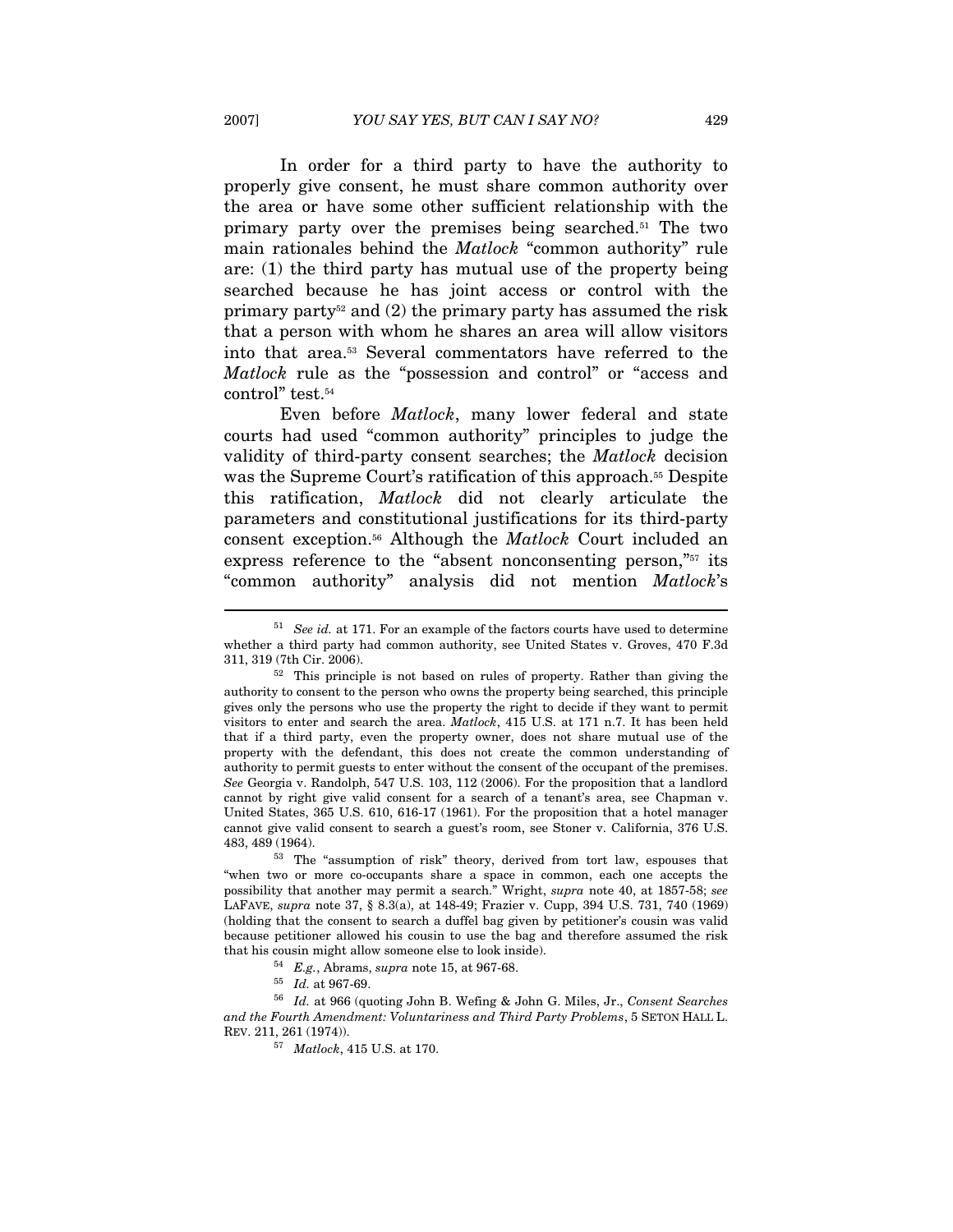particular facts. Thus, the rule does not necessarily require that the primary party be absent for the third-party consent search to be valid.<sup>58</sup> In addition, because the defendant in Matlock was arrested in the front yard and detained in a squad car near the house when the police obtained consent,59 lower courts disagree as to whether Matlock's absence was truly a deciding factor in the Court's holding.<sup>60</sup>

Despite the problems courts face in interpreting the scope of the ruling, *Matlock* clearly allows warrantless searches of a common area to be constitutional if a third party having common authority consented to the search.

#### B. The Illinois v. Rodriguez Rule: Apparent Authority

About fifteen years after Matlock, the Supreme Court held that a third party did not necessarily need to have common authority over the premises in order for a third-party consent search to be valid. Generally, under the Fourth Amendment, police officers do not need to be factually correct in their assessment of what evidence a search will produce in order for a search to be reasonable.<sup>61</sup> In *Illinois v. Rodriguez*, this principle was extended so that police officers do not need to be factually correct about who has common authority to consent to a search.<sup>62</sup>

Rodriguez held that if the police reasonably believe, even if erroneously, that a person who consents to a warrantless police entry is a resident of (or has common authority over) the premises, the search is valid and its fruits may be used as evidence against the defendant.<sup>63</sup> In Rodriguez, Gail Fischer told the police that Edward Rodriguez assaulted

<sup>58</sup> See Matlock, 415 U.S. at 968; see also Matlock, 415 U.S. at 169-72; Wright, supra note 40, at 1872 (explaining that "[i]f common authority is the basis for third party consent searches, then the primary party's location is irrelevant").<br><sup>59</sup> See Georgia v. Randolph, 547 U.S. 103, 109-10 (2006).<br><sup>60</sup> Abrams, *supra* note 15, at 970; *see also id.* at 977 (arguing that "[a] theory

that would allow a defendant's presence during and objection to a third-party consent search to invalidate that search . . . finds no theoretical support in the Matlock decision"); Wright, *supra* note 40, at 1871 (explaining that "[c]ourts that allowed third party consent to trump the primary party's refusal concentrated on the fact that the defendant [in Matlock] was actually present in his front yard, though the police failed to ask his permission to search, and, instead, received permission from a co-occupant of the house") (citing United States v. Sumlin, 567 F.2d 684, 687 (6th Cir. 1977)).<br><sup>61</sup> Illinois v. Rodriguez, 497 U.S. 177, 184 (1990).

 $\frac{62}{63}$  *Id.* at 184.<br> $\frac{63}{64}$  *Id.* at 186-89.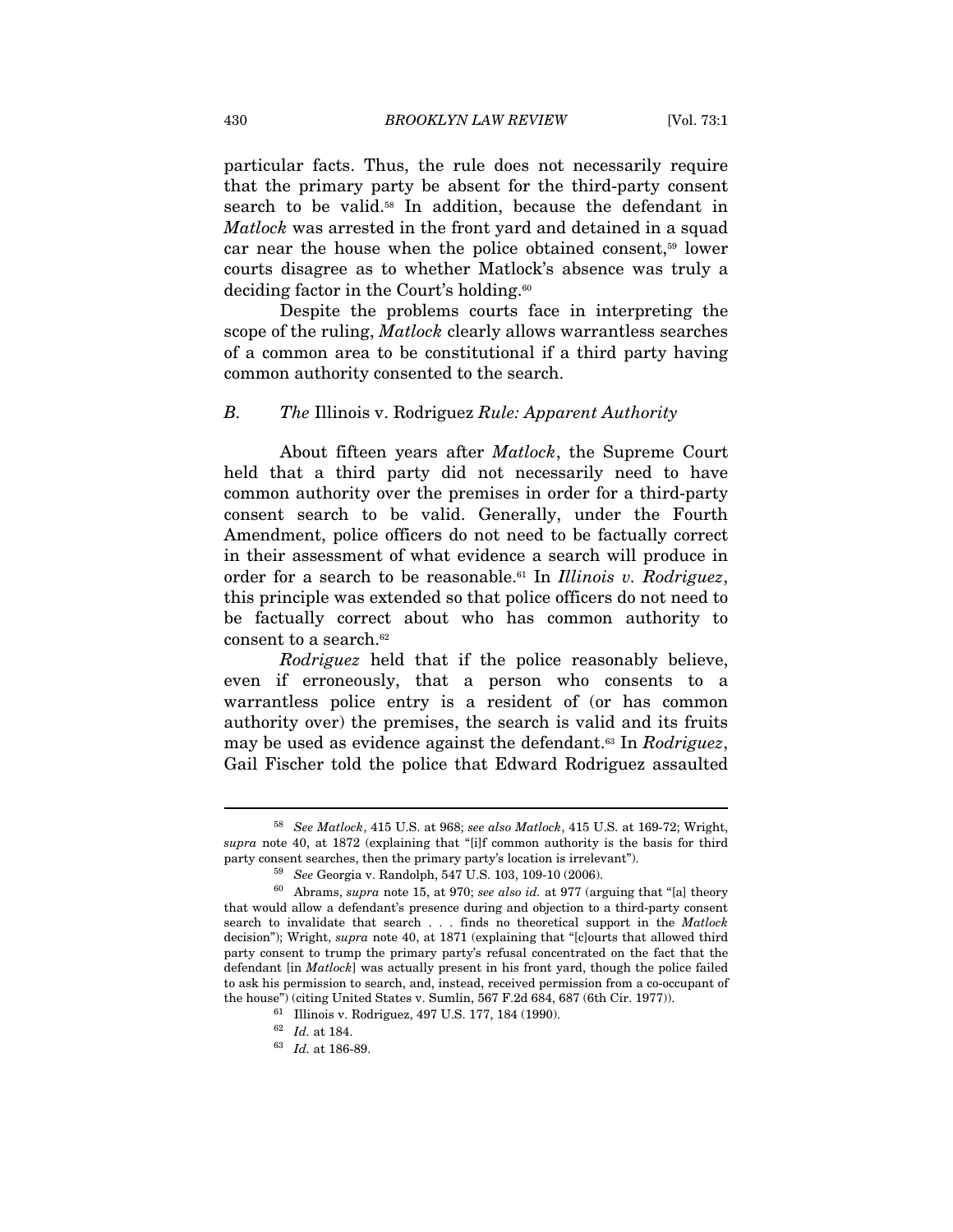her.<sup>64</sup> Fischer consented to take the police to an apartment where she said Rodriguez was asleep so they could arrest him.<sup>65</sup> Fischer referred to the apartment as "our apartment" and told the police that she had clothes and furniture there.<sup>66</sup> The police entered the apartment without obtaining an arrest warrant or a search warrant; upon entering, they found contraband in plain view and proceeded to arrest Rodriguez, who was sleeping in the bedroom.<sup>67</sup> The Court remanded for a determination of whether the police officers reasonably believed that Fischer had the authority to consent to a search of the apartment.68 If the lower court found that the police reasonably believed she had common authority, then the search would be valid.69 The issue in Rodriguez was not whether the defendant waived his Fourth Amendment right, but whether the police violated his right to be free from unreasonable searches.<sup>70</sup> Therefore, the focus of reasonableness is no longer on the defendant's actions or inactions to determine whether he subjectively consented, but rather on the police officer's objective factual determination of whether a reasonable officer would believe properly authorized consent has been given.<sup>71</sup>

In effect, the Rodriguez Court adopted the doctrine of apparent authority to apply to third-party consent searches.72 Under agency law, apparent authority allows an agent to bind his principal where it *appears* that the agent has authority to act for the principal, even if the agent does not actually have authority.73 Accordingly, if a third party does not actually have common authority to give consent to the police, then an absent

 $\overline{a}$ 

Stoner v. California. 376 U.S. 483, 488 (1964) (stating that Fourth Amendment rights "are not to be eroded by unrealistic doctrines of 'apparent authority'").<br><sup>73</sup> See W.W. Allen, Annotation, *Doctrine of Apparent Authority as Applicable* 

Where Relationship Is that of Master and Servant, 2 A.L.R. 2D 406, § 1 (1948) (citations omitted).

 $\begin{array}{cc} 64 & Id. \ 65 & Id. \end{array}$ 

 $^{66} \;$   $Id.$ 

 $67$  Id. at 180.<br>  $68$  Id. at 189.<br>  $69$  Id. at 188-89.<br>  $70$  Id. at 187.

 $71$  Id. at 188 ("Determination of consent to enter must 'be judged against an objective standard: would the facts available to the officer at the moment . . . 'warrant a man of reasonable caution in the belief' that the consenting party had authority of the premises?") (quoting Terry v. Ohio, 392 U.S. 1, 21-22 (1968)); see also Kloster, supra note 27, at 103. 72 The Court had previously rejected the applicability of this doctrine in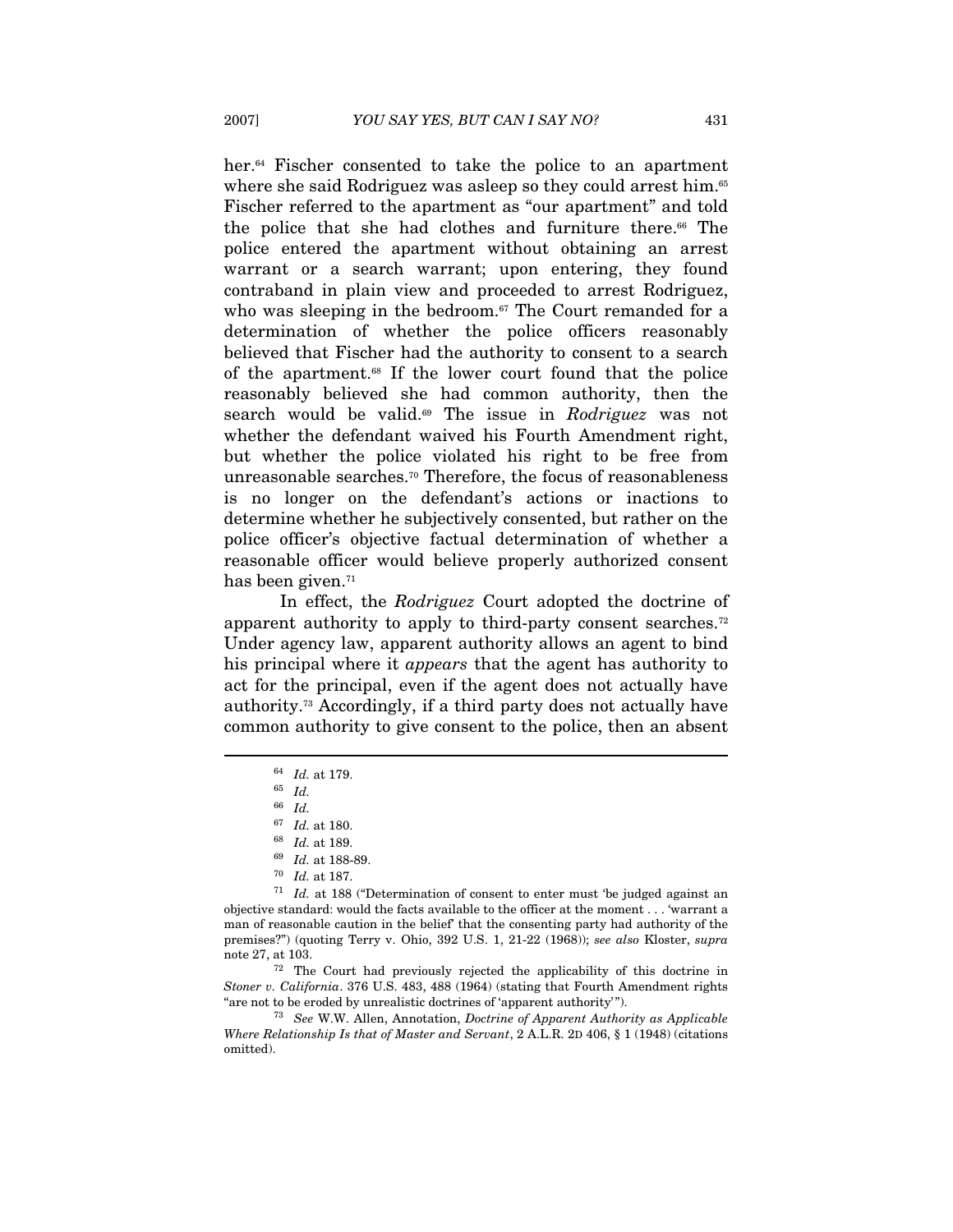primary party is still vulnerable to a warrantless search. As a result of Rodriguez, a third-party consent search can be valid without a primary party necessarily assuming the risk that this person might permit someone to enter and search.74 Thus, the apparent authority rule of Rodriguez undercuts the key principle of "assumption of risk" in the Matlock rule.75 Justice Marshall noted this problem in his dissent, arguing that the constitutionality of the Matlock "assumption of risk" rule rested on the idea that a person had voluntarily given up his expectation of privacy when he shared access or control of a common area with a co-occupant.<sup>76</sup> If police officers are mistaken about a third party's authority to consent, the search loses its "constitutional footing" because the defendant may not have shared access or control with that person, and thus the defendant would not have a diminished expectation of privacy.77 After Rodriguez, one commentator argued that the apparent authority test does not properly shield citizens from privacy intrusions by the government as required by the Fourth Amendment.78 Another commentator, not expecting the "apparent authority test" to be adopted, hypothesized several years before Rodriguez that "[i]f searches are validated merely because police think that they are reasonable, very few searches will be found constitutionally invalid."79 Thus, there is a strong argument that the Rodriguez rule is a violation of the Fourth Amendment.

Nevertheless, the Supreme Court was clearly moving in the direction of expanding the third-party consent exception. The lower federal courts and the state courts accordingly expanded this exception as well.

<sup>74</sup> Wright, supra note 40, at 1858. For example, if the police reasonably believe that a landlord has common authority over a tenant's apartment, his consent will validate a warrantless search of the apartment despite the fact that the tenant did not give the landlord the authority to permit the police to enter. See supra note 52; see also Gregory S. Fisher, Search and Seizure, Third-Party Consent: Rethinking Police Conduct and the Fourth Amendment, 66 WASH. L. REV. 189, 200 (1991) ("Rodriguez % effectively destroys the common authority test.").<br>
<sup>75</sup> See supra note 53 and accompanying text.<br>
<sup>76</sup> Rodriguez, 497 U.S. at 194 (Marshall, J., dissenting).<br>
<sup>77</sup> Id.<br>
<sup>78</sup> Fisher, *supra* note 74, at 198-99; *see als* 

<sup>(</sup>arguing that by validating warrantless searches where a consenting party does not have at least some actual control over the premises, "the Court took a final bite from the already devoured Fourth Amendment").<br><sup>79</sup> Abrams, *supra* note 15, at 977-78 (arguing that a theory in which the

reasonableness of a search depends on the police officers' perceptions at the time of the search has major flaws).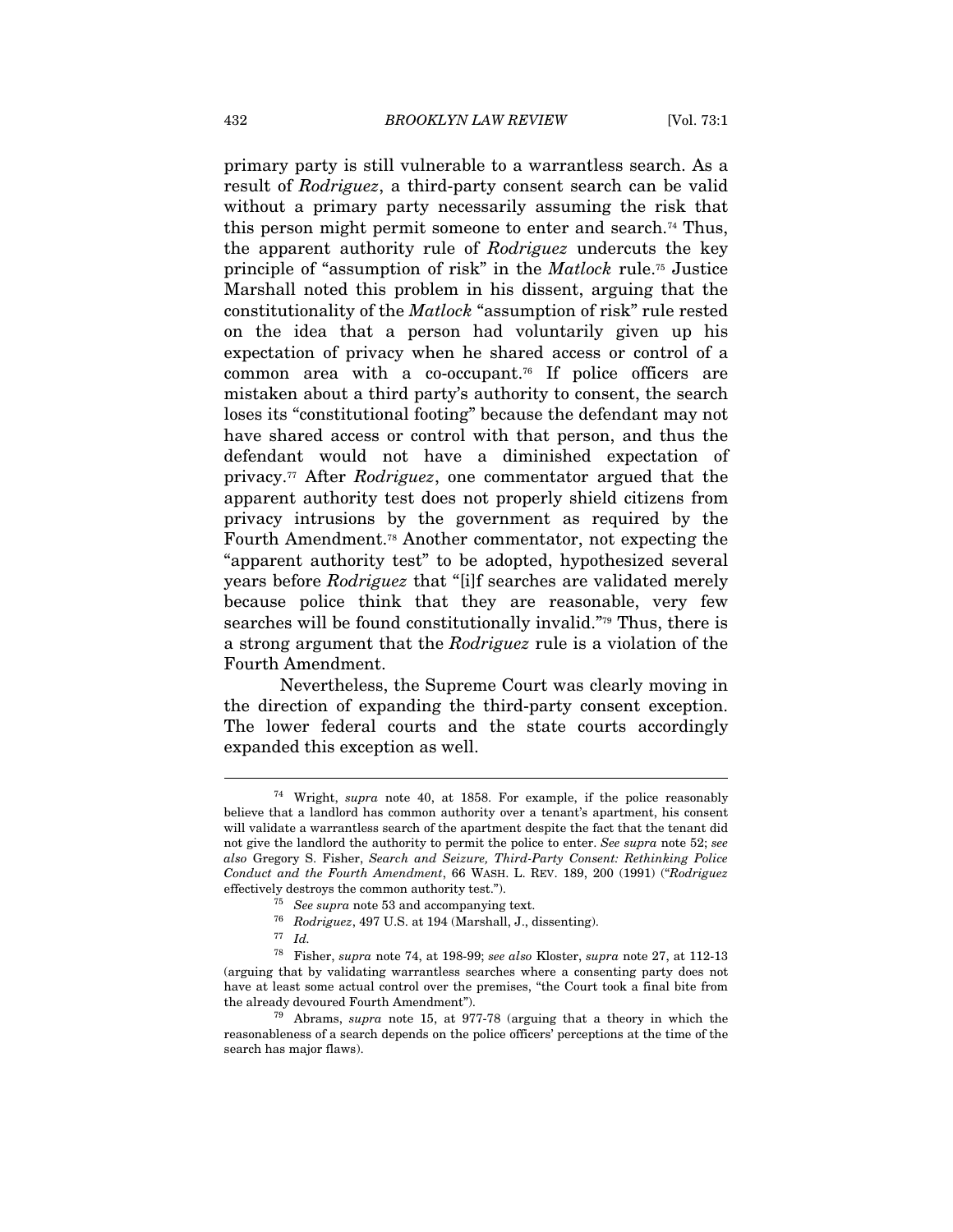## IV. THIRD-PARTY CONSENT SEARCHES AND PRESENT PRIMARY PARTY REFUSAL BEFORE RANDOLPH

Arguably, the Matlock and Rodriguez holdings only resolved the issue of third-party consent when the primary party is absent. The Supreme Court had not expressly addressed the question of whether a warrantless search is valid when the police allow a third party's consent to override a nonconsenting primary party who is present at the time of the search. *Matlock* left courts with two possible interpretations. First, *Matlock* could be interpreted to imply that a search is valid whenever a third party with common authority consents to a search, even if his co-occupant is present and objects.<sup>80</sup> Second, under a more literal interpretation of the Court's ruling, Matlock could be read to limit the validity of third-party consent only to searches against the "absent, nonconsenting person."81 The latter interpretation requires the consent of both present co-occupants under the rationale that both have equal rights over the home and one co-occupant's consent should not have more weight than the other's refusal.<sup>82</sup> This interpretation is more consistent with the objective of the Fourth Amendment: to protect against an intrusion by the government on one's expectation of privacy.83 While it is reasonable to believe that a co-occupant assumes the risk of such an intrusion when he is absent and leaves his property in the hands of his co-occupant, it is not reasonable to do so when he is present and objects to the intrusion.84 To undermine one's refusal because of another's consent is to undermine his or her personal autonomy.

Nevertheless, despite "the latter [interpretation's] somewhat greater appeal,"<sup>85</sup> most federal and state courts had adopted the former view.<sup>86</sup> The clear majority held that Matlock allows third-party consent to trump primary party refusal regardless of whether the primary party was present or absent

 $80$  This is because of the fact that the defendant in *Matlock* was present in the front yard just before the search and in the squad car near the house at the time of the search. See id. at 975; United States v. Matlock, 415 U.S. 164, 179 (1974) (Douglas, J., dissenting). 81 Matlock, 415 U.S. at 170.<br>82 Id. at 170 (emphasis omitted); LAFAVE, *supra* note 37, at 159, § 8.3(d)

<sup>%) (</sup>citations omitted).<br> $\frac{83}{2}$  See supra note 14 and accompanying text.

<sup>%</sup> See infra notes 119-120 and accompanying text.<br>  $^{85}$  LAFAVE, supra note 37, at 159, § 8.3(d).<br>  $^{86}$  See Georgia v. Randolph, 547 U.S. 103, 108 n.1 (2006).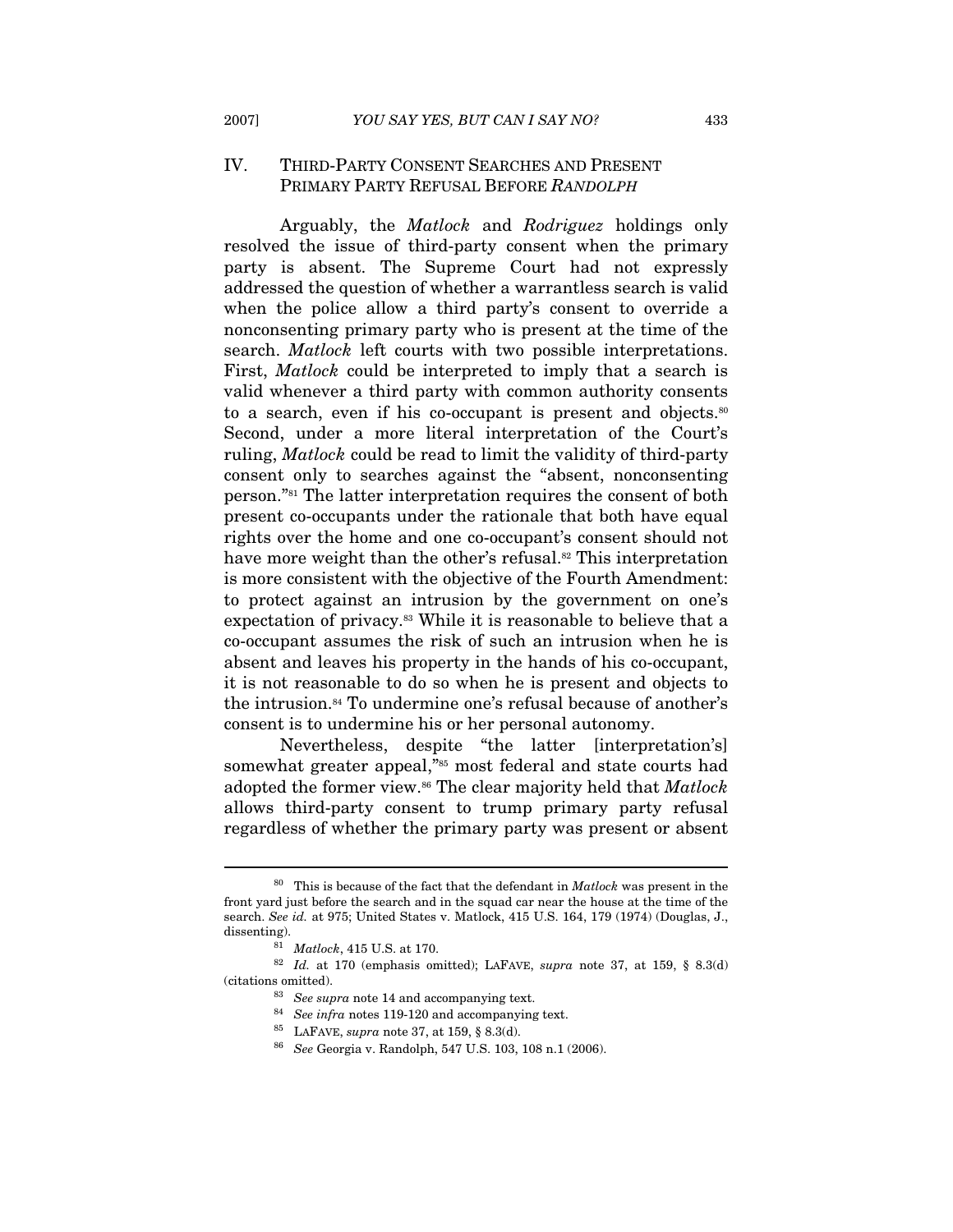at the time of the search.<sup>87</sup> All the federal circuit courts that had addressed this question had taken this position.<sup>88</sup> Nearly all the state courts had reached the same conclusion as well.<sup>89</sup> A minority view, however, had interpreted Matlock narrowly by invalidating third-party consent when the primary party is present and nonconsenting.90 The few state courts that had adhered to this view gave more weight to the present primary party's refusal than to the third party's consent.91 Thus, some disagreement had existed among the courts over the reasonableness of third-party consent in the situation of a "disagreeing co-occupant."92

#### A. Majority View

All the federal circuit courts that had addressed this question had held that third-party consent trumps primary party refusal.<sup>93</sup> In the Ninth Circuit case of United States v. *Morning*, $94$  for example, the defendant answered the door to federal agents and objected to a search before the defendant's co-occupant came to the door and provided the agents with consent.95 The court determined that the federal agents' search of the defendant's house was valid against the defendant despite his presence and objection to the search because his cooccupant had consented.96 The court struggled with applying Matlock because the defendant in Matlock was on the scene when the police asked the third party for consent, and the Court was unclear about the significance of the primary party's location in this situation.97 Prior Ninth Circuit cases had interpreted Matlock to imply that it did not matter if the  $\overline{a}$ 

<sup>&</sup>lt;sup>87</sup> See Randolph, 547 U.S. at 108 n.1.<br><sup>88</sup> Id.; see also Linda Greenhouse, Roberts Dissent Reveals Strain Beneath

Court's Placid Surface, N.Y. TIMES, Mar. 23, 2006, at A1.  $89$  See Randolph, 547 U.S. at 108 n.1; Greenhouse, supra note 88.<br> $90$  See, e.g., State v. Randolph, 604 S.E.2d 835 (2004); State v. Leach, 782 P.2d 1035 (Wash. 1989); Silva v. State, 344 So. 2d 559 (Fla. 1977). 91 Cf. Abrams, supra note 15, at 975 (arguing that, despite the author's

disagreement with the principle, the Matlock test seems to mandate the result that one's objection to a police search of one's own home can be overridden by the consent of

<sup>%</sup> another occupant of that home).<br>
92 Id. at 969.<br>
93 See infra notes 94-107.<br>
94 64 F.3d 531 (9th Cir. 1995).<br>
95 Id. at 532.<br>
96 Id. at 537.<br>
97 Id. at 534 ("[W]hile *Matlock* rendered the law in this area translucent, did not render it transparent").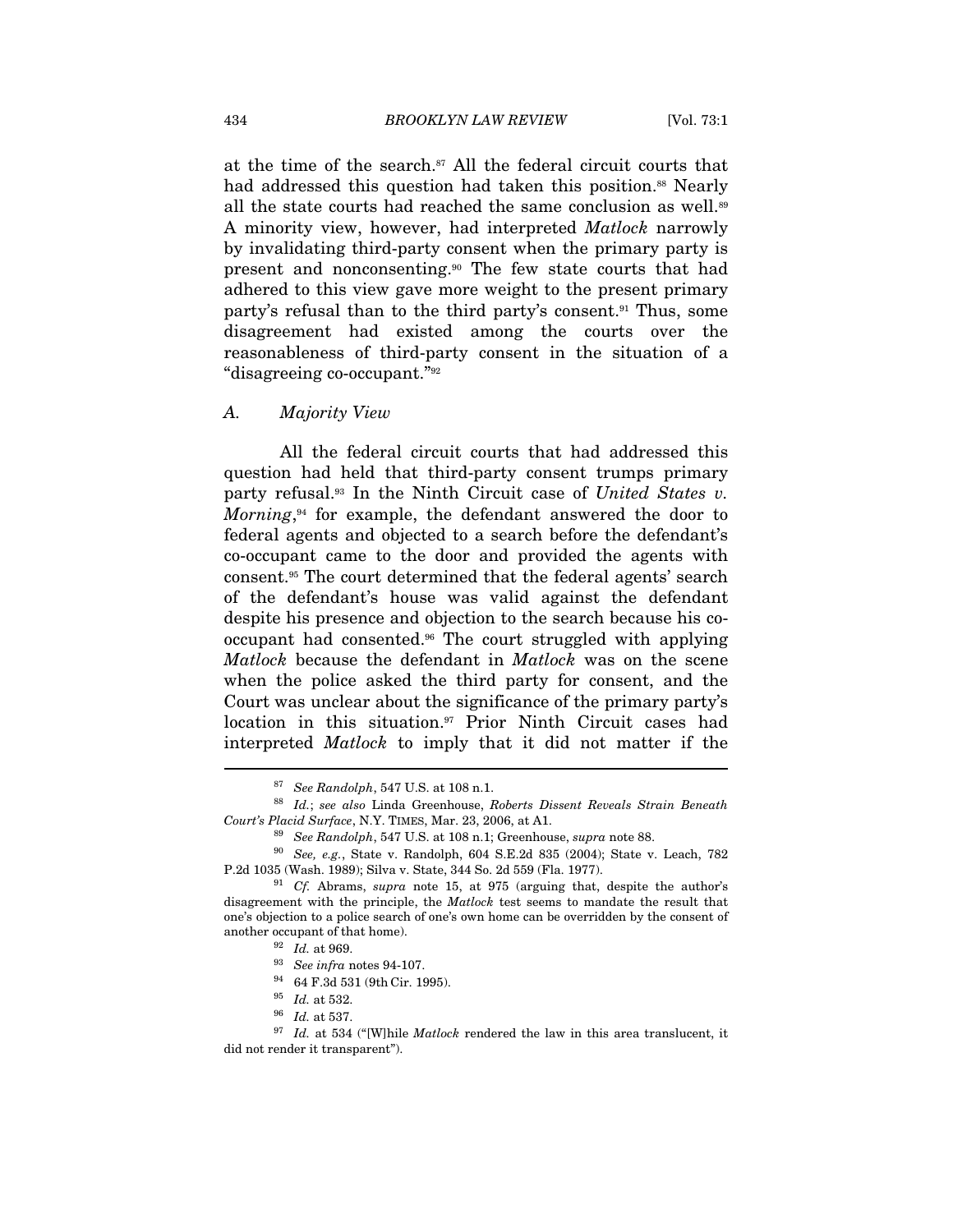defendant was present or absent, but only whether the third party had common authority over or other sufficient relationship to the premises.98 Ultimately, the Morning court applied the Matlock rule to find that the defendant assumed the risk by sharing the house with another occupant, and therefore his Fourth Amendment rights were not violated because there was a reasonable expectation that the cooccupant could allow someone to enter.99

To reach its conclusion, the Morning court looked to how other federal circuits had addressed the issue.100 The Sixth Circuit, in United States v. Sumlin, had held that a defendant's presence and refusal to consent did not matter, noting that in Matlock the defendant was in the front yard at the time of the search.<sup>101</sup> As in *Matlock*, the defendant in *Sumlin* was first arrested, but unlike Matlock, Sumlin was asked for his consent before the police obtained consent from his female companion.102 The Sumlin court determined that the defendant's refusal to consent did not overcome the assumed risk that a co-occupant would expose common private areas to a search; thus, he did not have a reasonable expectation of privacy.103 Similarly, in United States v. Donlin, the First Circuit held that "[v]alid consent may be given by a defendant or a third party with 'common authority' over the premises" and that "[t]hird party consent remains valid even when the defendant specifically objects to it."104 The D.C. Circuit held in United States v. Hendrix that consent obtained from a thirdparty joint occupant was valid when another occupant had been present and objected to search.105 The Eleventh Circuit held in Lenz v. Wilburn that the consent of a third party with common authority is valid, "even when a present subject of the search objects."<sup>106</sup> The Fifth Circuit held in United States v. Baldwin that third-party consent trumps primary party refusal

 $^{98}$  E.g., id. at 536; United States v. Childs, 944 F.2d 491, 495 (9th Cir. 1991); United States v. Canada, 527 F.2d 1374, 1379 (9th Cir. 1975).<br><sup>99</sup> United States v. Morning, 64 F.3d 531, 534, 537 (9th Cir. 1995).<br><sup>100</sup> Id. at 534.<br><sup>101</sup> United States v. Sumlin, 567 F.2d 684, 687 (6th Cir. 1977).<br><sup>102</sup>

 $103$  *Id.* at 688.

<sup>&</sup>lt;sup>104</sup> United States v. Donlin, 982 F.2d 31, 33 (1st Cir. 1992).<br><sup>105</sup> United States v. Hendrix, 595 F.2d 883, 885 (D.C. Cir. 1979) (per curiam).<br><sup>106</sup> Lenz v. Wilburn, 51 F.3d 1540, 1548 (11th Cir. 1995).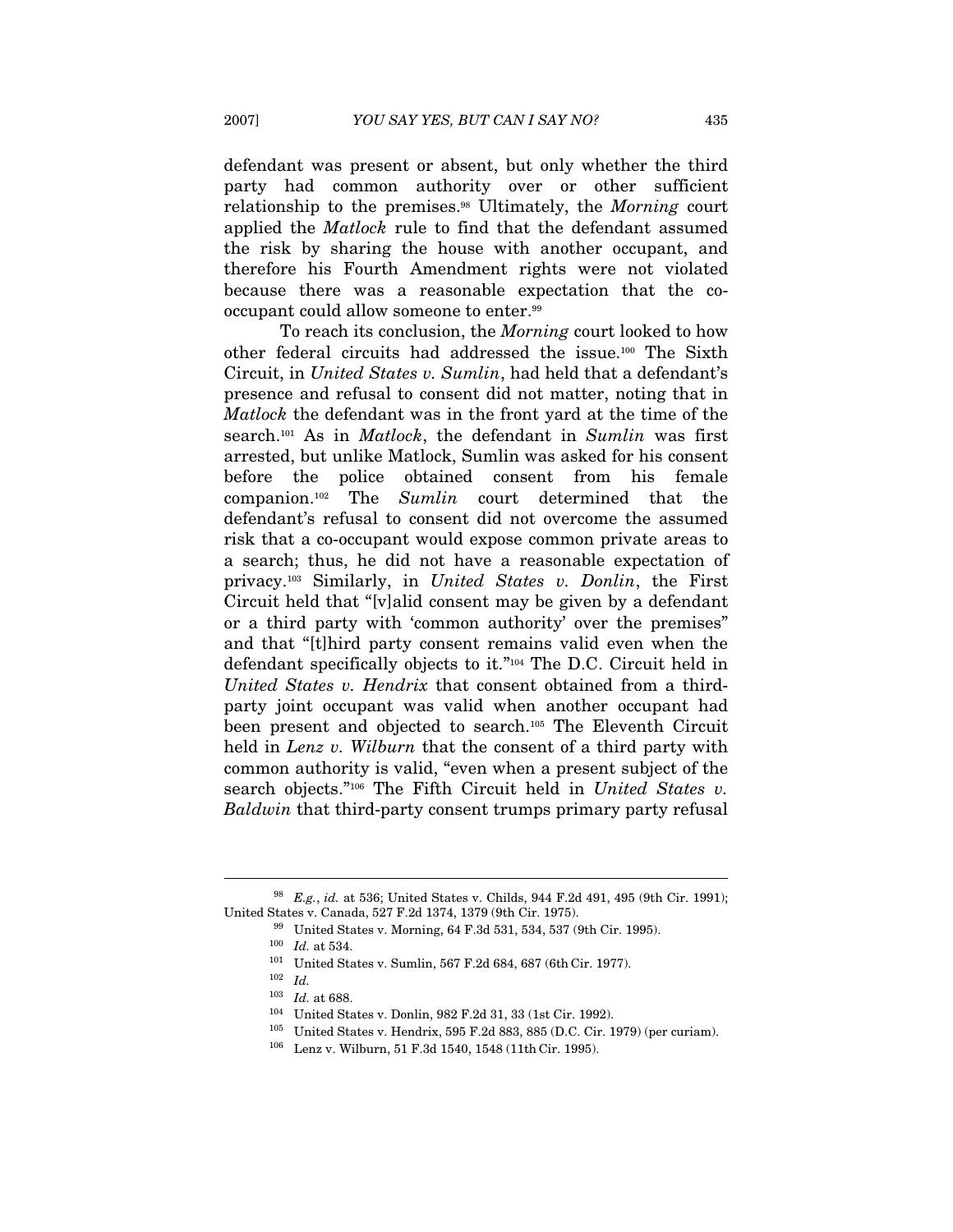in an automobile search.107 In sum, no federal circuit court before Randolph had held that a search is unreasonable where the police rely on the consent of a third party in the face of an objection to the search by a physically present co-occupant.

Most state courts had agreed with the federal circuit courts. These courts admitted evidence against a defendant who was present and who objected at the time of a warrantless search if a co-occupant gave consent.<sup>108</sup> In the Arkansas case of Love v. State, for example, the defendant refused consent, but his co-occupant consented, and as a result of the permitted entry, the police officers saw contraband in the defendant's bedroom from the living room.109 The court admitted the contraband into evidence over the defendant's objection.110 On both the state and federal circuit court levels, the majority view had been that third-party consent trumps present primary party refusal.

#### B. Minority View

However, not all state courts agreed. A minority of state courts has held that a present primary party's refusal can trump a third party's consent. The leading post-Matlock case that adheres to this view is Florida's Silva v. State.111 There, Mrs. Brandon, who lived with the defendant, called the police from outside the home after the defendant had hit her.112 When the police arrived, she let them in and informed them about the defendant's guns kept in a hall closet.113 Mrs. Brandon consented to a search of the closet, and, despite the present defendant's objections, the police searched the closet and found the guns.114 The Silva court held that the search was unconstitutional on the theory that it is reasonable for a person whose property is being searched to have "controlling authority to refuse consent" and that "a present, objecting party should

<sup>&</sup>lt;sup>107</sup> United States v. Baldwin, 644 F.2d 381, 383 (5th Cir. 1981); see also United

States v. Morales, 861 F.2d 396, 400 (3d Cir. 1988).<br>
<sup>108</sup> *See* Georgia v. Randolph, 547 U.S. 103, 108 n.1 (2006).<br>
<sup>109</sup> Love v. State, 138 S.W.3d 676, 680-81 (Ark. 2003).<br>
<sup>110</sup> *Id.* at 681; *see also* Laramie v. Hys (Fla. Dist. Ct. App. 1975) ("[T]he search cannot stand because appellant was physically present on the premises and affirmatively objected to the search.").  $112 \quad Silva, 344$  So. 2d at 560. 113 Id.

 $114$  *Id.*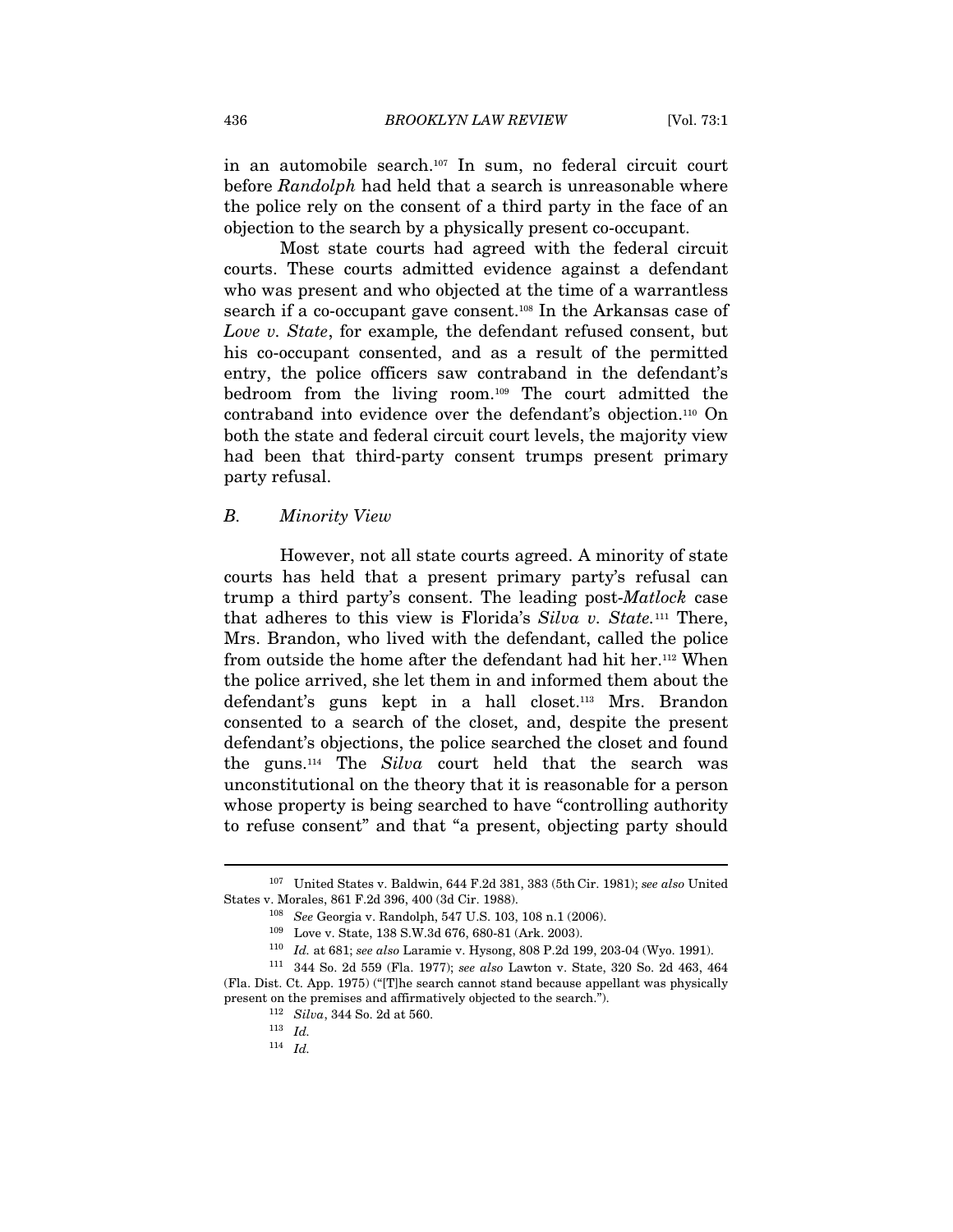not have his constitutional rights ignored because of a leasehold or other property interest shared with another."115

Similarly, the Supreme Court of Washington had held in State v. Leach that the police must obtain the consent of a cohabitant who is present and able to object.116 In Leach, the evidence was not even clear that the defendant objected to the search.<sup>117</sup> The Washington court, however, interpreted *Matlock* only to refer to "absent, nonconsenting persons," and sought to decide whether the rule was applicable to present primary parties.118 The court examined both positions and ultimately held that an individual does not assume the risk that a cohabitant will permit someone's entrance over his objection when he is present. The assumption of risk principle is only reasonable, and thus applicable, when the individual is absent.119 The court's majority reasoned that to rule otherwise would be placing "expediency over an individual's Fourth Amendment guarantees," and the court "refuse[d] to beat a path to the door of exceptions."120

While a small minority of state courts had invalidated third-party consent searches in cases of present primary party refusal, the majority of courts in this country had refused to apply the Fourth Amendment in these situations. Instead, most courts had interpreted *Matlock* to mean that third-party consent takes precedence over a primary party's refusal, whether or not the primary party is physically present at the time of the search. Although the minority view was not widely held, a lack of unanimity had developed over the issue prior to the Supreme Court's consideration of Georgia v. Randolph.

 $115$  *Id.* at 562. However, under facts quite similar to  $Silva$ , the New York Court of Appeals held to the contrary, finding that "where an individual shares with others common authority over premises or property, he has no right to prevent a search in the face of the knowing and voluntary consent of a co-occupant with equal authority."

People v. Cosme, 397 N.E.2d 1319, 1322 (1979). 116 State v. Leach, 782 P.2d 1035, 1036 (Wash. 1989).  $117$  Id. at 1038. When a detective came to search the defendant's office with the defendant's office with the defendant's girlfriend, the defendant was present and was then placed under arrest and seated in an office chair. Id. at 1036.<br><sup>118</sup> Id. at 1038.<br><sup>119</sup> Id. at 1039.<br><sup>120</sup> Id. at 1040; *see also* People v. Mortimer, 361 N.Y.S.2d 955, 958 (App. Div.

<sup>1974) (&</sup>quot;[I]f the Fourth Amendment means anything, it means that the police may not undertake a warrantless search of defendant's property after he has expressly denied his consent to such a search. Constitutional rights may not be defeated by the expedient of soliciting several persons successively until the sought-after consent is obtained."). Georgia was also one of the states that adhered to the minority view. See infra Part V.B.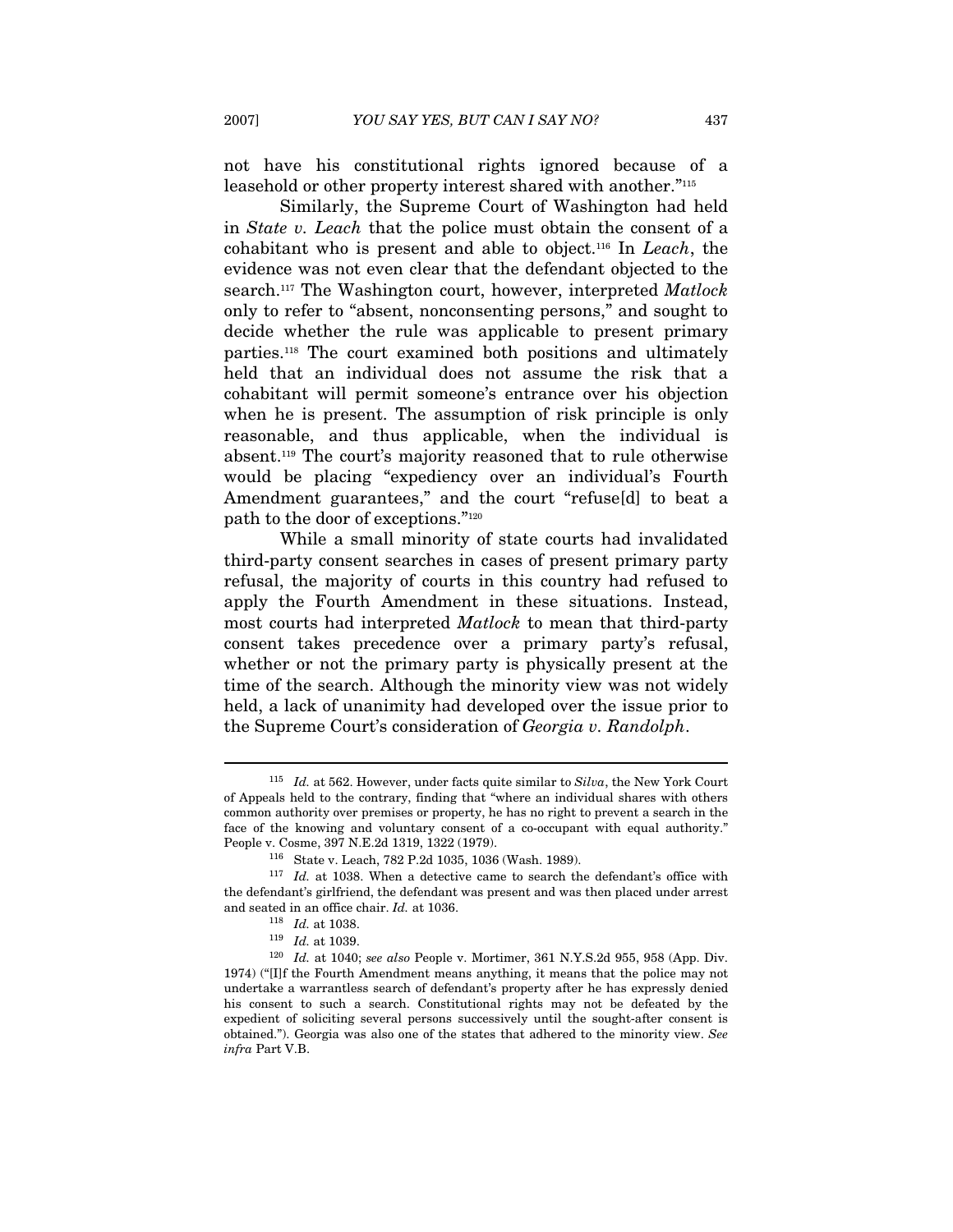## V. THE UNITED STATES SUPREME COURT ADDRESSES THE ISSUE IN GEORGIA V. RANDOLPH

When a Georgia Supreme Court case dealing with this issue reached the United States Supreme Court in 2005, the Court granted certiorari to resolve the split in authority.121 Despite the existence of a clear majority view, the Supreme Court resolved the issue in favor of the minority view.122 Although the Court had expanded the consent exception in recent years,123 in 2006 it took a step back by restricting the validity of third-party consent searches in Georgia v. Randolph.124 As a result, warrantless searches are unreasonable and invalid against a primary party who is present and expressly refuses consent, even if a third party having common authority gives his consent.<sup>125</sup>

#### A. The Facts of Randolph

Scott Randolph and his wife Janet were separated in May 2001, when Janet left their marital residence in Georgia with their son to stay with her parents in Canada.<sup>126</sup> Two months later, Janet returned with their child to their home in Georgia.127 One morning, not long after having returned, Janet called the police complaining that after a domestic dispute with her husband, Scott took away their son.128 When the police arrived at the house, Janet accused Scott of using cocaine.129 When Scott arrived at the house, he denied being a cocaine user and accused his wife of having drug and alcohol problems.130 Janet then volunteered information to the police that there were drugs in the house.131 When one of the officers asked Scott for permission to search the house, "he unequivocally refused," but when the officer subsequently

<sup>&</sup>lt;sup>121</sup> Georgia v. Randolph, 547 U.S. 103, 108 (2006). <sup>122</sup> Id

<sup>&</sup>lt;sup>123</sup> See supra Part III.<br><sup>124</sup> Randolph, 547 U.S. at 108.<br><sup>125</sup> Id. at 106.<br><sup>127</sup> Id. <sup>128</sup> Id. at 107.

 $^{129}\,$   $Id.$ 

 $\begin{array}{cc} 130 & Id. \\ 131 & Id. \end{array}$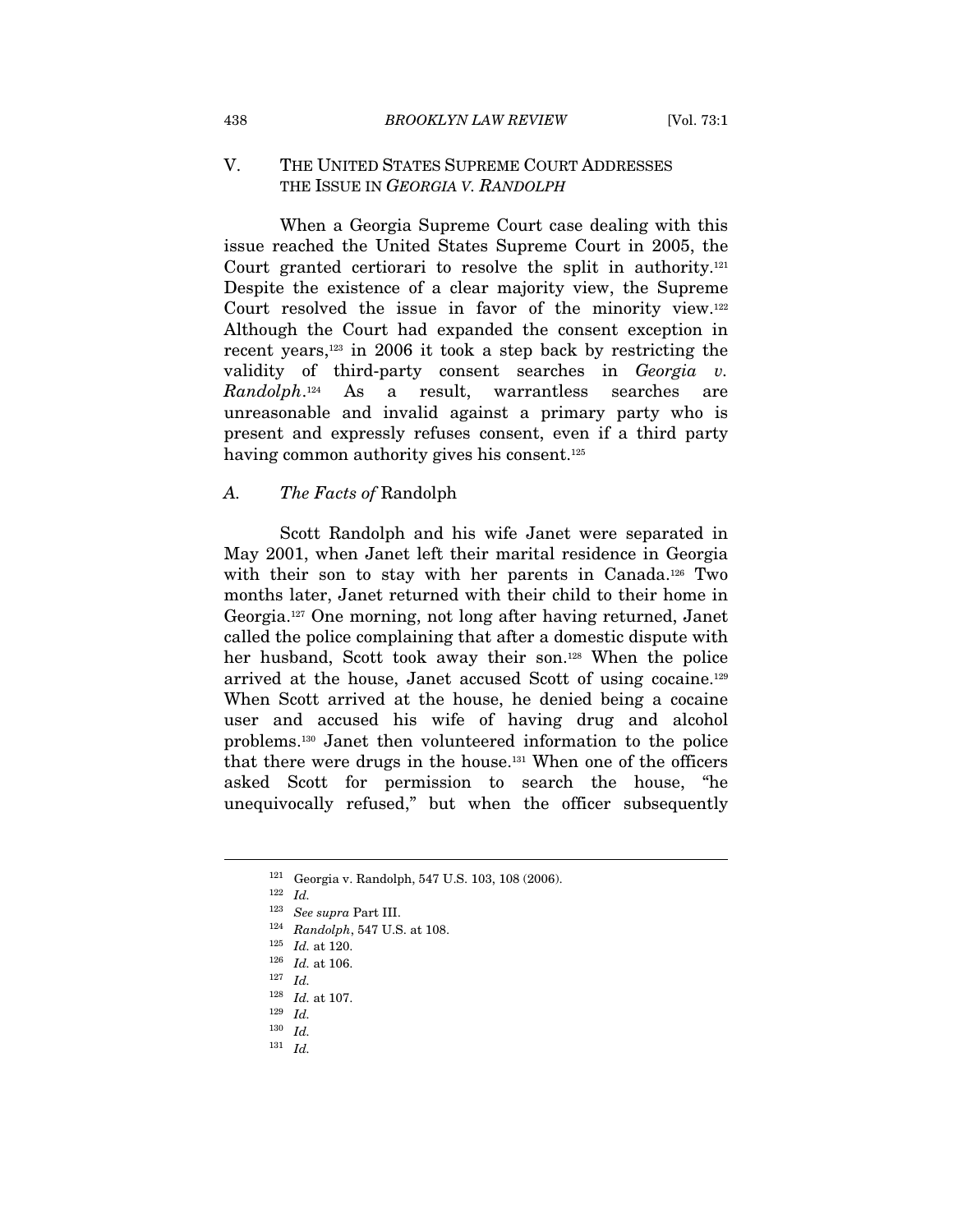asked Janet for consent, she provided it.132 The officer entered, and Janet showed him to a "bedroom that she identified as Scott's."<sup>133</sup> In the bedroom, the officer found a drinking straw on which he suspected there was cocaine.<sup>134</sup> The officer then left the house to apply for a warrant, but when he returned Janet withdrew her consent.<sup>135</sup> The police then obtained a search warrant and conducted a search from which they found evidence leading to Scott Randolph's indictment for possession of cocaine.136

#### B. The Georgia Courts' Decisions

The defendant argued that the warrantless search was unauthorized because, despite his wife's consent, he expressly refused the search.137 The trial court denied his motion to suppress evidence on the grounds that the search was valid based on his wife's common authority to consent.138 The Georgia Court of Appeals reversed, and the Georgia Supreme Court affirmed,139 thereby applying the minority view on the issue. Georgia's highest court found Matlock distinguishable because Randolph was not absent in this case as the defendant was in Matlock.<sup>140</sup>

#### C. The Supreme Court's Decision

With a  $5-3$  majority<sup>141</sup> opinion written by Justice Souter, the Supreme Court affirmed the Georgia Supreme Court's decision in favor of the defendant.142 The majority noted that widely shared social expectations have traditionally had a great significance when assessing the reasonableness of Fourth  $\overline{\phantom{a}}$ 

<sup>136</sup> Id.

<sup>140</sup> State v. Randolph, 604 S.E.2d at 837.<br><sup>141</sup> Justice Alito did not participate in the opinion because he was newly appointed and did not join the bench until after the Court had heard oral arguments on the case. See Randolph, 547 U.S. at 123; Greenhouse, supra note 88.  $\frac{142}{142}$  Randolph, 547 U.S. at 122-23.

<sup>132</sup> Id.

 $^{133}\;$   $Id.$ 

 $^{134}\;$   $Id.$ 

<sup>135</sup> Id.

<sup>137</sup> Id. at 107-08.

<sup>138</sup> Id.

 $139$  *Id.* at 108. The Georgia Supreme Court stated, "[T]he consent to conduct a warrantless search of a residence given by one occupant is not valid in the face of the refusal of another occupant who is physically present at the scene to permit a warrantless search." State v. Randolph, 604 S.E.2d 835, 836 (Ga. 2004).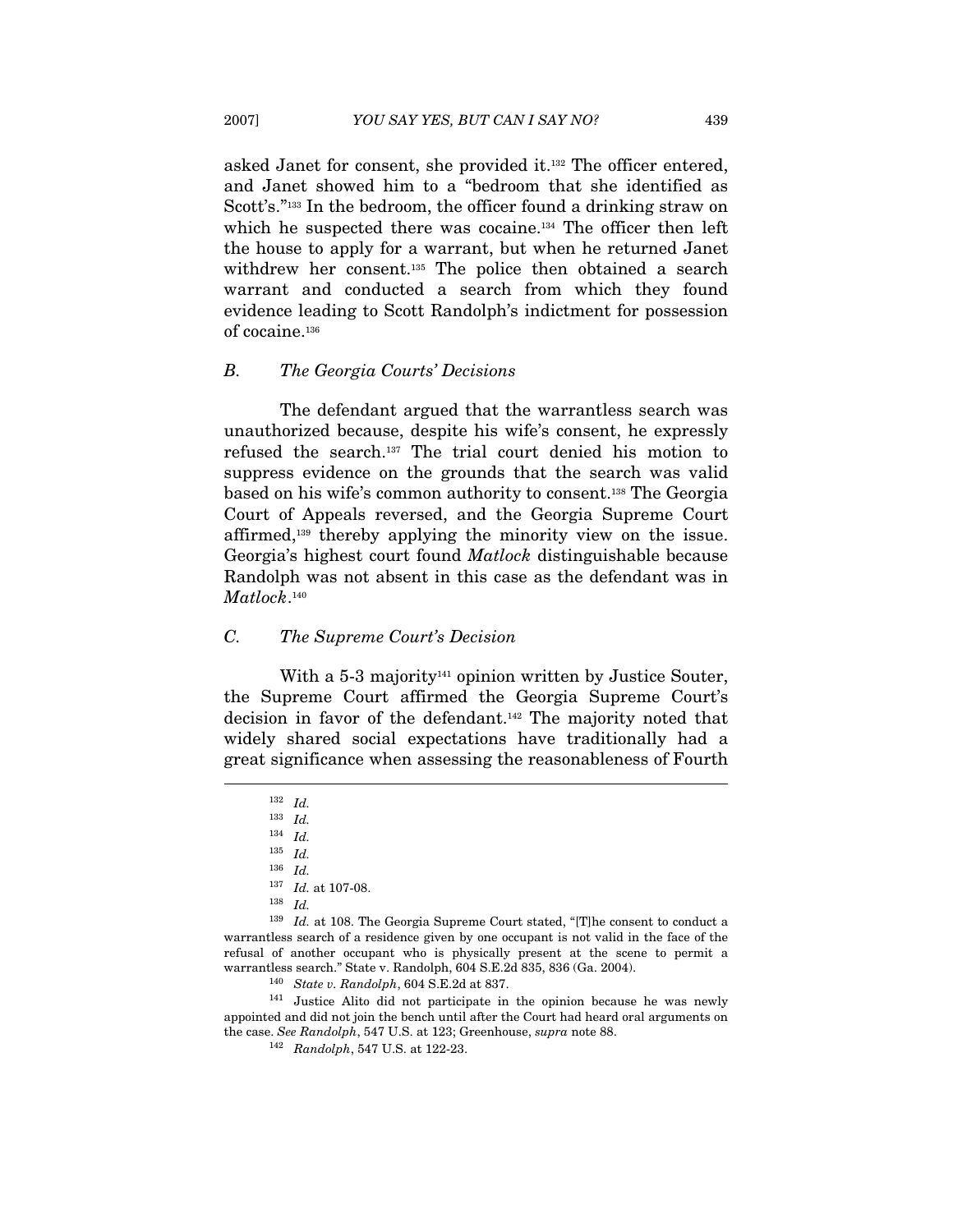Amendment consent search cases.<sup>143</sup> Under the *Matlock* rule, these social expectations, which are influenced by property laws but not controlled by them, allow co-occupants to have certain authority over their shared property that may affect each other's interests.<sup>144</sup> The Court agreed with *Matlock* that it would be extraordinary for visitors to make sure that all cohabitants of a household do not object to their entry before accepting an invitation to come in the house.145 Nevertheless, the majority stated that the issue of the reasonableness of a search where the police rely on the consent of one co-occupant in the face of an objection by another had not yet been addressed.146 According to the majority, because co-occupants generally do not have superior rights over other co-occupants, Matlock's common authority principle does not apply to situations where a co-occupant's consent would override the express objection of another co-occupant.<sup>147</sup> The Court noted that it had previously used customary social expectations to assert that "overnight houseguests have a legitimate expectation of privacy in their temporary quarters."<sup>148</sup> Accordingly, it follows that a resident of the home should have this expectation as well.149 Therefore, a primary party's objection to a search should be respected because he has an expectation of privacy as one of the co-occupants of the home being searched.150

The Court applied the long-held principle of respecting the privacy of one's home151 as well as the old adage that a man's home is his castle<sup>152</sup> to support its reasoning.<sup>153</sup> The Court

 $\overline{a}$ 

<sup>151</sup> Id. at 115 (quoting Wilson v. Layne, 526 U.S. 603, 610 (1999)).<br><sup>152</sup> Id. (quoting Miller v. United States, 357 U.S. 301, 307 (1958)).<br><sup>153</sup> Id. (asserting that "[d]isputed permission is thus no match for this centr value of the Fourth Amendment, and the State's other countervailing claims do not add up to outweigh it"). The majority reasoned that an alternative to allowing a third-party consent search would be for the co-occupant to deliver evidence or information to the police. Id. at 115-16 (citing Coolidge v. New Hampshire, 403. U.S. 443, 487-89 (1971)). The police could also rely on information given by a co-occupant to obtain a warrant,

<sup>&</sup>lt;sup>143</sup> Randolph, 547 U.S. at 111.<br><sup>144</sup> Id. at 111-12.

 $^{146}$   $\,Id.$  at 109. 147  $\,$  Id. at 114 ("[T]here is no common understanding that one co-tenant generally has a right or authority to prevail over the express wishes of another, whether the issue is color of curtains or invitations to outsiders.").<br>  $^{148}$  Id. at 113 (citing Minnesota v. Olson, 495 U.S. 91 (1990)).<br>  $^{149}$  Id.

<sup>150</sup> See id.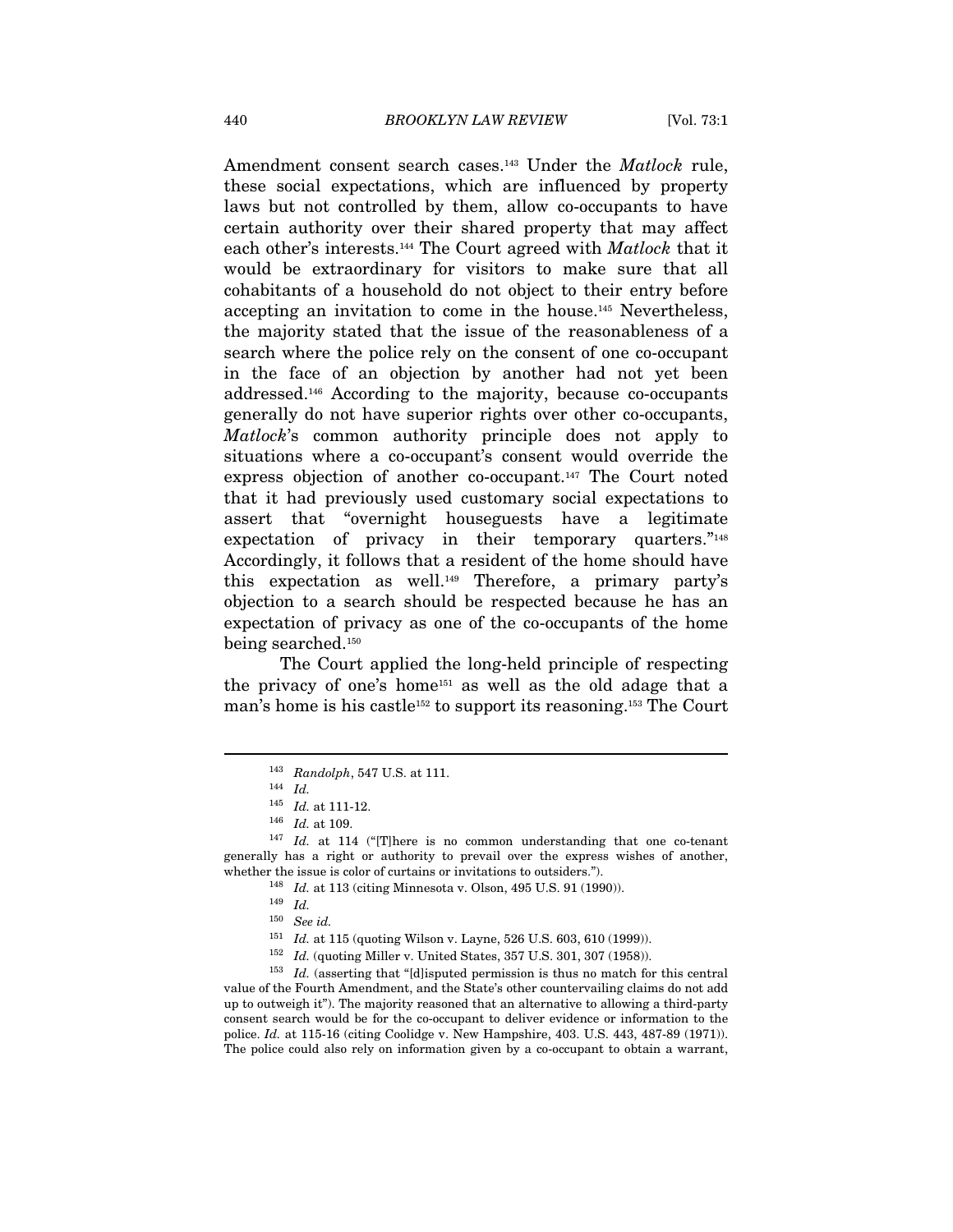recognized that certain situations create exigencies that may justify immediate action by the police,154 but emphasized that there needs to be a clear justification for government searches over a resident's objection.155

On the other hand, the majority was not completely deferential to the defendant.156 The Court was careful not to overrule the holdings of *Matlock* or *Rodriguez*, making it particularly clear that Matlock's rule that a third-party consent search is reasonable over an absent, nonconsenting co-habitant still stands firmly.157 Therefore, if a primary party is not present and does not make an express objection to the search, the third party's consent is valid. Moreover, the police do not need to take affirmative steps to obtain the primary party's permission even if he is nearby, as long as the police do not remove the potentially objecting co-occupant from the entrance to avoid a possible objection.158 Thus, under the facts of Matlock, in which the defendant was in a nearby squad car, or under the facts of *Rodriguez*, in which the defendant was asleep in the apartment, the Randolph holding would still deem the searches in both cases reasonable.159

#### D. Justice Breyer's Concurrence

Although Justice Stevens and Justice Breyer both joined the majority's judgment, each wrote his own concurring opinion.160 Justice Breyer's opinion set forth the idea that there should be no "bright-line rules" to determine whether

which is preferable to conducting a warrantless search. Id. at 116-17 (citing United States v. Ventresca, 380 U.S. 102, 107 (1965)).  $154$  Id. at 116 n.6 (citing Illinois v. McArthur, 531 U.S. 326, 331-32 (2001)).

Examples of such exigencies include preventing the objecting tenant from destroying evidence while police get warrant, or to provide protection in domestic violence situations. See id.<br> $^{155}$  Id. at 120.

<sup>&</sup>lt;sup>156</sup> See id. at 121-22.<br><sup>157</sup> Id. at 121 ("[I]f a potential defendant with self-interest in objecting is in fact at the door and objects, the co-tenant's permission does not suffice for a reasonable search, whereas the potential objector, nearby but not invited to take party in the threshold colloquy, loses out."). Cf. Abrams, supra note 15, at 968-69 (arguing that Matlock's "final formulation" does not mention a nonconsenting party's absence, and

thus the defendant's location does not limit the third-party consent exception).<br><sup>158</sup> Randolph, 547 U.S. at 120-23.<br><sup>159</sup> Id. at 121. See supra Part III.A-B.<br><sup>159</sup> Justice Stevens's concurrence focused on the principle t has the power to override the other's constitutional right to deny entry to their castle. Id. at 123-25 (Stevens, J., concurring).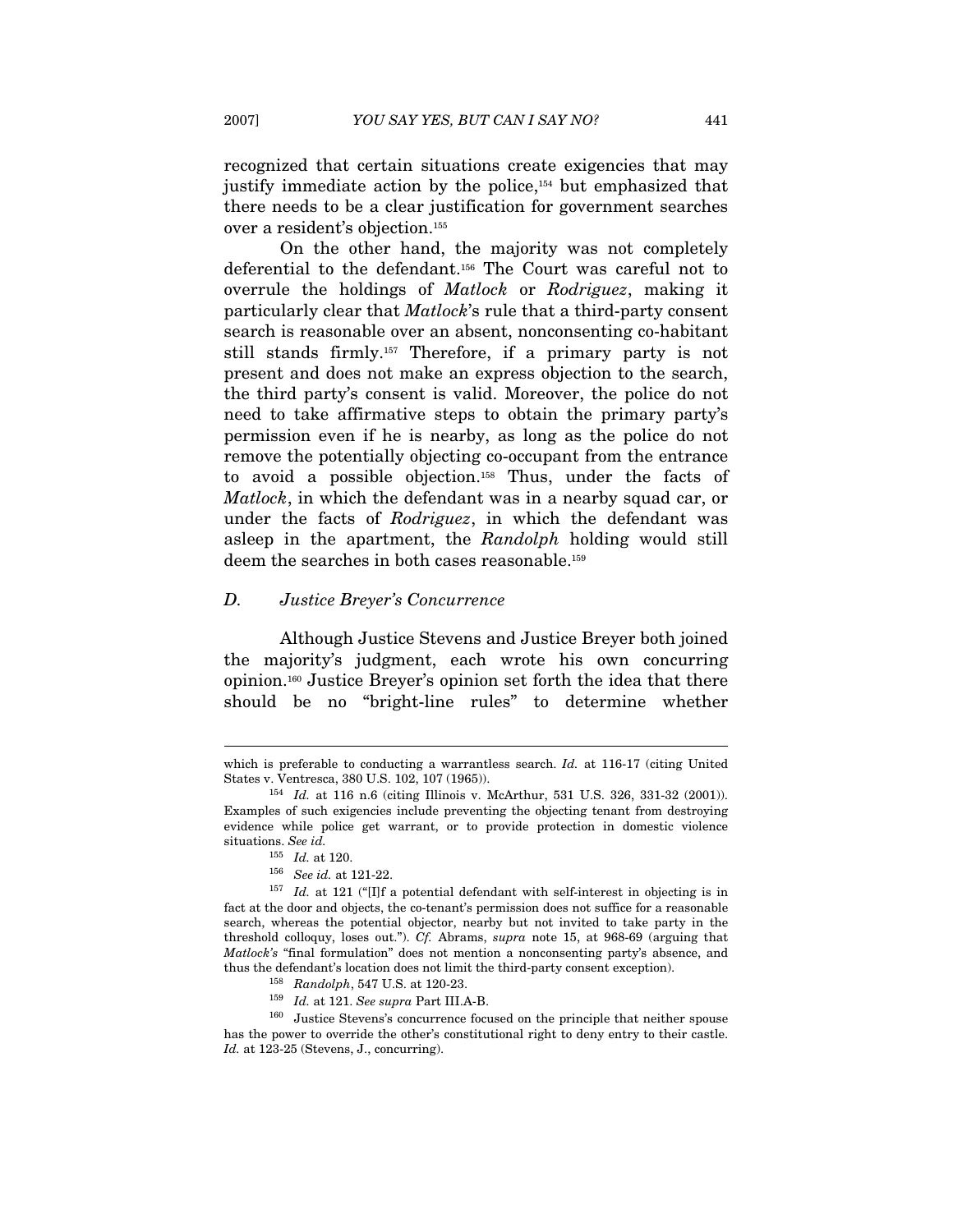warrantless searches are valid.161 Instead, he argued that the Court must examine the "totality of the circumstances" in order to decide whether the search is reasonable under the Fourth Amendment.<sup>162</sup> A situation in which a possible domestic abuse victim invites a police officer into the home or consents to the officer's entry would be a circumstance in which one cooccupant's consent would be reasonable in the face of another's objection.163 Justice Breyer concluded that in this case, the totality of circumstances did not justify the search.164

#### E. Chief Justice Roberts's Dissent

Each of the three dissenters in Randolph wrote a separate opinion.165 Chief Justice Roberts, joined by Justice Scalia, wrote his first dissenting opinion since joining the Supreme Court. Roberts criticized the majority for providing a "case-specific" holding instead of a rule that would provide practical guidance for the police in the field and for the lower courts.166 Accordingly, his dissent also contrasted with Justice Breyer's "totality of circumstances" approach.<sup>167</sup>

Chief Justice Roberts disagreed with the majority's interpretation of the assumption of risk principles applied in Matlock, arguing that a defendant's protection of privacy

 $161$  Randolph, 547 U.S. at 125 (Breyer, J., concurring); see also id. at 121 (majority opinion) (stating that "we have to admit that we are drawing a fine line" by finding a search unreasonable as to the potential defendant who is at the door and objects, but not unreasonable as to "the potential objector nearby but not invited to take part in the threshold colloquy").<br><sup>162</sup> Id. at 125 (Breyer, J., concurring) ("[T]he Fourth Amendment does not

insist upon bright-line rules. Rather, it recognizes that no single set of legal rules can

capture the ever changing complexity of human life.").<br><sup>163</sup> Id. at 127.<br><sup>164</sup> Id. <sup>165</sup> Justice Scalia's separate dissenting opinion was a direct response to Justice Stevens's concurrence. See supra note 160; Randolph, 547 U.S. at 142-45 (Scalia, J., dissenting) (arguing that, although Justice Stevens seemed to be concerned about the relative rights of women to their husbands, the "effect of [the] decision . . . is to give men the power to stop women from allowing police into their homes—which is . . . precisely the power that Justice Stevens disapprovingly presumes men had in 1791"). Justice Thomas's dissent argued that when Janet Randolph led the police officer into the house and showed him the evidence of drug use, this was not a search under the Fourth Amendment. Id. at 145-46 (Thomas, J., dissenting); see also Coolidge v. New Hampshire, 403 U.S. 443, 487 (1971) (holding that when a citizen led police into a house to show them evidence relevant to the investigation of a crime, the citizen was

not acting as an agent of the police, and no Fourth Amendment search had occurred). <sup>166</sup> Randolph, 547 U.S. at 142 (Roberts, C.J., dissenting) (citing *id.* at 126-27 (Breyer, J., concurring)).

 $167$  Id. at 126-27 (Breyer, J., concurring).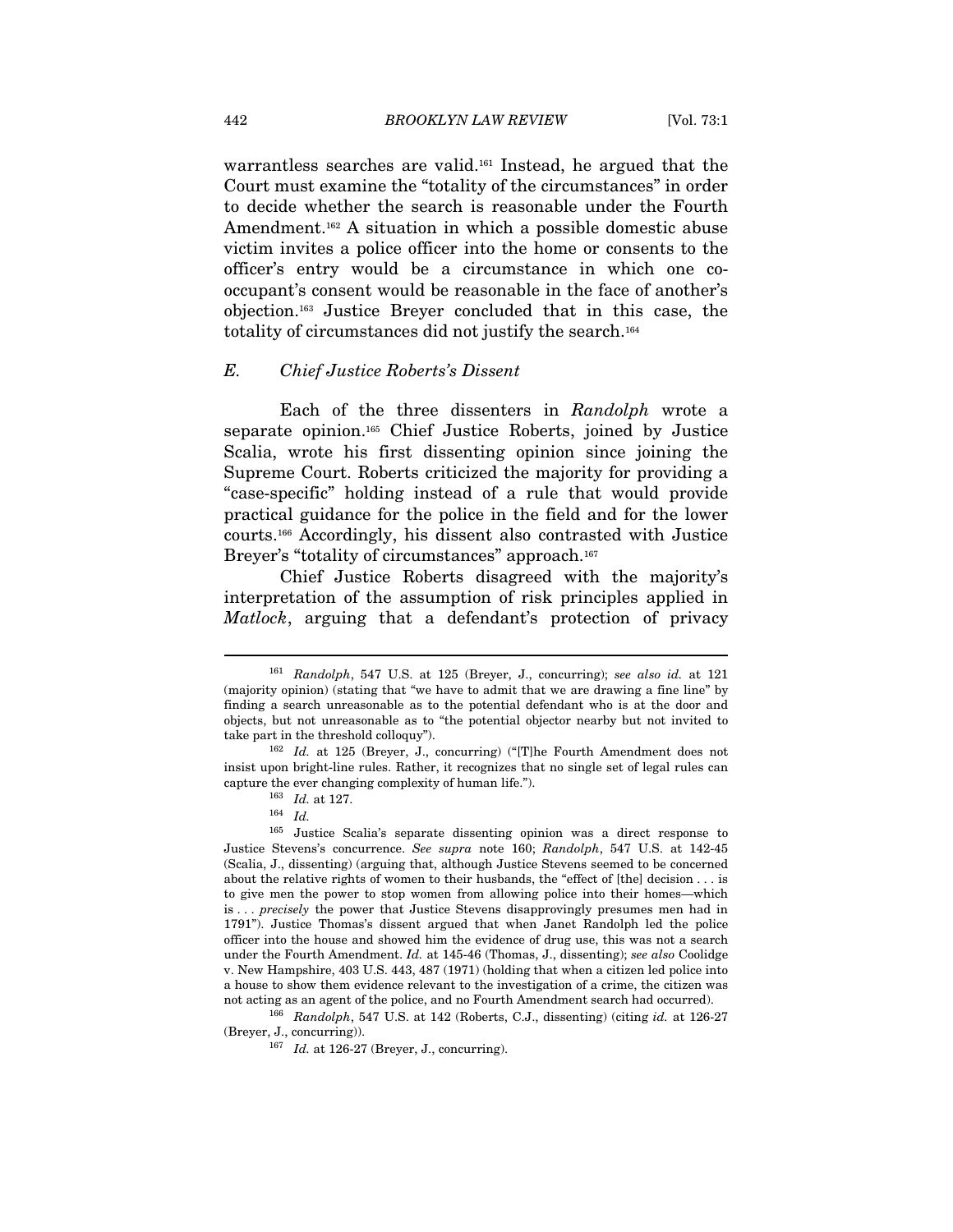cannot depend upon whether or not he is present at the door at the time of the search, as the majority maintains.168 The Chief Justice argued that a third party's consent is valid even when the primary party is present and objects because the police would only be searching common areas over which both residents have authority.169 If a person does not want to assume the risk that a co-occupant might consent to a police search, he can place his belongings "in an area over which others do not share access and control."<sup>170</sup> This search was also justified, Roberts argued, on grounds that the majority's rule would hinder the police from entering houses where domestic violence is occurring.171 This is because, under the majority rule, the police cannot enter a home to assist with the dispute if the abuser objects to the police's entry.172

#### VI. POST-RANDOLPH ANALYSIS

According to a Northern District of California court, "Randolph does not represent a great change in Fourth Amendment jurisprudence."173 Since Randolph, very few state or federal courts have used its holding to rule that third-party consent searches are unreasonable where the primary party is physically present at the time of the search. There are two reasons why this is so. First, the fact-specific and narrow holding of Randolph marginalizes its importance as a Fourth Amendment case.<sup>174</sup> Second, even if Randolph does apply factually, public policy arguments may weigh in favor of state and federal courts adhering to the pre-Randolph majority view that these types of warrantless searches are reasonable. A solution to this problem is to modify the definitions of "physically present" and "express refusal" so that they can be interpreted more uniformly while also compromising between conflicting policy considerations.

<sup>&</sup>lt;sup>168</sup> Id. at 134-35, 134 n.1 (Roberts, C.J., dissenting).<br>
<sup>169</sup> Id. at 133-36.<br>
<sup>170</sup> Id. at 135.<br>
<sup>171</sup> Id. at 139.<br>
<sup>172</sup> Id. 173 United States v. McGregor, 2006 U.S. Dist. LEXIS 22503, at \*15 n.4 (N.D. Cal. Apr. 17, 2006). 174 David A. Moran, *The End of the Exclusionary Rule, Among Other Things:* 

The Roberts Court Takes on the Fourth Amendment, 2006 CATO SUP. CT. REV. 283, 293 (2006).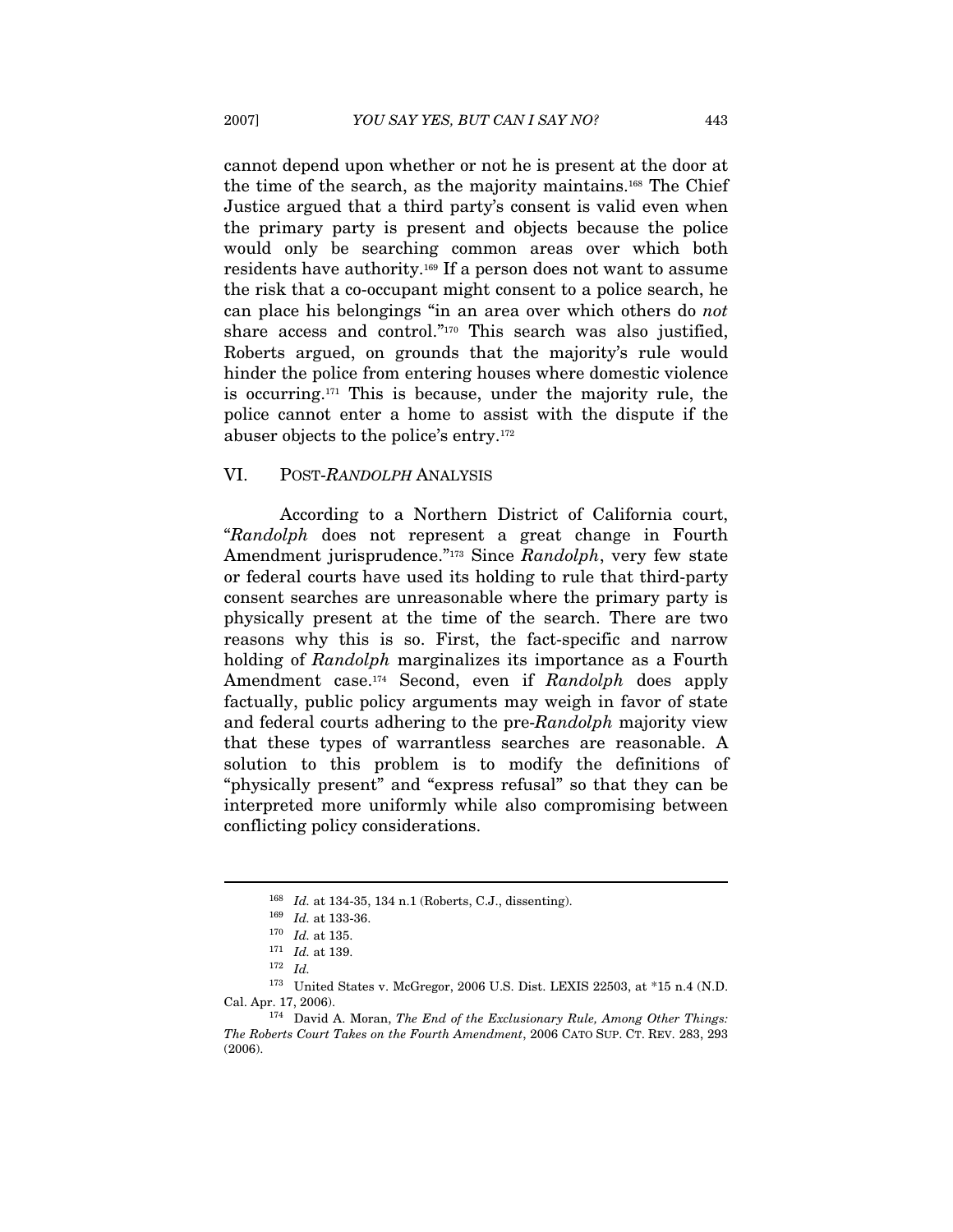## A. Randolph's Narrow Holding and Lack of Factual Applicability

Since the Supreme Court's decision, many state and federal courts have distinguished their cases factually from Randolph, finding it to be inapplicable.175 These courts have interpreted the decision quite narrowly, as if it has "almost no precedential value."176 In theory, of course, Randolph represents a marked change and provides a new restriction to the third-party consent exception to Fourth Amendment search and seizures.<sup>177</sup> In practice, however, the Randolph holding applies only in factually limited situations in which three distinct events must occur: (1) a third party must properly give consent to the search; (2) the defendant must be physically present at the time of the search; and (3) the defendant must expressly refuse to give consent to the search. While the first event is not much of an issue because Randolph does not change the third party's authority to consent, the other two events can only occur in limited circumstances. As a result, these lower courts are finding that, despite the Supreme Court's response to this issue, Randolph simply does not apply in many third-party consent cases. Courts consistently distinguish *Randolph* in one of two ways: they either find that the defendant did not expressly object to the search, or that the defendant was not physically present at the time of the search.

#### 1. Express Refusal Distinctions

One group of courts has distinguished Randolph on the grounds that the defendant did not expressly object or refuse to consent to the search. These courts have held that a warrantless search conducted with the consent of a third party is valid. The Supreme Court in Randolph did not elaborate on the extent of the refusal of consent necessary other than to state that it must be expressly given.<sup>178</sup> In United States v.

 $^{175}\,$  See infra Part VI.A.1-2.  $^{176}\,$  Moran,  $supra$  note 174, at 284-85. But see, e.g., United States v. Groves, 470 F.3d 311, 318-20 (7th Cir. 2006) (using Randolph as current precedent to address the issues within the third-party consent doctrine).<br><sup>177</sup> See supra Parts III and IV.<br><sup>178</sup> Randolph, 547 U.S. at 120 ("We therefore hold that a warrantless search of

a shared dwelling for evidence over the express refusal of consent by a physically present resident cannot be justified as reasonable as to him on the basis of consent given to the police by another resident.").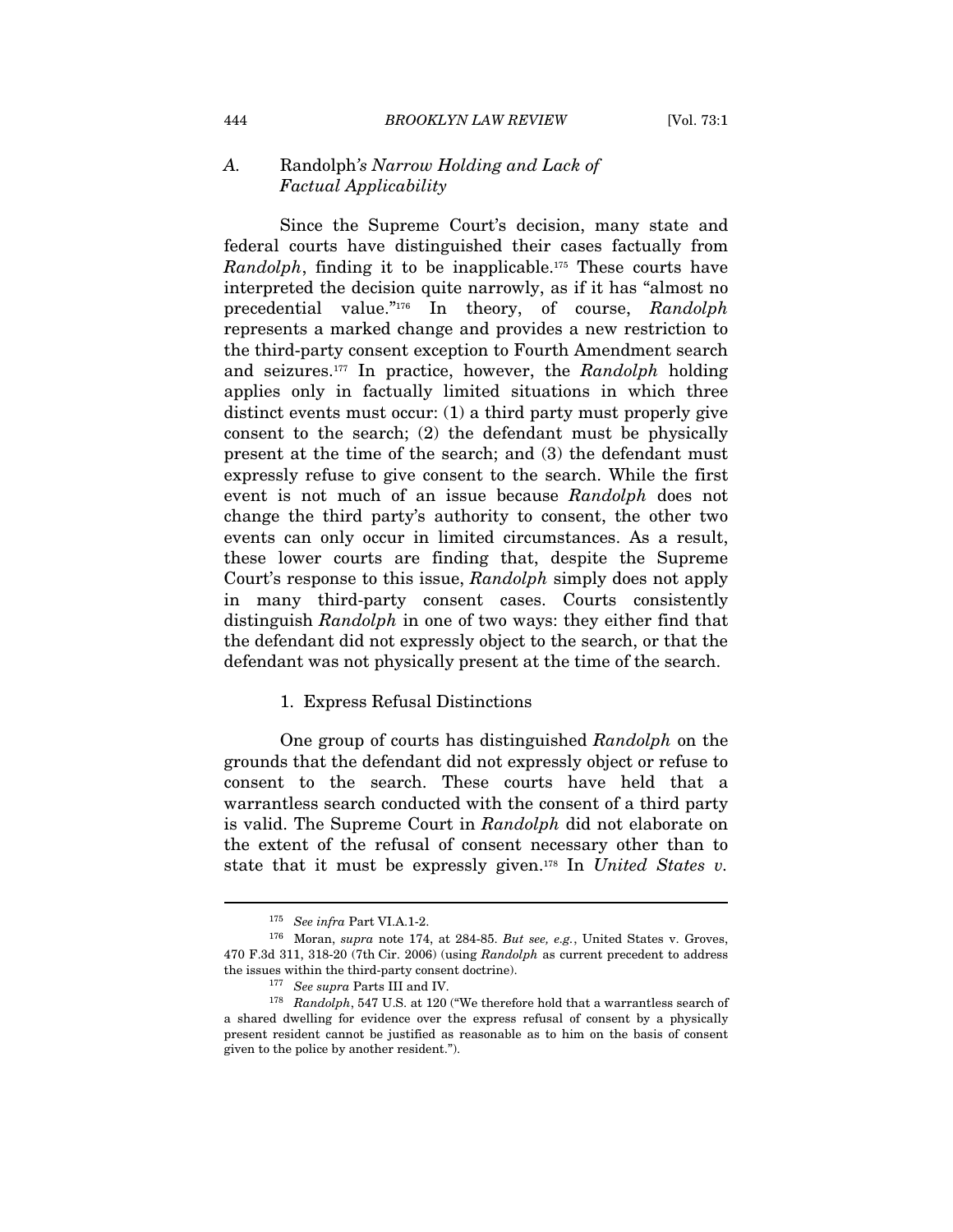McKerrell, the Tenth Circuit strictly interpreted this to mean that implied refusal by a physically present primary party is insufficient to trump a third party's consent.179 In United States v. Murphy, the Kansas District Court found that it did not have to analyze the case under Randolph because the defendant waived his reliance on this case.<sup>180</sup> The court stated in dicta, however, that if it were to analyze the case under Randolph, it would find that the Supreme Court case was distinguishable because there was not an unequivocal refusal of consent by the defendant.181 In Murphy, when the agent entered the home, the defendant stated, "You cannot go in there. It's not my home, but none gave you permission. It belongs to my mother."182 The court stated that this would not be a personal objection.183 In United States v. Reed, the Northern District of Indiana also differentiated between objecting to consent and declining to consent.184 For example, when asked for consent to search his house, the defendant in Reed told the police, "[T]hat's not my place, I can't give you permission for that."185 The court found that the defendant did not expressly refuse to consent in the manner that Randolph requires.<sup>186</sup>

Similarly, in United States v. Dominguez-Ramirez, the Middle District of Florida held that "consent with qualification" is not a refusal to consent.187 There, the defendant was arrested,

<sup>&</sup>lt;sup>179</sup> United States v. McKerrel, 491 F.3d 1221, 1227 (10th Cir. 2007).<br><sup>180</sup> United States v. Murphy, 437 F. Supp. 2d 1184, 1192 (D. Kan. 2006). The Randolph decision came down after this case was briefed, but before the evidentiary hearing. The defendant chose not to rely on this case because he believed he had no right to relief under Randolph. Instead of arguing the lack of valid third-party consent, % he contended that no one consented to the search at all. Id. at 1189 n.4. 181  $Id$ . at 1193.<br>
182  $Id$ . at 1193.<br>
184 United States v. Reed, No. 3:06-CR-75, 2006 WL 2252515, at \*5 (N.D. Ind.

Aug. 3, 2006) (holding that a search was reasonable where the defendant's co-occupant gave consent while the defendant was in police custody and had earlier declined the police officer's request for his consent).<br><sup>185</sup> Id. The fact that the police believed and later confirmed that it was in fact

the defendant's premises did not change the court's ruling that the defendant's response was not an objection. Id. at \*5.<br> $\frac{186}{16}$  Id. at \*4-5.

<sup>187</sup> United States v. Dominguez-Ramirez, No. 5:06-CR-6-OC-10, 2006 WL 1704461, at \*9 (M.D. Fla. June 8, 2006); see LAFAVE, supra note 37, at 8, § 8.1 (explaining that a consent may be expressly or implicitly limited by terms such as time, duration, area, or intensity, and police officers must take these limitations into account); see also Model Code of Pre-Arraignment Procedure § SS 240.3 (1975) (providing that a consent search "shall not exceed, in duration or physical scope, the limits of the consent given"); Mason v. Pulliam, 557 F.2d 426, 428 (5th Cir. 1977) ("Nothing in Schneckloth suggests . . . that a consent which waives Fourth Amendment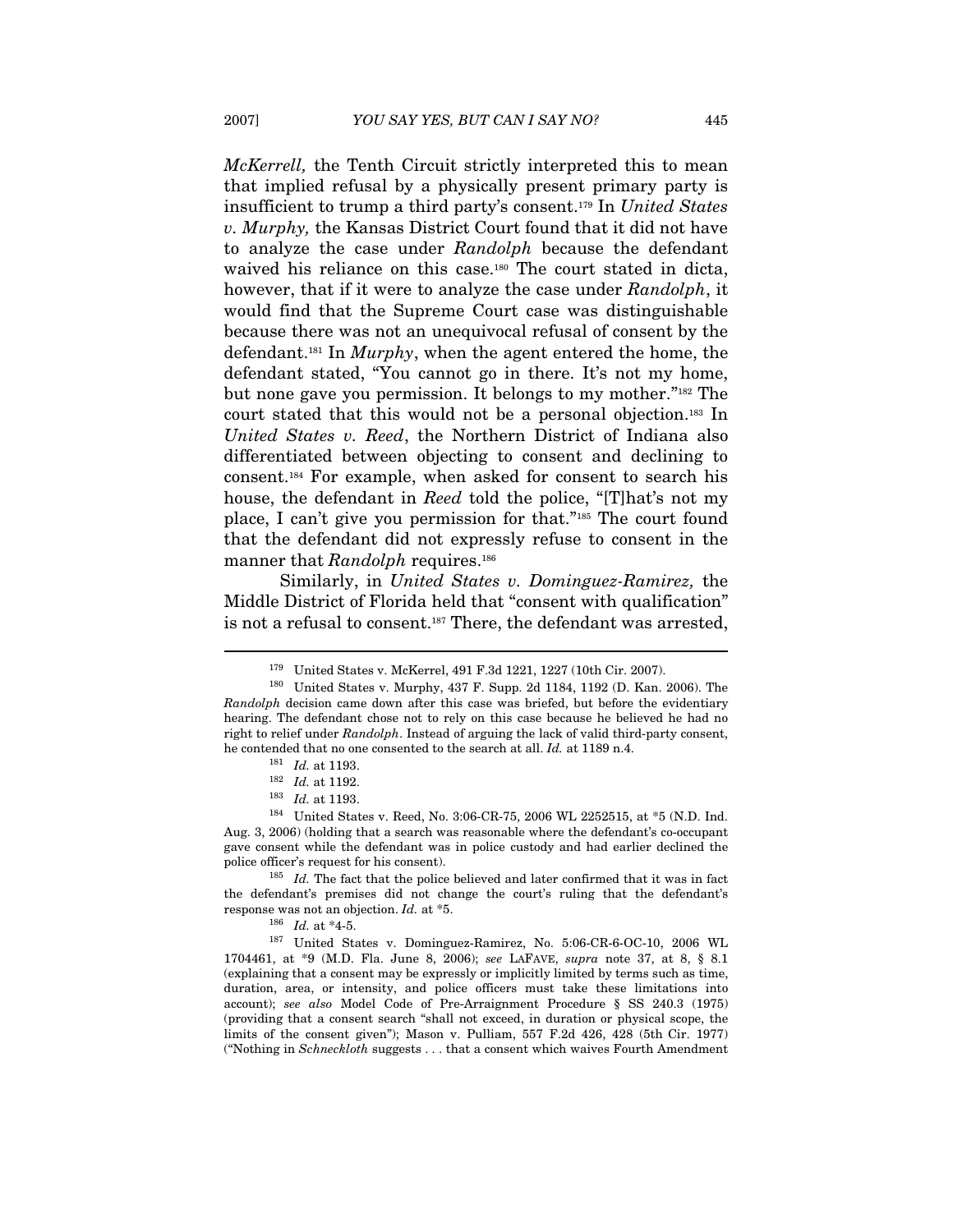and he told agents during an interview that they could search his residence but not until the morning because he did not want them to disturb his sickly wife.<sup>188</sup> The agents subsequently went to the defendant's house and asked the defendant's wife for permission to search the house then or, if she would prefer, they would come back in the morning. She told the police that it was fine for them to search then.189 The defendant relied on Randolph to argue that by telling the agents to wait until the morning he had made a refusal.190 The court disagreed, ruling that this was merely "a time frame on the consent" and not a refusal to consent.<sup>191</sup> The *Dominguez*-Ramirez court noted, however, that even if the defendant's refusal to consent to the search were valid, his absence from the premises at the time of the refusal distinguishes the case.192

In sum, lower courts have been very strict about what they consider "express refusal" in these situations. As a result, Randolph is typically distinguished and third-party consent searches—even where the primary party is present—have seldom been found unreasonable.

#### 2. Physically Present Distinctions

Another group of cases has distinguished Randolph on the grounds that the defendant was not present at the time a third party gave consent. This is a result of the Supreme Court majority's unwillingness to undermine the Matlock rule to the extent that a person who is nearby but not actually part of the conversation with the police officers is not physically present, but is instead an "absent, nonconsenting person."193 While determination of consent is based on an objective standard,194

rights cannot be limited, qualified, or withdrawn"); United States v. Griffin, 530 F.2d 739, 744 (7th Cir. 1976) (finding that limitations placed on consent were valid, but holding that the officers acted within those limitations); United States v. Miller, 491 F.2d 638, 650 (5th Cir. 1974) (finding that any limitations on the consent given were withdrawn by the defendant's later actions); United States v. Dichiarinte, 445 F.2d 126 (7th Cir. 1971) (stating that consent searches are reasonable only if they kept within the bounds of the consent given).<br>
<sup>188</sup> Dominguez-Ramirez, 2006 WL 1704461, at \*2.<br>
<sup>189</sup> Id. at \*2-3.<br>
<sup>190</sup> Id. at \*9.<br>
<sup>191</sup> Id.

 $^{192}\,$   $\,$  Id. (stressing that  $Randomph$  had "left intact the rule that the consent of only one co-tenant is sufficient so long as the objector is not present").<br><sup>193</sup> Georgia v. Randolph, 547 U.S. 103, 121-22 (2006); *see* United States v.

Matlock, 415 U.S. 164, 170 (1974). 194 See supra Part II.B.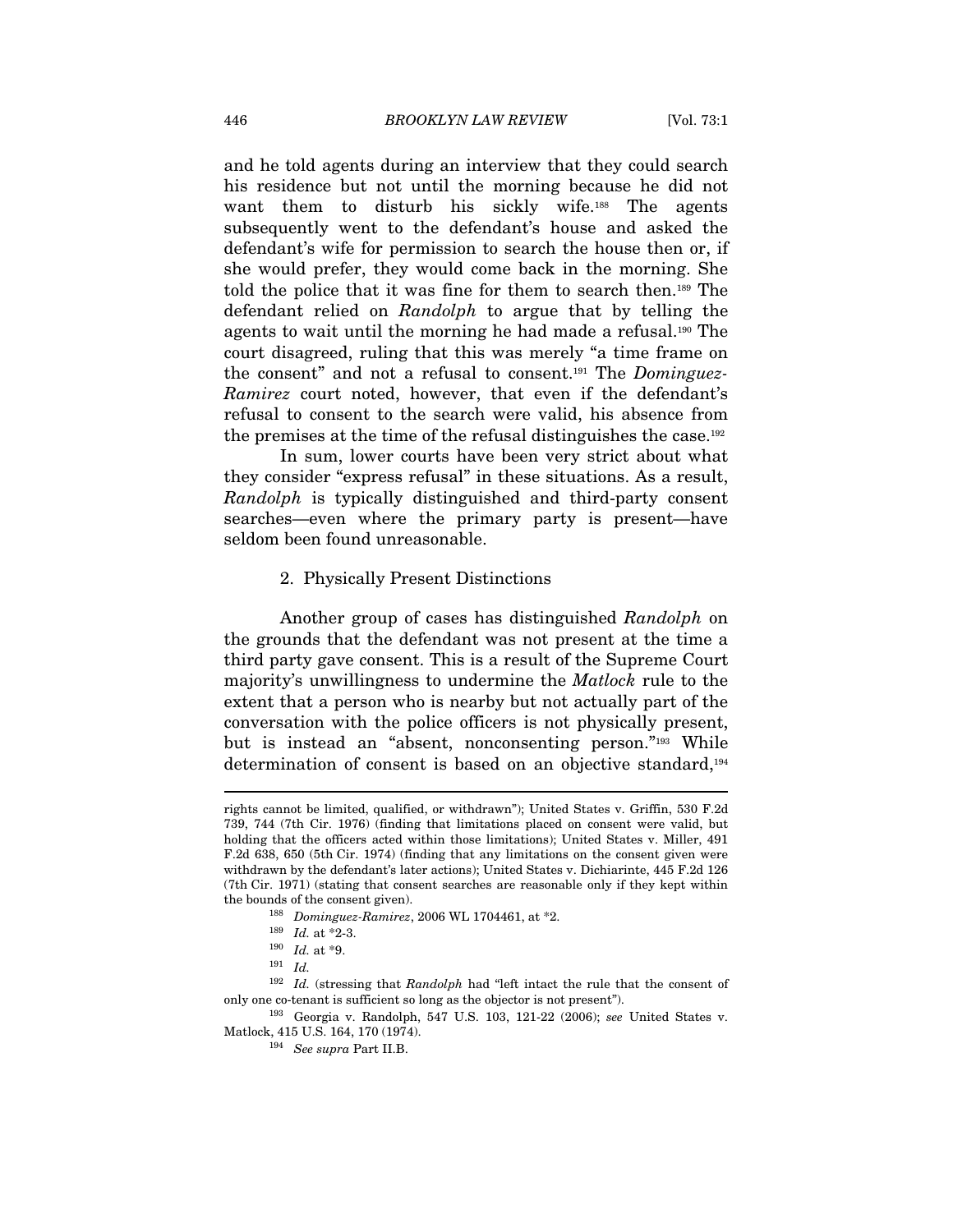the determination of "physically present" or "nearby but not part of the colloquy" is not.<sup>195</sup> Randolph did not define these terms other than to say that one making an objection at the door would be considered physical present.196 Yet the door cannot be the only valid place to object, since a colloquy regarding consent can easily take place elsewhere, such as the front yard or backyard. Thus, despite the Court's bright-line rule, there is still room for interpretation over what is close enough to be "at the door," and what is required to be "part of the colloquy." Without further guidance, it is utterly subjective whether a suspect is sufficiently close to the door to be entitled to participate in the colloquy regarding consent. The police and, ultimately, the prosecutor might perceive the defendant to be at a far enough distance so as to be considered merely "nearby" at best. The defendant, in contrast, could perceive his distance at the time he objects to be close enough to be considered part of the colloquy.

In United States v. Reed, the Northern District of Indiana found that Randolph was distinguishable on the ground that the defendant was not physically present at the time of the search, even though the police knew he declined consent earlier.197 Because Randolph did not discuss other types of withheld consent, such as where the primary party makes his objection to a search before the police arrive at the home, the Court found no reason to apply the Randolph holding.<sup>198</sup> The court argued that Randolph does not require the police to obtain affirmative consent from all known occupants of a residence.199 In United States v. Davis, the defendant was asleep in the house and did not object when the police knocked on the door and shouted into the house; therefore, the court found Randolph inapplicable because he was not physically present at the door.<sup>200</sup> In *Davis*, the court did not have to

<sup>&</sup>lt;sup>195</sup> Randolph, 547 U.S. at 121.<br><sup>196</sup> The closest the Court comes to explaining how these terms should be defined is the majority's distinction between the facts of Randolph and those of Matlock and  $Rodriguez. See Randomoph, 126 U.S.$  at 121.<br><sup>197</sup> United States v. Reed, No. 3:06-CR-75, 2006 WL 2252515, at \*4-6 (N.D.

Ind. Aug. 3, 2006). 198 Id. at \*5. 199 Id. at \*6. 200 United States v. Davis, No. 1:06-CR-69, 2006 WL 2644987, at \*2 (W.D. Mich. Sept. 14, 2006); see also United States v. Crosbie, 2006 WL 1663667 at \*1-2 (S.D. Ala. June 9, 2006) (declining to extend Randolph's "narrow holding" where defendant claimed he did not have an opportunity to object after his wife ordered him out of the home, and a subsequent search was conducted pursuant to the wife's consent); Starks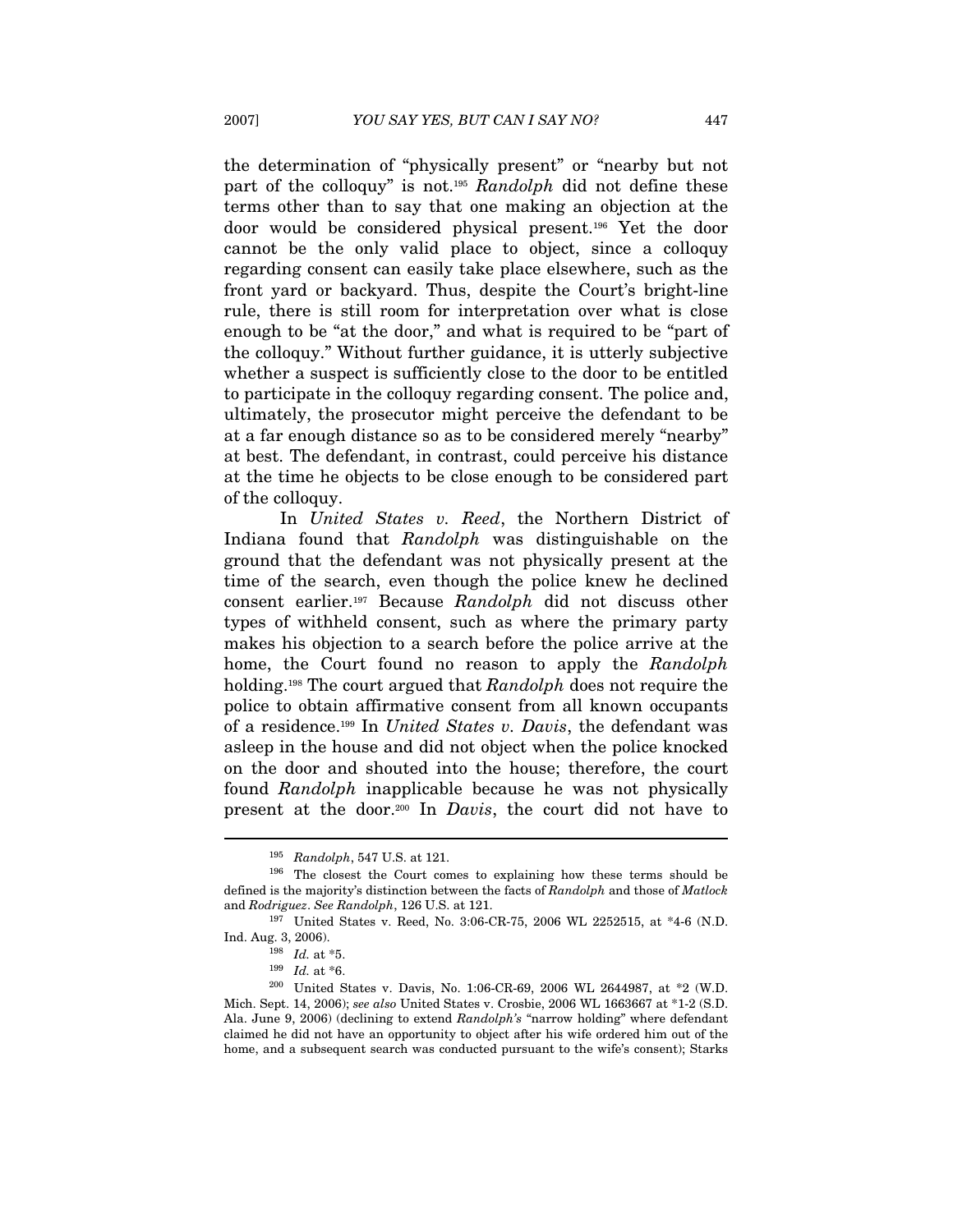factually distinguish Randolph because the Supreme Court specifically stated that a potentially objecting co-occupant does not override the consent of a third party if the objecting cooccupant is nearby but not at the door and objecting.201

Thus, in addition to their strict construal of "express refusal," lower courts interpret Randolph's definition of "physically present" very narrowly as well. This is not surprising, however, because under Randolph a third-party consent search could be reasonable even where the primary party is not very far from the search.

#### 3. The Randolph Precedent Still Results in Some Invalidation of Searches

Not all courts, however, have refused to find a thirdparty consent search unreasonable under Randolph. In United States v. Hudspeth, the Eighth Circuit originally held that a third party's consent was invalid where the defendant expressly objected to consent even though he was not present at the time of the search.202 This would have expanded the Randolph holding and would have been contrary to Reed,<sup>203</sup> but the court vacated its opinion after a rehearing en banc. In Hudspeth, the police asked the defendant for consent to search his home computer, which he refused to give.<sup>204</sup> Subsequently, he was arrested and taken to jail while the police went to the defendant's home and obtained consent to search from his wife.205 Distinguishing the hypothetical situation discussed in Randolph, in which a "potential objector" is not asked for his consent,206 the court held that, because "[the defendant] was invited to participate and expressly denied his consent to search,"207 there was a disputed invitation that made the search

v. State, 846 N.E.2d 673, 677-78, 682 n.1 (Ind. Ct. App. 2006) (distinguishing Randolph on the basis that, where police were informed the suspect was in the house and police subsequently entered the house to find the suspect, the defendant was not physically

present at the time a third party consented).<br>
<sup>201</sup> Randolph, 547 U.S. at 121.<br>
<sup>202</sup> United States v. Hudspeth, 459 F.3d 922, 930-31 (8th Cir. 2006), *vacated*<br>
2007 U.S. App. LEXIS 16854 (8th Cir. Jan. 4, 2007).

<sup>&</sup>lt;sup>203</sup> United States v. Reed, No. 3:06-CR-75, 2006 WL 2252515, at  $*10$  (N.D. Ind.

Aug. 3, 2006).  $\frac{204}{Hudspeth}$ , 459 F.3d at 925.

 $^{205}\;$   $Id.$ 

<sup>&</sup>lt;sup>206</sup> Randolph, 547 U.S. at 121-22.<br><sup>207</sup> Hudspeth, 459 F.3d at 931 (citing Randolph, 547 U.S. at 121).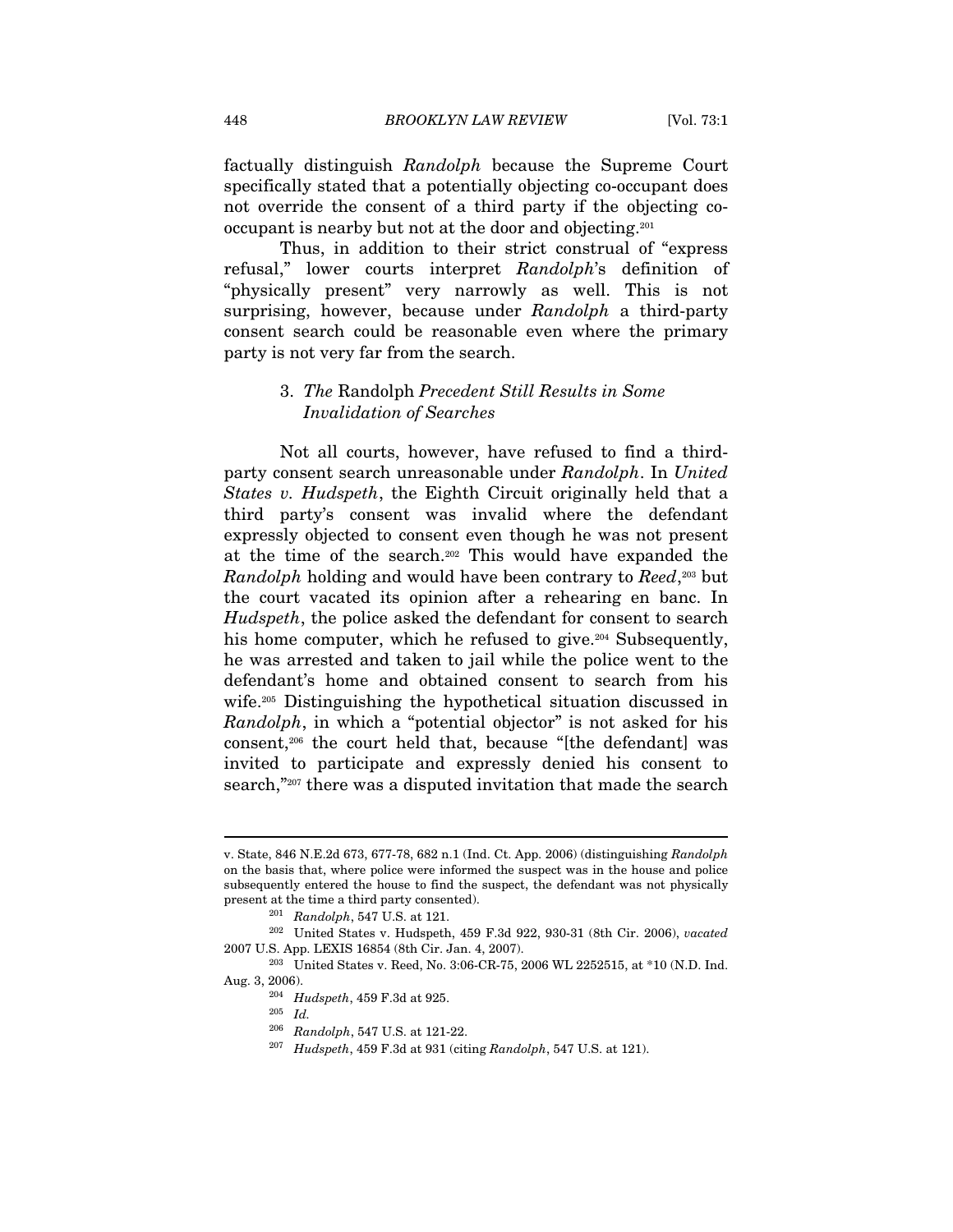unreasonable.<sup>208</sup> A dissenting opinion argued that Randolph should not apply because the defendant was not physically present, and that to hold otherwise would mean that Randolph overruled Matlock, which it expressly did not do.<sup>209</sup>

Relying on the original Hudspeth opinion (before it was vacated), the Northern District of Illinois in United States v. Henderson suppressed evidence that was the fruit of a thirdparty consent search.210 In Henderson, after the police entered the defendant's house, the defendant told them to get out, but the police obtained consent to search the house from the defendant's wife.<sup>211</sup> Under Randolph, because the defendant was physically present when he objected to the search, a search based on the subsequent third-party consent was unreasonable.212 A Texas Court of Appeals, in Odom v. Texas, also held that a third party's prior consent was invalid when the appellant, a guest at the third party's home, was present at the time of the search and expressly objected to it.213

#### B. Public Policy Implications

Although courts distinguish Randolph on an objective, factual basis, there are also subjective, public policy reasons that make the Randolph holding undesirable. The public policy implications of the Randolph rule include, ironically, the risk of infringing a defendant's constitutional rights as well as the risk posed to domestic violence victims. Because there was such a clear majority view among the courts before Randolph, it is not surprising that various public policy considerations support the pre-Randolph majority position, which deemed a search reasonable and valid when a third party consents while a physically present primary party refuses consent. Nevertheless, other public policy arguments favor adopting what had been the minority view, as Randolph did, that such searches should be deemed unreasonable and therefore invalid.

<sup>&</sup>lt;sup>208</sup> Id. (citing Randolph, 547 U.S. at 113).<br><sup>209</sup> Id. at 933 (Riley, J., concurring in part and dissenting in part).<br><sup>210</sup> United States v. Henderson, 2006 WL 3469538, at \*2-3 (N.D. Ill. 2006).

<sup>&</sup>lt;sup>211</sup> *Id.* at \*1.<br><sup>212</sup> *Id.* at \*2.

<sup>&</sup>lt;sup>213</sup> Odom v. Texas, 200 S.W.3d 333, 335-37 (Tex. App. 2006).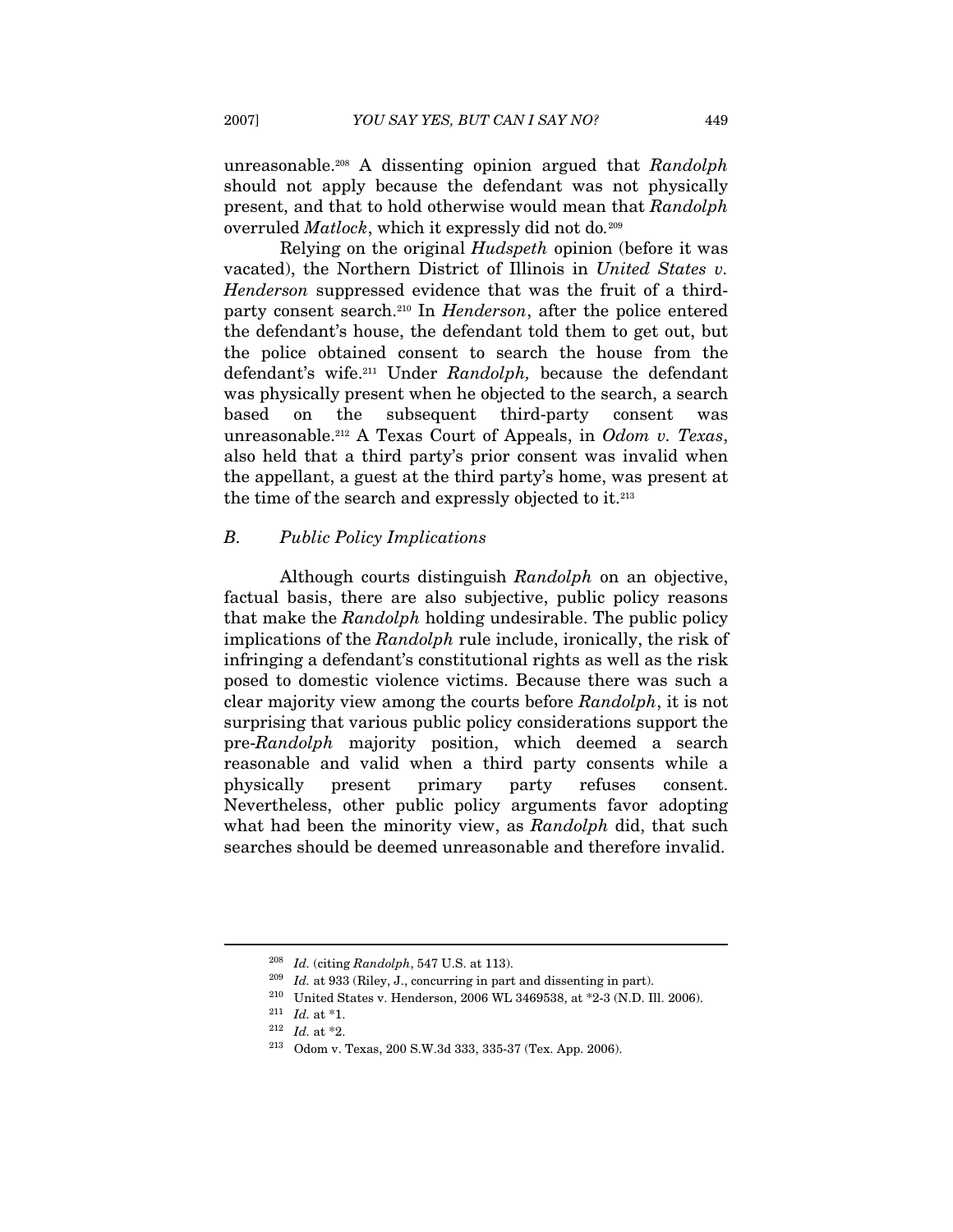#### 1. Infringing a Physically Present Defendant's Rights Due to Law Enforcement Objectives

Although, ideally, Randolph should serve to benefit suspects, in reality a suspect's Fourth Amendment rights are more likely to be infringed in these types of third-party consent situations. As the Randolph majority acknowledges, it may be too difficult or impractical for the police to obtain consent from a suspect in the vicinity of the premises being searched.214 The Court insisted that the police do not have to take affirmative steps to find a potentially objecting co-occupant if they already have the consent of another co-occupant, as long as the police do not deliberately remove the potential objector from the scene to avoid an objection.215 Yet the police are not prohibited from avoiding an objection by excluding the potential objector from the dialogue in which the police seek consent. With respect to what is considered an objecting co-occupant, the Court drew the line at a co-occupant who is nearby but not part of the colloquy with the police regarding consent.216 The co-occupant who talks to one police officer on the driveway while his cooccupant gives consent to another police officer at the door is not physically present, and a search would be reasonable as to him. Thus, despite the "bright-line" rule,<sup>217</sup> law enforcement agents still have the flexibility not to engage the suspect in a conversation in order to avoid an objection to a third party's consent. As a result, defendants in these situations could easily be precluded from the opportunity to object to a search, which would interfere with their expectation of privacy and Fourth Amendment rights if the fruits of that search were admitted as evidence against them at trial.

Articulating this point, the dissent in Hudspeth stated that finding these types of searches unreasonable will encourage the police to avoid obtaining the defendant's consent.218 By not asking a primary party for his consent, the police will avoid the problem of his potential objection and thus render the search reasonable under *Matlock* if they obtain

 $^{214}$  Georgia v. Randolph, 547 U.S. 103, 122 (2006).  $^{215}$   $\,$   $Id.$  at 121.

 $^{217}$   $\,$   $Id.$  at 125 (Breyer, J., concurring).  $^{218}$  United States v. Hudspeth, 459 F.3d 922, 933-34 (8th Cir. 2006) (Riley, J., concurring in part and dissenting in part).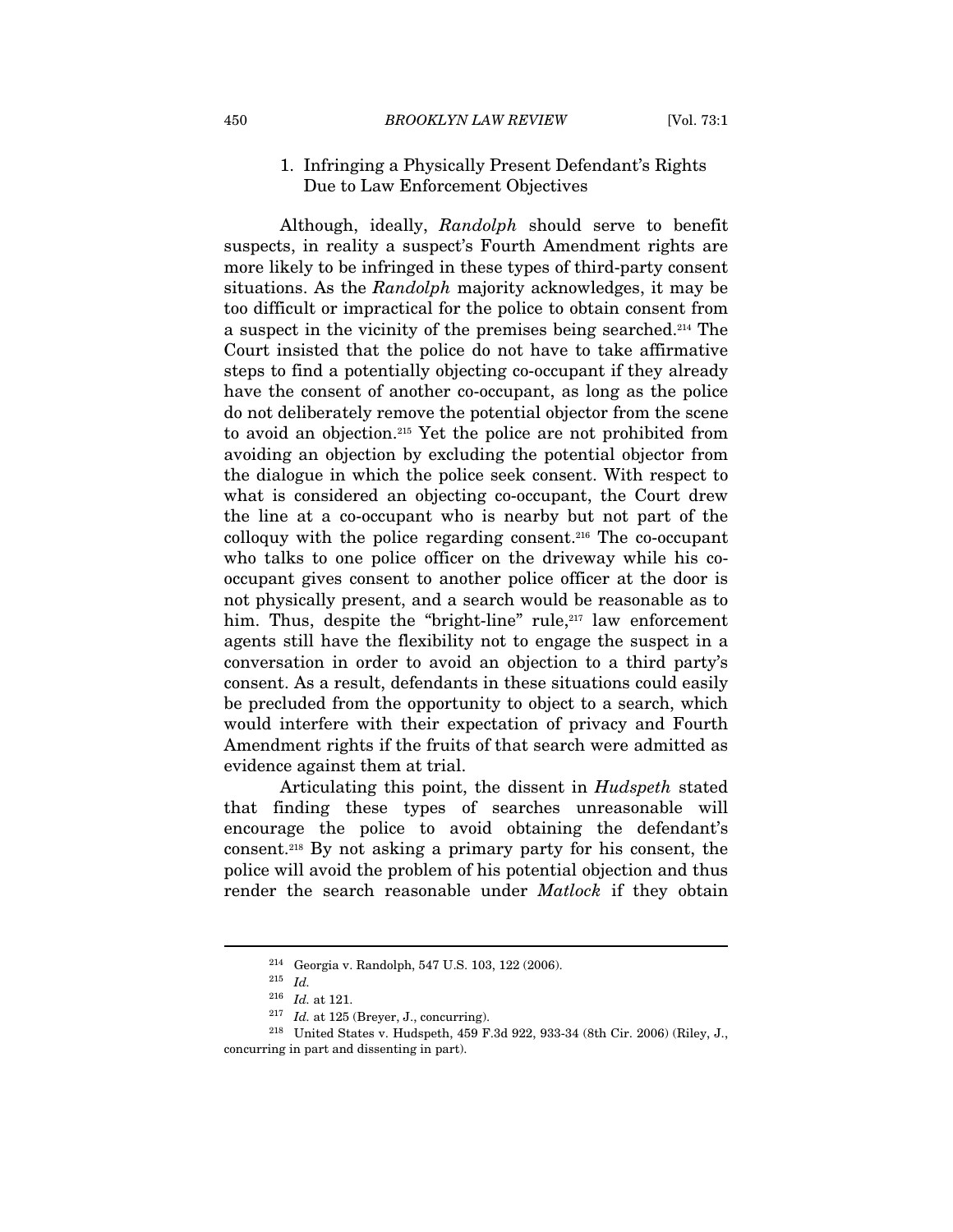consent from a co-occupant.219 Worried about this "troubling situation," one commentator lamented that "police could circumvent the 'ask the present primary party' rule simply by taking the primary party into custody and removing him from the scene, as they did in Matlock." $220$  In United States v. DiModica, this situation confronted the Seventh Circuit.<sup>221</sup> The defendant's wife called the police to report domestic abuse and gave permission to search her home.222 When the police arrived at the house, they arrested the defendant based on probable cause of abuse.223 The defendant's wife was not present at the time of the search.<sup>224</sup> The defendant analogized the facts of this case to Randolph and argued that the police arrested him to avoid his potential objection to the search.225 Nevertheless, the court easily distinguished Randolph because here the police never asked the defendant for his consent as they had in Randolph, nor did the defendant voluntarily express his objection to a search.226 DiModica, however, is an example of a court relying on the subjectivity of the police's judgment. Because they already had the consent of a third party through the defendant's wife, the police decided to arrest the suspect instead of attempting to obtain his consent to search.227 Alternatively, the police could have attempted to obtain a search warrant before arriving at the suspect's home. Nevertheless, the court in DiModica ratified the police's decision to arrest the defendant by rejecting his Randolph argument that the police deliberately avoided his potential objection; thus the court found that the defendant's Fourth Amendment rights were not violated even though he was present.228

 $^{219}$   $\,$   $Id.$   $^{220}$  Wright,  $supra$  note 40, at 1871 (citing United States v. Matlock, 415 U.S. 164, 170 (1974) (Douglas, J., dissenting)). 221 United States v. DiModica, 468 F.3d 495 (7th Cir. 2006).

<sup>&</sup>lt;sup>222</sup> *Id.* at 496-97.<br><sup>223</sup> *Id.* at 497.<br><sup>224</sup> *Id.* 

 $225$  *Id.* at 500. The majority in *Randolph* expressly noted that the police cannot remove a potentially objecting co-occupant for the sake of avoiding a possible objection.<br>Georgia v. Randolph, 547 U.S. 103, 121 (2006).

 $^{226}$   $\,$  DiModica, 468 F.3d at 500. 227 Because the defendant's wife was not home with the defendant at the time, she was not at risk of further harm, unlike other situations of domestic violence.  $^{228}$  DiModica, 468 F.3d at 500.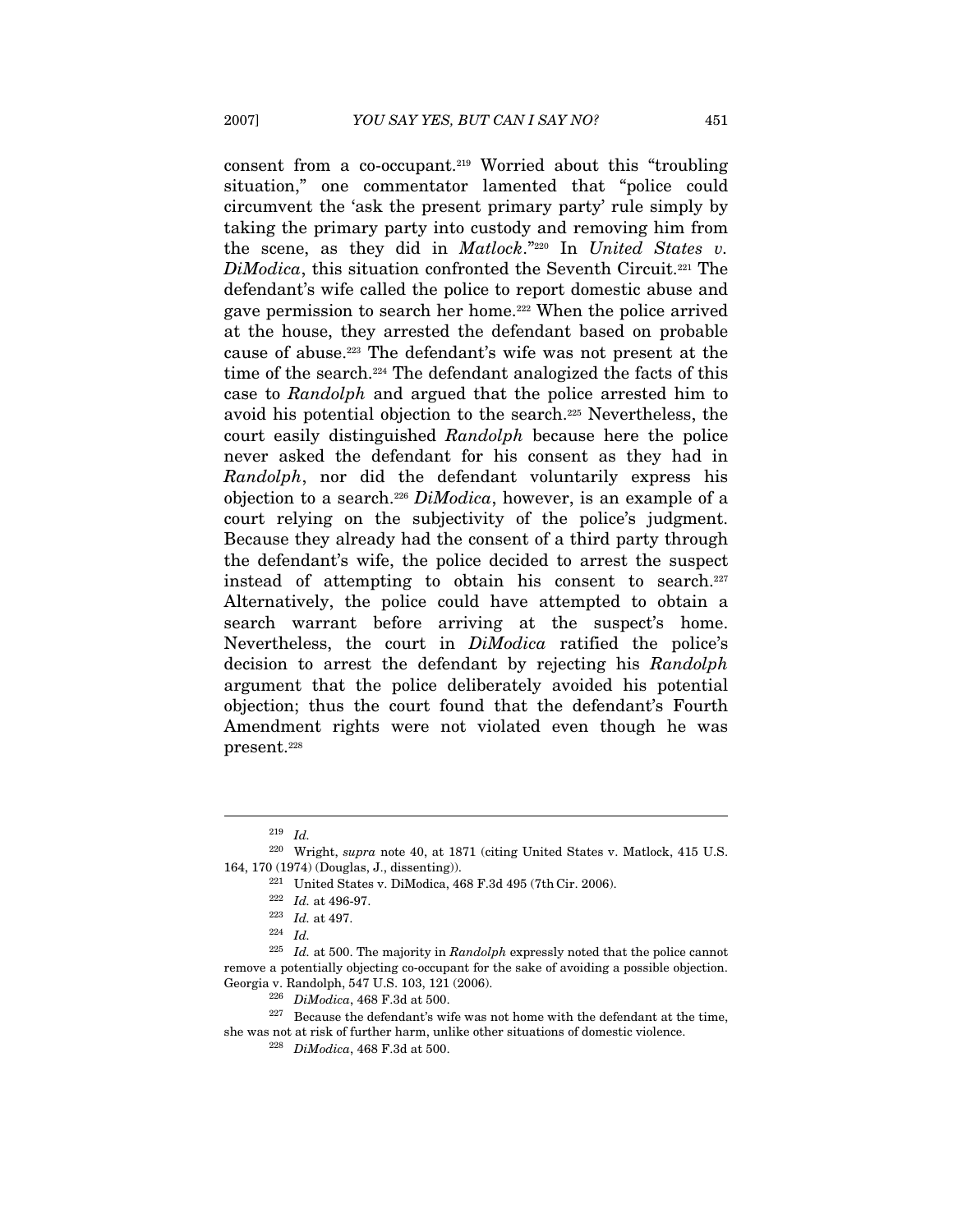#### 2. Protecting Defendants' Rights at the Expense of Possible Domestic Violence Victims

A second public policy reason that may make the Randolph decision unappealing to lower courts is the fear that domestic violence victims will not be protected because of the new constitutional protections given to the defendant.<sup>229</sup> There is a concern about protecting a domestic violence victim in a situation where the victim calls the police but the alleged abuser does not allow the police to enter and stop the abuse.230 Although Randolph recognizes domestic violence as an exigency that may justify a warrantless search despite a primary party's objection over a third party's consent,231 the new doctrine could cause the police to hesitate before entering or searching a house when it is not clear that domestic violence is occurring.

When it is not clear that domestic violence is taking place, it will not be clear whether exigent circumstances are present. In Randolph, Chief Justice Roberts found the majority's reliance on exigent circumstances insufficient to justify an entry during a domestic dispute.232 Scholars have different views about the efficacy of the exigent circumstances exception to the warrant requirement under circumstances indicating domestic violence. One Fourth Amendment scholar, Wayne LaFave, supports the proposition that "'where the defendant has victimized the third party . . . the emergency nature of the situation is such that the third-party consent should validate a warrantless search despite defendant's objections.'"233 Other commentators complain that a court's decision on third-party consent searches where there is disputed permission will depend on the court's degree of understanding of domestic violence.234 Roberts argued that it

<sup>229</sup> See Randolph, 547 U.S. at 139-42 (Roberts, C.J., dissenting). 230 Id.

 $231$  Id. at 118-19 (majority opinion) (stating that certain exigencies may justify immediate action by the police). 232 Id. at 139-40 (Roberts, C.J., dissenting) (arguing that the majority's rule

would prohibit the police from entering to assist during a domestic dispute if the potential abuser who had prompted police involvement objected to the entry). 233 LAFAVE, supra note 37, at 161, § 8.3(d) (quoting Comment, 41 U. CHI. L.

REV. 121, 136 n.88 (1973)); see also United States v. Donlin, 982 F.2d 31 (1st Cir. 1992); United States v. Hendrix, 595 F.2d 883 (D.C. Cir. 1979); People v. Sanders, 904 P.2d 1311 (Colo. 1995). But see Silva v. State, 344 So. 2d 559 (Fla. 1977).<br><sup>234</sup> E.g., Catherine F. Klein & Leslye E. Orloff, Providing Legal Protection for

Battered Women: An Analysis of State Statutes and Case Law, 21 HOFSTRA L. REV. 801,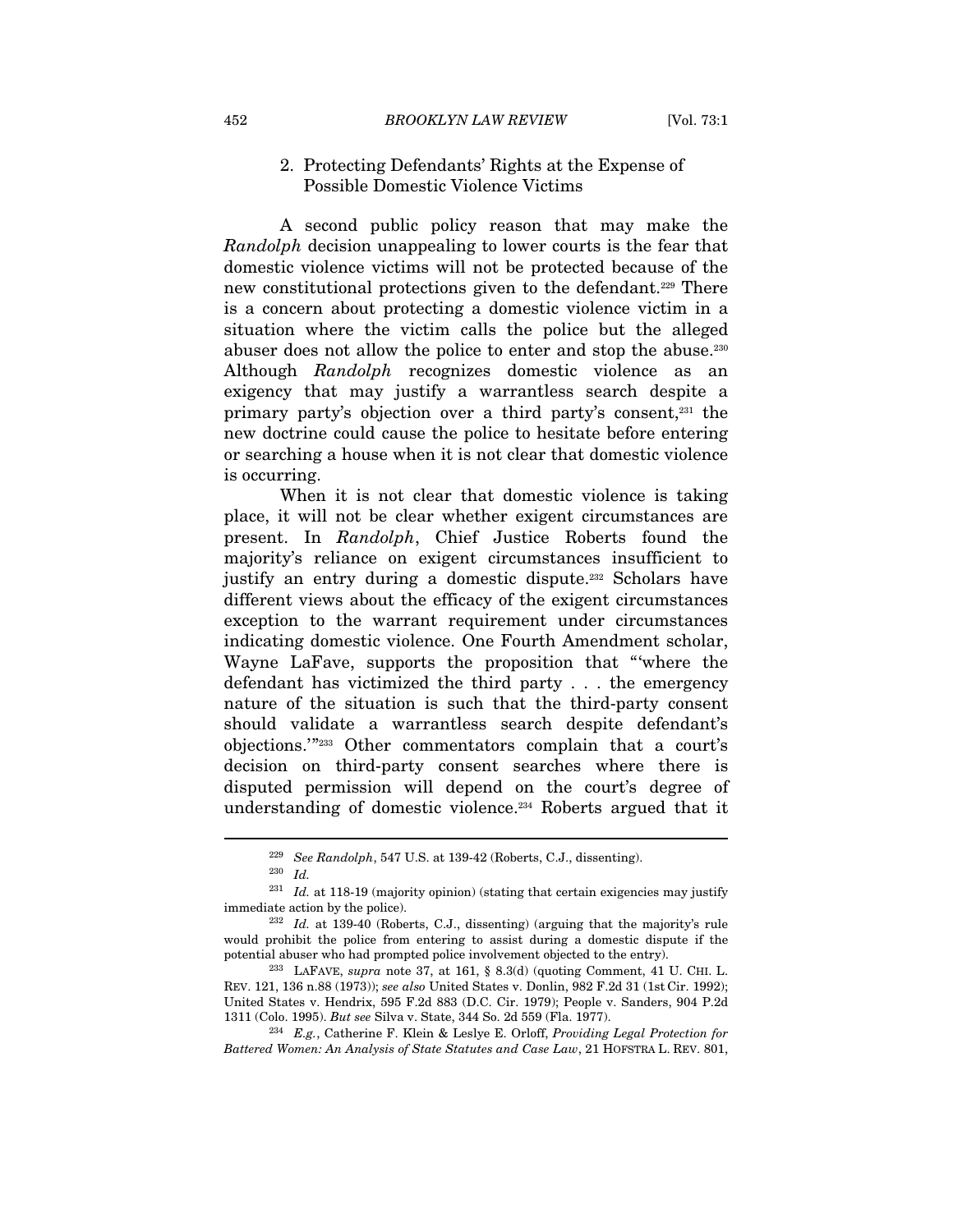would be better to "give effect to a consenting spouse's authority to permit entry into her house to avoid such situations."235 However, the difference between justifying the search upon a domestic violence exigency and effectively allowing the victimized spouse's consent to override the other spouse's objection may prove to be insignificant in practice.<sup>236</sup> One way or another, the police will find a way to protect victims of domestic violence in these situations. Although courts and the government should be wary of how it plays out, it is unlikely that the result of Randolph will have much of an effect on this issue.

## 3. Arguments Supporting Randolph: Preserving Peace and Possessory Interests

Despite arguments against the adherence to Randolph, there are also public policy considerations that support the Randolph holding. One policy is the preservation of possessory interests in the property.<sup>237</sup> The Randolph majority based much of its reasoning on the theory that no one occupant should have a superior property right over the other.238 The Court in Randolph also opined that it is not reasonable to recognize a greater expectation of privacy for overnight houseguests than for the co-occupant of a home.<sup>239</sup> With these ideas in mind, consider this hypothetical situation: Michael and Jennifer are husband and wife and share a house together. Their friend

<sup>1156 (1993) (</sup>arguing that in Commonwealth v. Rexach, 20 Mass. App. Ct. 919 (1985), the court "demonstrated an in depth understanding of the dynamics of domestic violence" as it held that a warrantless search was valid on the wife's consent because "following the defendant into the bedroom" despite his objections "was justified by the

exigent circumstances exception to the warrant requirement").<br><sup>235</sup> Randolph, 547 U.S. at 140.<br><sup>236</sup> Because Randolph still allows the police to enter over a resident's objection in the case of an emergency situation, Randolph does not have much of a practical impact. Moran, supra note 174, at 292; see also Stephen Henderson, Justices Limit Home Searches, PHILA. INQUIRER, March 23, 2006, at A01 (quoting a Burlington County prosecutor, "I don't think this [decision] will hamper police. . . . [They] presently have the authority to enter when there is evidence of domestic violence occurring or having occurred."); Charles Lane, High Court Restricts Right of Officers to Enter Homes, BATON ROUGE ADVOC., March 23, 2006, at A1 (quoting a chief criminal deputy, "[A]s far as this Sheriff's Office is concerned, our duty to protect life in an

emergency will always win out over the possible suppression of evidence.").<br><sup>237</sup> Abrams, *supra* note 15, at 973.<br><sup>238</sup> Randolph, 547 U.S. at 114 (majority opinion); *see also* LAFAVE, *supra* note 37, at 160, § 8.3(d) (explaining that there are no superior property rights only where occupants have equal use of place, and that this principle does not apply to children). 239 See supra Part V.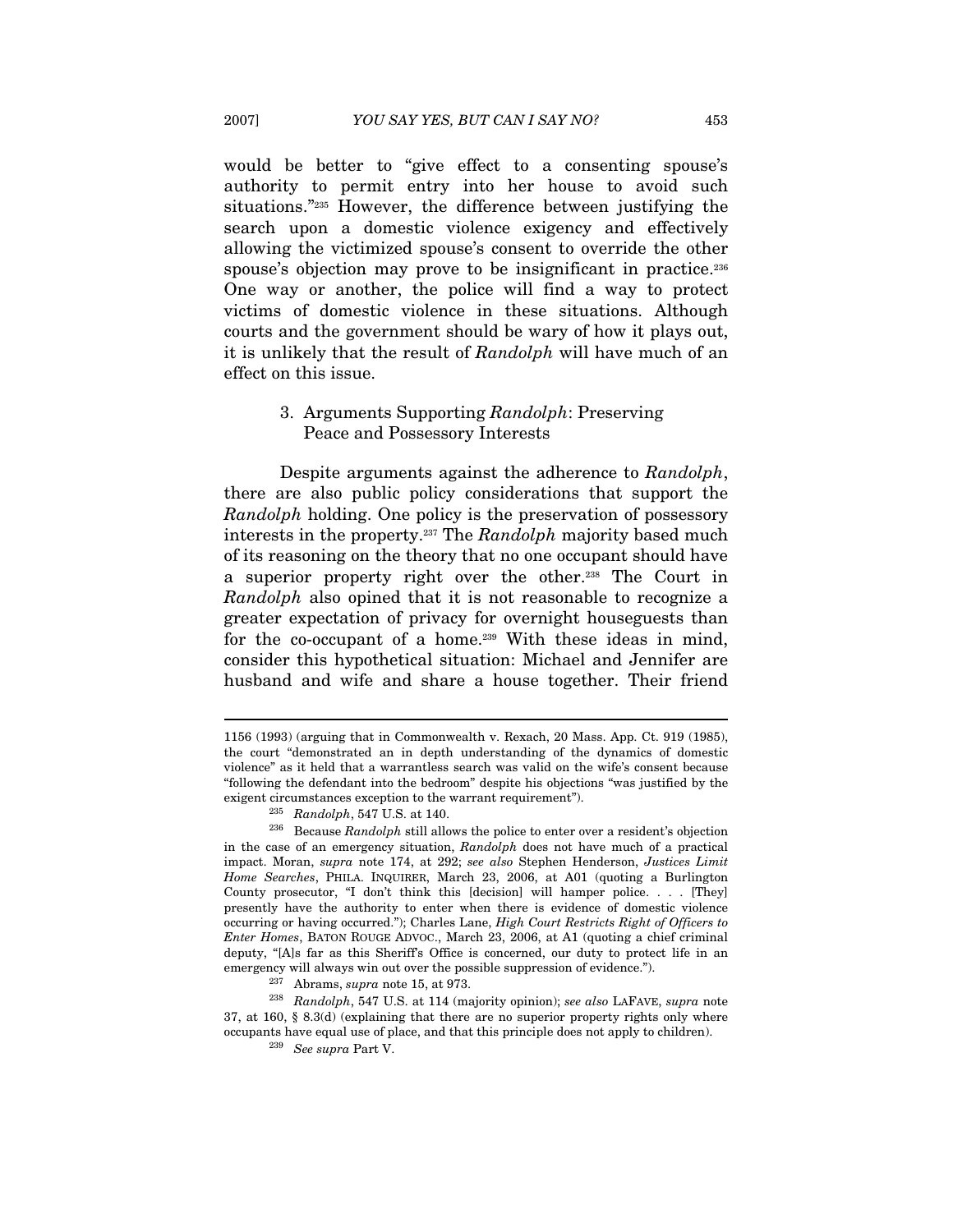Thomas, their houseguest, is sleeping on the living room sofa for the night. The police knock on the door, and Michael, Jennifer, and Thomas all answer the door. The police do not have a warrant, but they ask all three occupants whether they can enter and search the living room. Thomas, the houseguest, refuses to give consent. Michael also refuses. Jennifer, however, does give consent. The Court suggested that if it did not rule the way it did, then this search could be valid as to Michael, a resident of the house, but not valid as to Thomas, the houseguest.240 The absurdity of recognizing a greater expectation of privacy for a houseguest than for a co-occupant undermines the protection of privacy rationale behind the Fourth Amendment.

Another policy reason in favor of Randolph is that it promotes peace and tranquility among joint occupants.241 By invalidating searches in which there is a dispute between the two occupants over whether to allow the police to enter, the Court created a rule that minimizes interference in such private disputes. There will be less chance of increasing the flare-up between the two occupants by respecting the wishes of the objector rather than the consenter. An objector may be furious at a consenter for allowing the police to invade the privacy of his home, whereas the consenter would typically be only frustrated at most. Even so, the consenter is not hindered from providing the police with evidence or information to assist them in obtaining a search warrant.<sup>242</sup> The Randolph holding protects the sanctity of the home and continues to demonstrate that our society favors searches pursuant to a warrant.243 It is important to remember that the presumption is that warrantless searches are unreasonable under the Fourth Amendment.<sup>244</sup> Thus, there are strong reasons to support and adhere to the holding of Randolph.

<sup>240</sup> Randolph, 547 U.S. at 113 (explaining that if that our society gives a legitimate expectation of privacy to an overnight houseguest, "it presumably should follow that an inhabitant of shared premises may claim at least as much, and it turns

<sup>%</sup> out that the co-inhabitant naturally has an even stronger claim").<br>  $^{241}$  Abrams, *supra* note 15, at 973.<br>  $^{242}$  *See* Coolidge v. New Hampshire, 403 U.S. 443, 487-89 (1971).<br>  $^{242}$  Timothy H. Everett, *Developme* CONN. B.J. 185, 189 (2006).

<sup>244</sup> See supra Part II.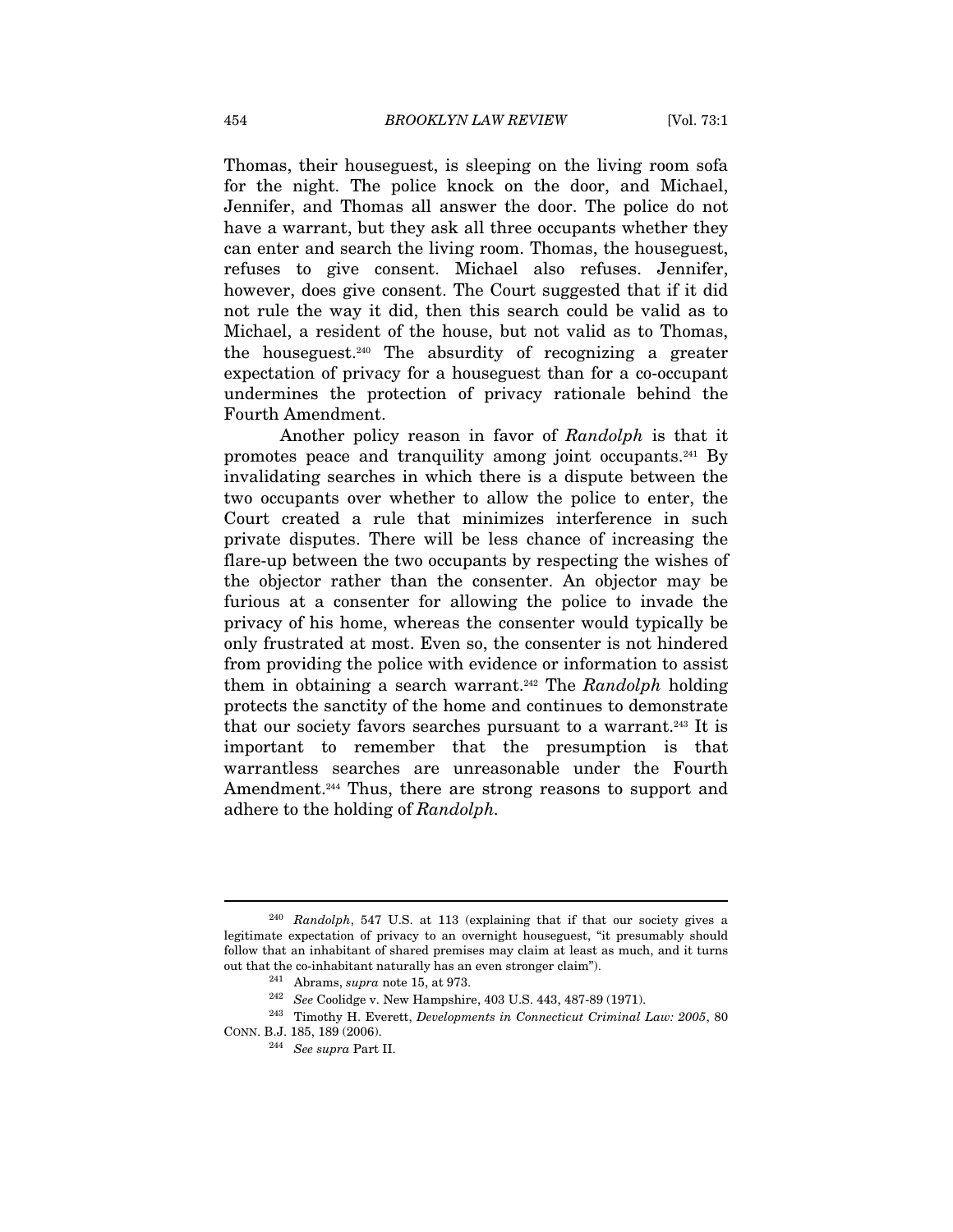# C. Modifying Randolph by Defining "Physically Present" and "Express Refusal"

The fact that many federal and state courts have distinguished Randolph within a year after it was decided indicates that there is a problem with its holding. Either Randolph is objectively narrow and only applies in certain factual situations, or the lower courts are subjectively reluctant to apply Randolph because of public policy reasons. Instead of providing uniformity on the issue, Randolph's case-by-case formula maintains the split in authority that existed before the case was decided.245 There are two main issues on which lower courts distinguish the Supreme Court's decision: (1) what is an express refusal of consent and (2) what is the meaning of being "physically present" in a warrantless search scenario?246 The Supreme Court did not fully clarify either of these terms in its holding, which gives lower courts flexibility in defining them. As some courts uphold these types of warrantless searches while other courts invalidate them, our constitutional law is inconsistent. The Court should address both questions to ensure uniformity. By interpreting "physically present" broadly and "express refusal" narrowly, it will promote consistency among future court rulings.

# 1. "Physically Present" Primary Parties

#### a. Physical Presence Should Be Defined Broadly

The physical presence of a primary party at the time the police seek, obtain, or apply a third party's consent is a crucial factor in protecting the primary party's personal autonomy. Requiring the consent of both present co-occupants strikes the appropriate balance between preserving individual liberties and permitting police expediency.<sup>247</sup> This approach reaffirms that Matlock third-party consent searches are only valid against "absent, nonconsenting persons."248 Such an interpretation incorporates the Randolph doctrine to the extent

<sup>&</sup>lt;sup>245</sup> See Randolph, 547 U.S. at 142 (Roberts, C.J., dissenting).<br><sup>246</sup> See supra Part VI.A.<br><sup>247</sup> State v. Brunetti, 883 A.2d 1167, 1181 (Conn. 2005) (reasoning that while an assumption-of-risk analysis is reasonable when applied against an absent cooccupant, applying it against a present objecting co-occupant would render as inferior

 $^{248}\;$ United States v. Matlock, 415 U.S. 164, 170 (1974). See supra Part III.A.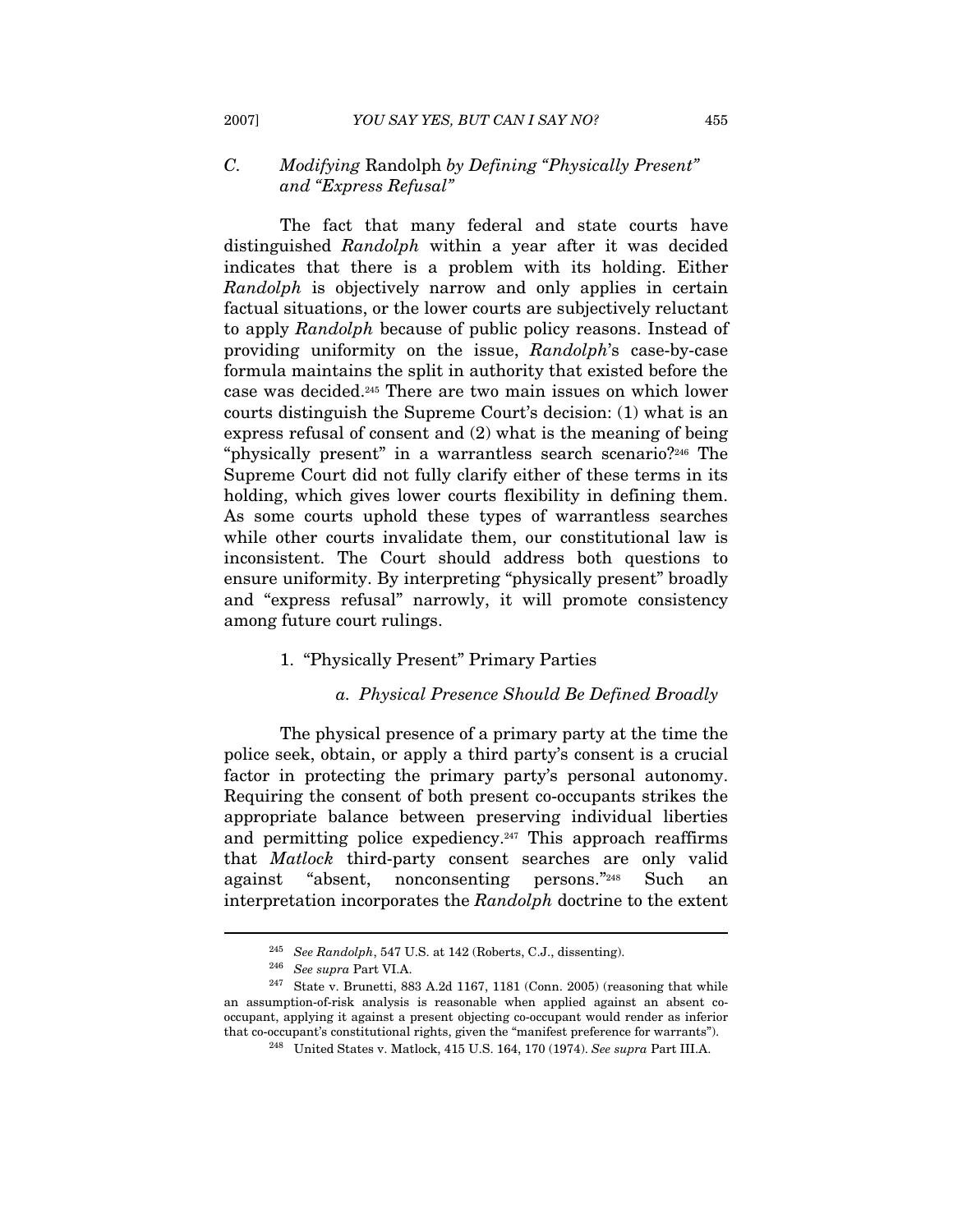that third-party consent searches are invalid with respect to a present and objecting primary party.249 Simultaneously, this definition requires a significant deviation from the Randolph holding, which validates searches where the same person is "nearby but not invited to take part in the threshold colloquy."250

Although much of the pre-Randolph commentary and many cases did not interpret Matlock this way, Randolph surprisingly made it clear that physically present primary parties are protected under the Fourth Amendment. However, Randolph limited the significance of this holding by not extending this protection to potentially objecting parties who are merely nearby.251 The Randolph majority went too far to preserve the holding of Matlock by allowing the police to bypass nearby suspects without asking for their consent. Expanding the term "physically present" in this context would not undercut *Matlock*, as the *Randolph* court feared it might, $252$ because searches are still valid against absent, nonconsenting co-occupants. For example, although the Court interpreted Matlock as drawing a distinction between a present and an absent primary party, it declared that the defendant in Matlock who was in a squad car near the house during the search was absent. That reasoning blurs the line between a primary party who is absent and one who is present.

The significance of deeming searches unreasonable as to a physically present co-occupant who expressly refuses consent is meaningless unless the definition of physical presence gives that co-occupant an opportunity to express his refusal. Nearly all defendants will be considered absent if the definition of physical presence does not include those who are "nearby but not part of the colloquy."253 Yet the Court did not define "nearby" and only recognized objections made at the door.254 As a result, the government can bypass the consent requirement by instructing the police to only ask for consent when the suspect is in very close proximity to the scene and to avoid or

 $\begin{array}{ll} \text{{\it 249}} & \text{{\it Random}} \\ \text{{\it 250}} & \text{{\it Id. at 121}}. \\ \text{{\it 251}} & \text{{\it Id}} \\ \text{{\it 27}} & \text{{\it 261}} \end{array}$ 

<sup>252</sup> Id.

<sup>&</sup>lt;sup>253</sup> Id.; see supra Parts V.C, VI.A.2.<br><sup>254</sup> Randolph, 547 U.S. at 121.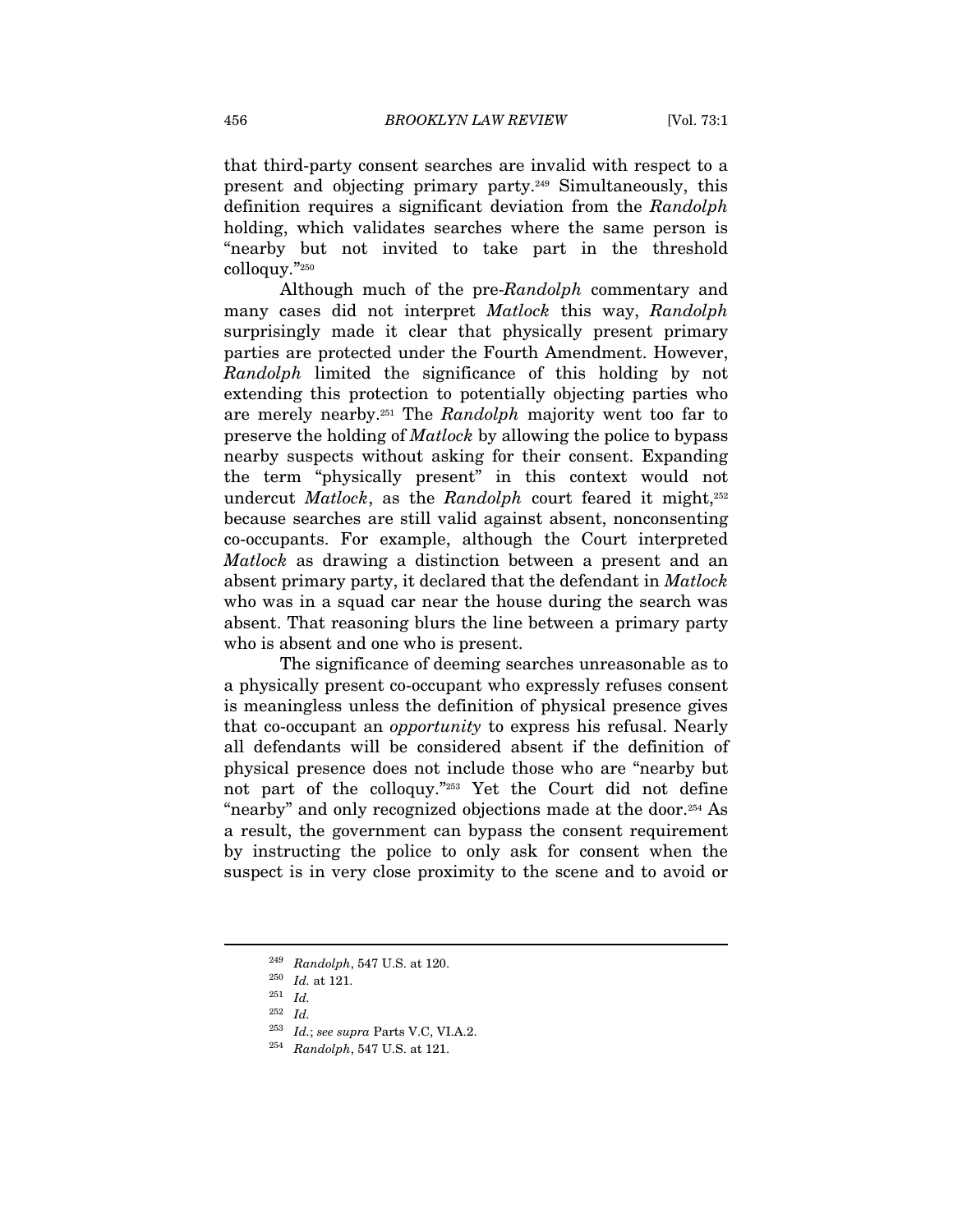ignore him when he is a short distance away.255 Physical presence should be defined broadly so as not to exclude a nearby defendant from Fourth Amendment protection and to respect his possessory interests when he is close enough to object to the search. This would bolster the Fourth Amendment protection that has been eroded by recent Supreme Court jurisprudence.<sup>256</sup>

One possible definition for this term is to deem an occupant to be physically present if he is visible to the police or if the police know that he is on or near the premises (for example, sleeping or in the yard). This is a subjective approach, and the test would be whether the police officer actually knows or should know where the primary party is at the time of the search. The Randolph majority was concerned that requiring the police to take affirmative steps would be impractical or too complicated.257 However, for their own protection, it does not seem too onerous a burden for the police to at least attempt to learn the location of their suspect before attempting to enter his residence. This approach would prevent law enforcement agents from purposely remaining ignorant of a suspect's location as a way of circumventing the requirement of asking for his permission. Even where the police knock on the door and a co-occupant third party answers and readily consents, the police are still likely to first ask where the suspect is before entering.258 Presumably, the officers would want to protect themselves from a possible attack by the suspect.

Albeit similar, this approach is not as strict as the one proposed by Elizabeth Wright, where the police must make a reasonable attempt to obtain the consent of the primary party regardless of the primary party's location.259 The key difference here is that the police need only seek a primary party's consent if he is visible to the police or if the police know or should know that he is physically present on the premises. Wright's  $\overline{a}$ 

 $255$  See supra Part VI.B.1. Alternatively, the police could find that exigencies were present that justified removing him from the scene by arresting him, or that justified conducting an immediate search of the premises without his consent. See Randolph, 547 U.S. at 118-19 (stating that certain exigencies may justify immediate action by the police). Whether the police would contrive such exigencies is beyond the scope of this Note.<br>
<sup>256</sup> See Kloster, *supra* note 27, at 104-15.<br>
<sup>257</sup> Randolph, 547 U.S. at 121-22.

<sup>&</sup>lt;sup>258</sup> John C. Klotter & Jacqueline R. Kanovitz, CONSTITUTIONAL LAW FOR POLICE 214 (3d ed. 1977) ("It is quite common for the officer to arrive at the residence % of the suspect and find that the suspect is not home."). 259 Wright, supra note 40, at 1873-76.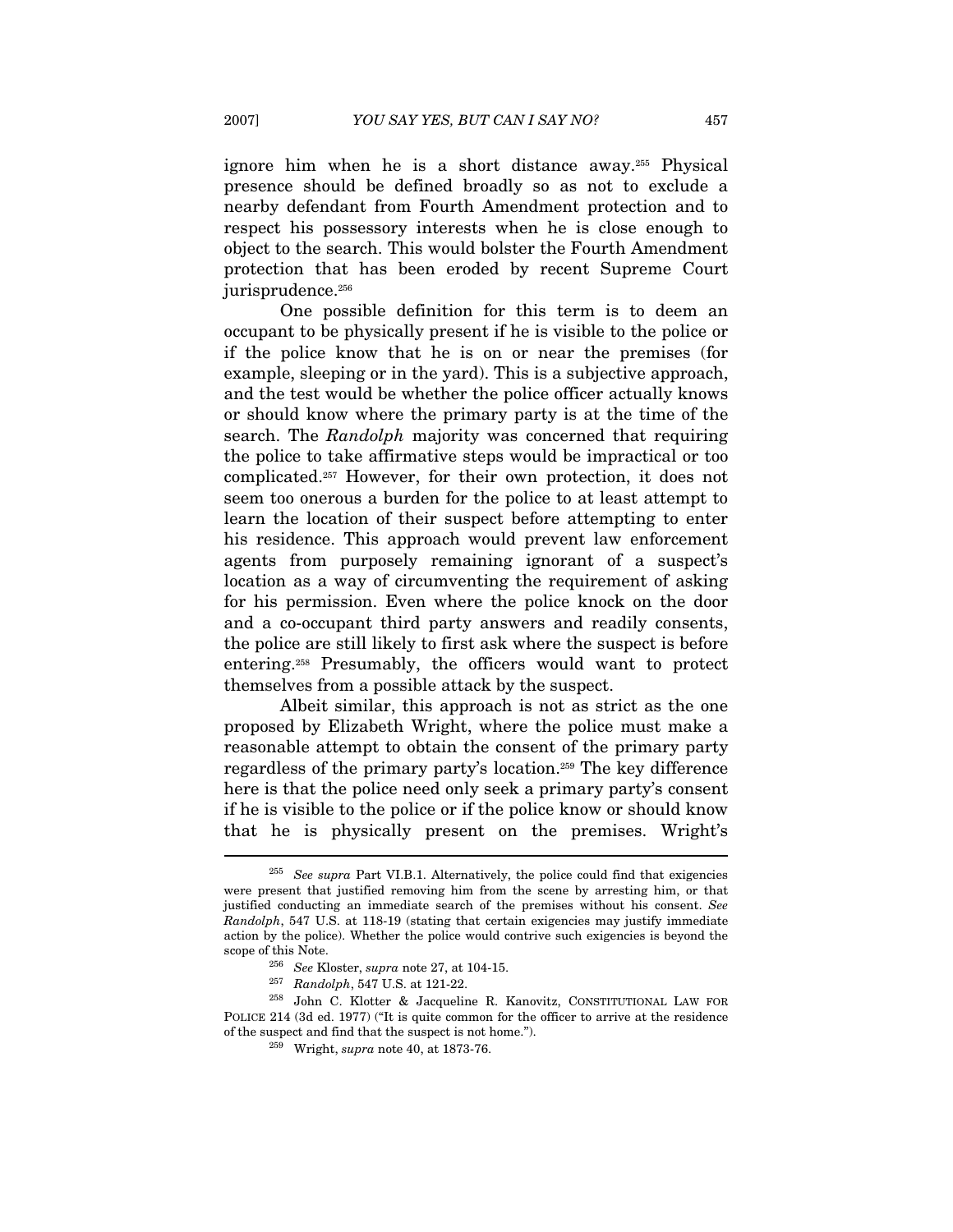approach goes too far by requiring that the police "take reasonable steps to obtain consent from the party at whom the search is directed, whether or not that party is present at the scene."<sup>260</sup> The intermediate approach better balances the conflicting policy interests.

# b. A Physically Present Primary Party Must Have an Opportunity to Refuse

Once the primary party is considered physically present, he should be given an opportunity to express his objection to the search. This would require the police to at least indicate to the primary party that they will be conducting a search, but not necessarily to ask him for permission. This prevents the problem discussed earlier where the police purposely remove the potential objector from the conversation with his cooccupant regarding consent.261 Instead of automatically "losing out," as Randolph suggests, he should be invited to take part in the colloquy. If the primary party is considered to have a reasonable expectation of privacy, which would invoke Fourth Amendment rights, and if he is physically present at the time of the search, then the police should make an effort to invite either consent or a refusal to the search.

For example, consider a situation in which the primary party is restrained by the police in the front yard about fifteen feet from the front door and does not know that the police are obtaining consent to conduct a search from his co-occupant. In that situation, the primary party does not have the opportunity to express his refusal to the search because he may not know such a search is about to occur.<sup>262</sup> If the police are successful in obtaining consent from the third party, they should notify the primary party that they are about to conduct a search. If the primary party knows that the police are obtaining his cooccupant's consent to conduct a search and the primary party expresses his refusal from the yard, that refusal must be

<sup>&</sup>lt;sup>260</sup> Wright, supra note 40, at 1874-75.<br><sup>261</sup> See supra Part VI.B.1.<br><sup>262</sup> See Note, supra note 22, at 2203 (arguing that "courts stand unanimous in finding consent invalid when individuals are not fully aware that consent was being sought"). But c.f. Donald v. State, 903 A.2d 315, 318-21 (Del. 2006) (finding that a defendant who had an opportunity to object to a search after answering the door to probation officers did not express any objection when the officers began the search).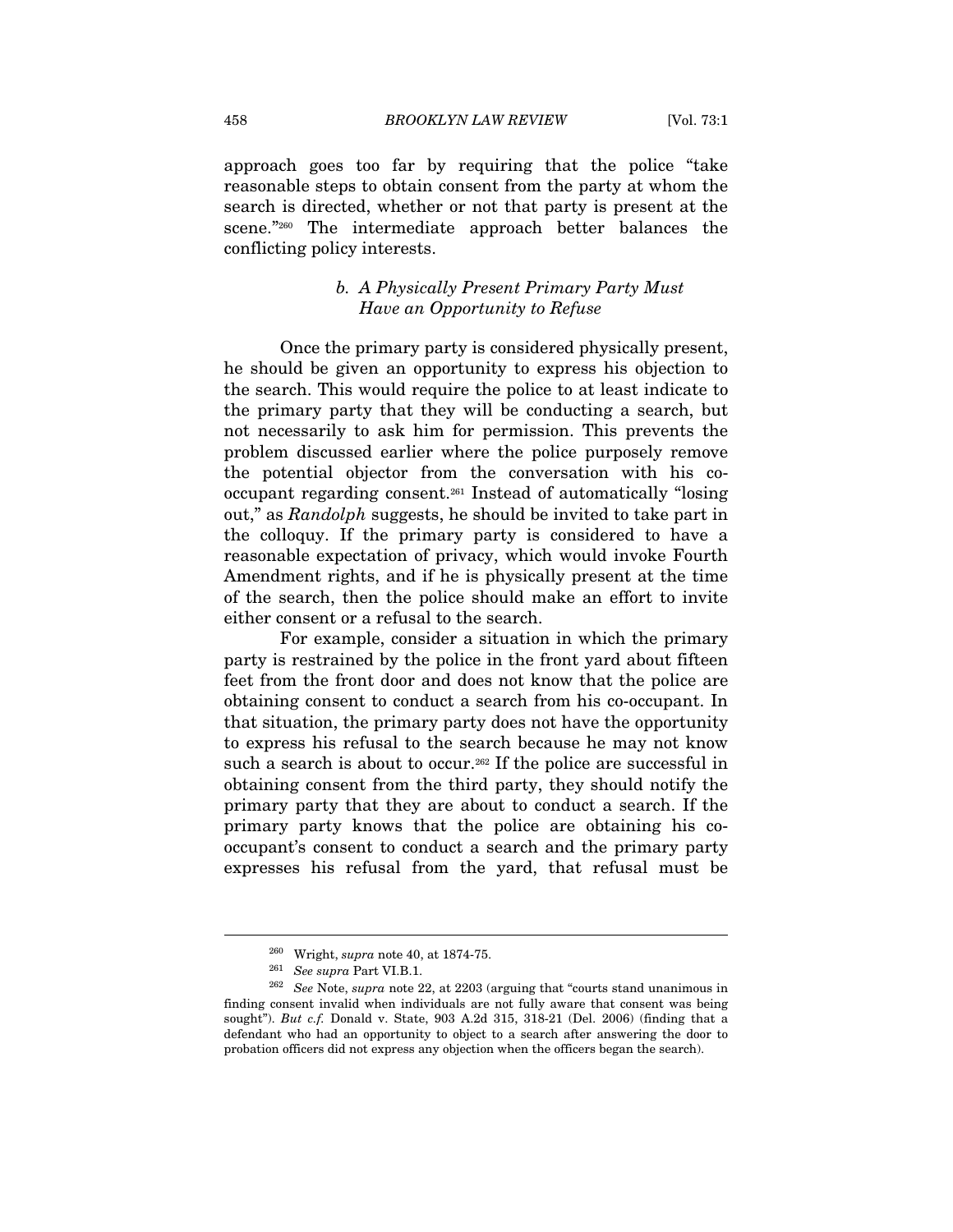respected even though he is "nearby but not [taking] part in the threshold colloquy."263

A case in which this approach could have been applied was Starks v. State, from the Indiana Court of Appeals, in which the police were informed that the suspect, Starks, was in the basement of the house prior to entering the residence.<sup>264</sup> Knowing that Starks was armed, the police entered and placed him in handcuffs.<sup>265</sup> The police then conducted a search based upon a third party's consent without first discussing it with Starks, who was clearly present and not about to go anywhere.<sup>266</sup> The court held that, under *Primus v. State*,  $267$  it was unnecessary for the police to ask for his consent when they already had the permission of a third party.<sup>268</sup> While Randolph discounted the idea of requiring the police to take affirmative steps to find a potentially objecting co-occupant, this approach would only require affirmative steps to be taken when the cooccupant had already been found. The issues involved with locating the co-occupant, such as time consumption, impracticalities, and lack of clarity about whom to locate,<sup>269</sup> are limited when the potentially objecting co-occupant is within feet of the police and when it would take seconds, or minutes at most, to indicate that they will be conducting a search.

The Randolph majority feared that "every cotenant case" would turn into a test about the adequacy of the police's efforts to consult with a potential objector."270 The Court reasoned that, since most suspects actually give their consent when asked for it, $271$  the police should not be required to ask the primary party for his consent. Yet for this precise reason, assuming that supposition is true, requiring the police to tell a physically present suspect of an impending search would not interfere with the goals of law enforcement. If the primary party is likely to give consent and actually does so, no thirdparty consent is needed at all. If the primary party does not consent but is at least informed of the impending search and

<sup>&</sup>lt;sup>263</sup> See Randolph, 547 U.S. at 121.<br><sup>264</sup> Starks v. State, 846 N.E.2d 673, 677 (Ind. Ct. App. 2006).<br><sup>265</sup> Id. at 677-78.<br><sup>266</sup> Id. at 678.<br><sup>267</sup> 813 N.E.2d 370, 374 (Ind. Ct. App. 2004).<br><sup>267</sup> 813 N.E.2d 370, 374 (Ind. Starks was not physically present or did not expressly refuse to consent to the search).<br><sup>269</sup> Randolph, 547 U.S. at 121-22.<br><sup>270</sup> Id. at 122.<br><sup>271</sup> Id.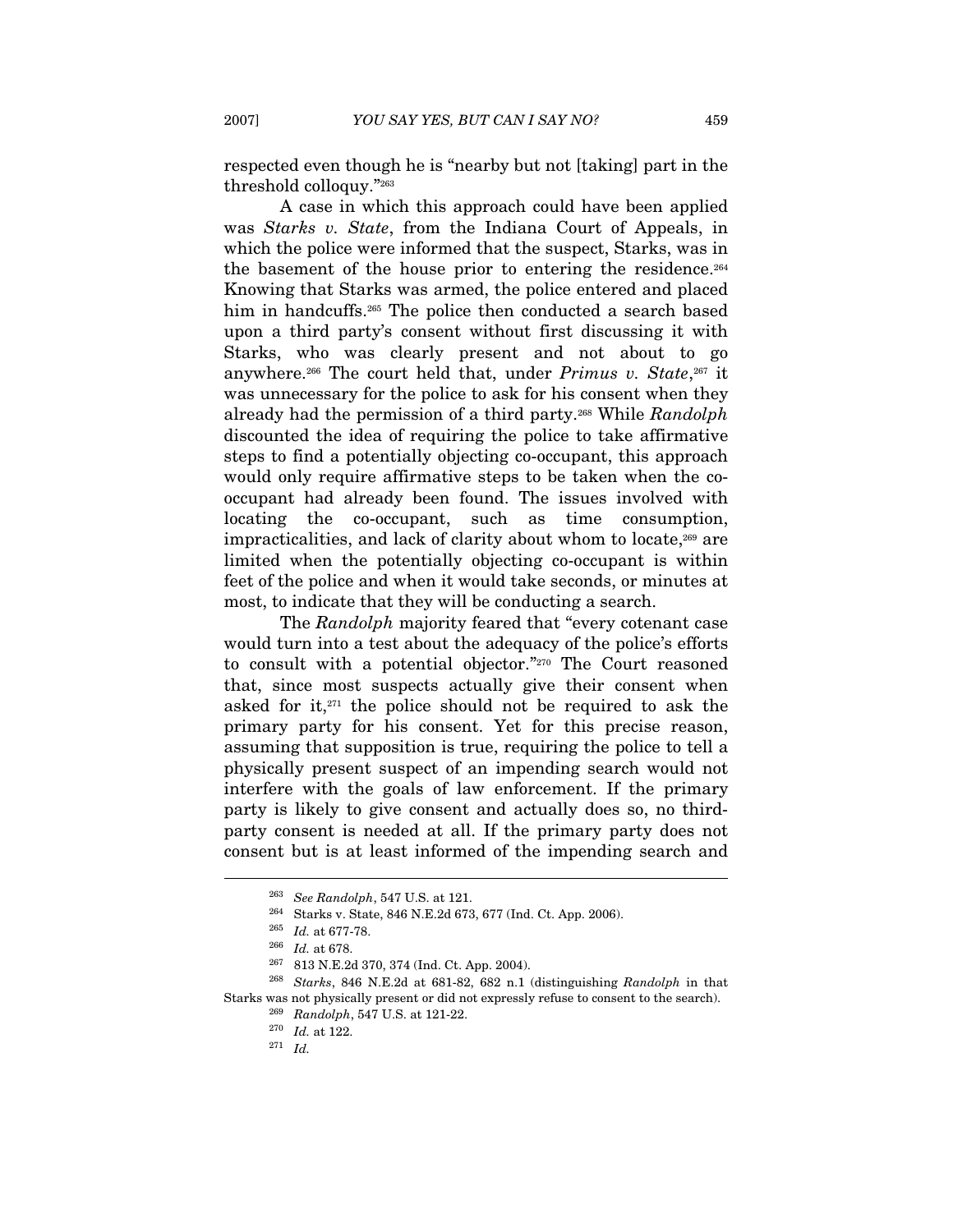does not object, the prosecutor has a stronger argument that the search was reasonable, rather than having to rely on the adequacy of the third-party consent alone. By adopting this approach, law enforcement agents do risk receiving an express refusal to a search request, but in the more common scenario where the primary party consents or acquiesces, the facts would likely support a finding that the search was reasonable under Randolph.

This approach can be illustrated through the example of when the primary party is asleep. If the police know that the primary party is asleep while the police obtain a third party's consent, an attempt to wake him should be made either by the police or his co-occupant. The Randolph majority considered this scenario, but rejected it so as not to undercut Rodriguez and also to draw the "fine line" for reasonableness of these searches when the defendant is at the door and objecting.<sup>272</sup> This result, however, is too harsh for the primary party. In United States v. Davis, for example, the defendant, who was asleep in his house, was considered "absent" because he did not come to the door after the police knocked and shouted before entering.273 Even though the defendant was presumably not too far from the door, this was still considered an absence under Randolph.274 This further illustrates that the difference between being considered absent or present is fundamental to the protection of a defendant's Fourth Amendment rights.

What would happen if the primary party woke up in the middle of the search and objected to it? Would the police stop the search and not use any evidence they found against him? In order to maintain our "widely held social expectations,"275 someone should tell the primary party that his property is being searched by the police instead of having the suspect wake up to find the police rummaging through his belongings. Such actions run counter to a person's expectation of privacy and thus are inconsistent with a key concept of the Fourth Amendment. If no one is available to wake a primary party before the search, the police should then obtain a warrant.

 $272$  Randolph, 547 U.S. at 121. See Illinois v. Rodriguez, 497 U.S. 177 (1990) (holding that a search was reasonable where the defendant was asleep and the police

did not rouse him before entering and searching the premises). See supra Part III.B. <sup>273</sup> United States v. Davis, No. 1:06-CR-69, 2006 WL 2644987, at \*2 (W.D. Mich. Sept. 14, 2006). 274 See Randolph, 547 U.S. at 121. See supra note 196. 275 Randolph, 547 U.S. at 111.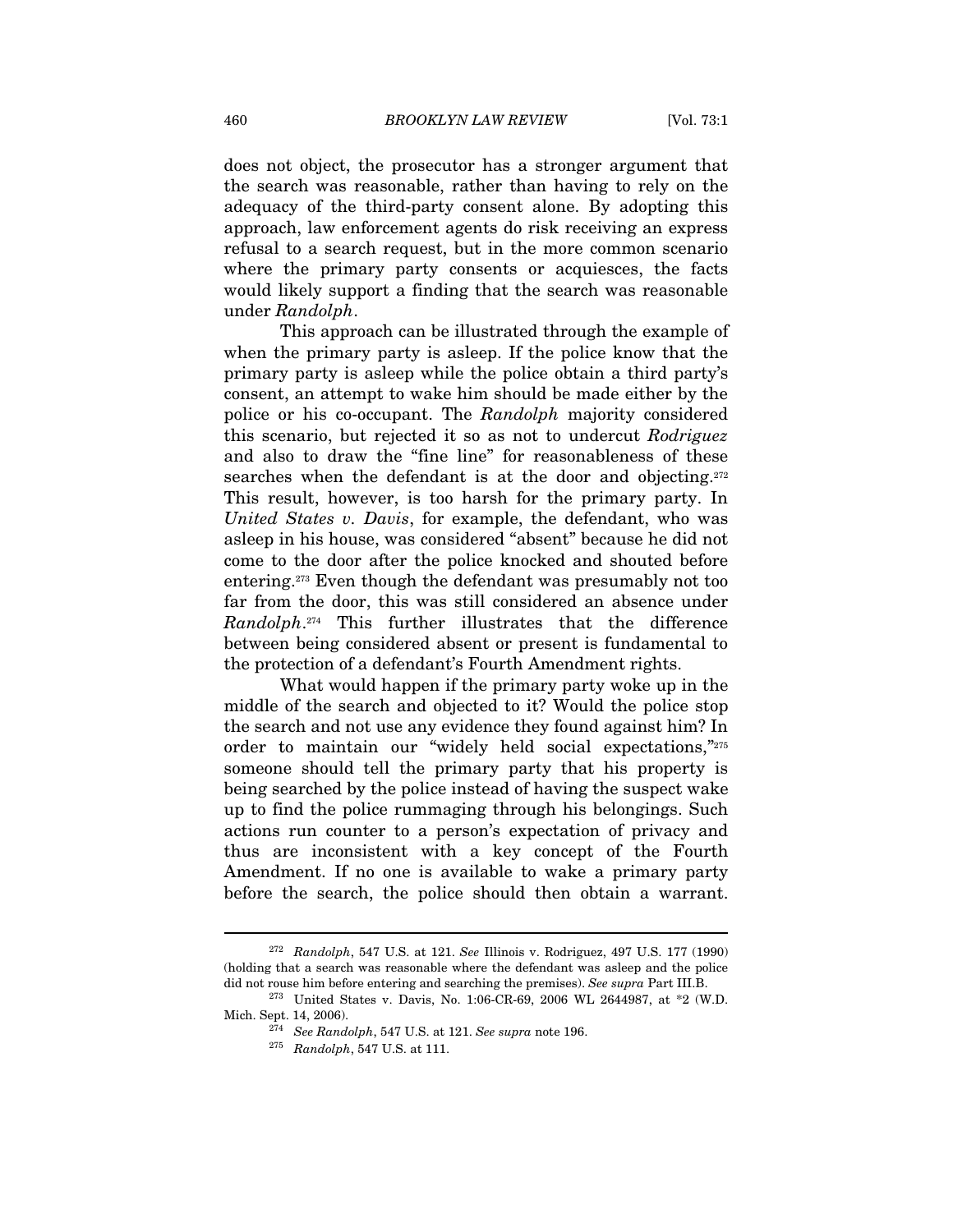Without such a requirement, the police may not bother making any attempt to obtain a sleeping primary party's consent and instead begin the search before he awakes and has an opportunity to object. This would be analogous to removing the primary party to avoid his possible objection, which Randolph prohibits.276

Therefore, the Randolph rule should be modified to provide a more expansive definition of "physically present" and to require the police to at least notify a physically present primary party that they will be conducting a search. This is necessary even though it undercuts the Matlock rule. The Matlock rule should apply to absent primary parties, and the Randolph rule should apply to present primary parties. As a result, there would be less confusion about which case applies under a given set of circumstances.

# 2. "Express Refusal" Should Be Defined Narrowly

Once the primary party is considered physically present and the police have told him about the search, the primary party then has the opportunity to make an express refusal to the search. The determination of whether there is express refusal by the primary party should be based on the objective reasonableness of a police officer, as in any consent case.277 It should be the responsibility of the defendant to expressly object or make a refusal to the search when he is given the opportunity to do so. Under Randolph, the police cannot validly conduct a warrantless search where at least one present cooccupant expressly refuses to consent to the search.278 The Court should continue to have a strict requirement of the term "express refusal" because this will strike an appropriate balance with a more expansive definition of physically present.279 While law enforcement agents should be required to maximize the number of co-occupants included in the consent colloquy, agents should not be required to refrain from

 $^{276}\,$  Id. at 121. 277 See supra notes 26-28 and accompanying text; see also Florida v. Jimeno, 500 U.S. 248, 251 (1991) (citing, inter alia, Rodriguez, 497 U.S. at 183-89 (1990)) (noting that the "standard for measuring the scope of a suspect's consent under the Fourth Amendment is that of 'objective' reasonableness—what would the typical reasonable person have understood by the exchange between the officer and the suspect?").<br> $\frac{278}{278}$  Randolph, 547 U.S. at 120.<br> $\frac{279}{279}$  See supra Part VI.C.1.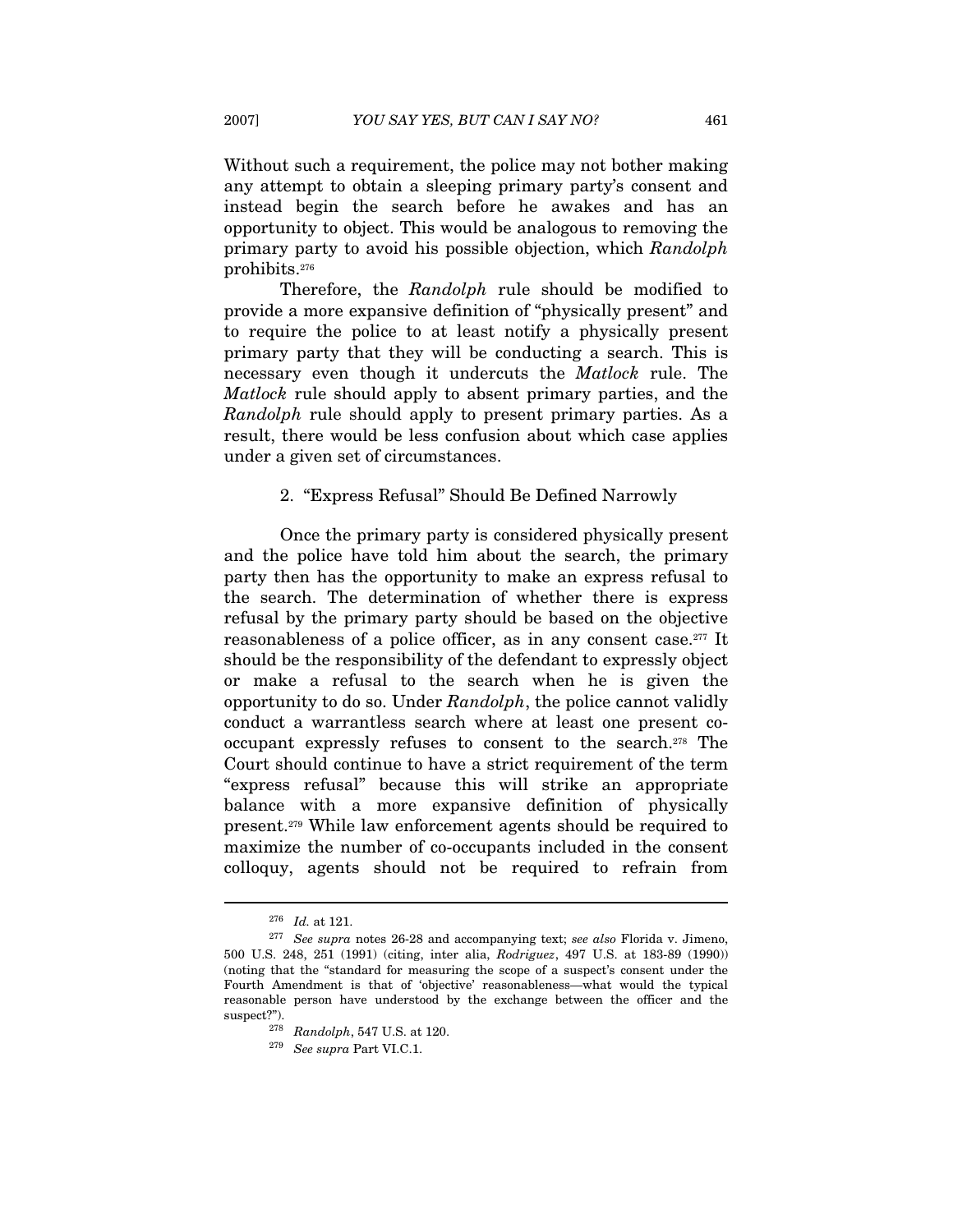searching where one co-occupant expressly consents and another does not expressly refuse. The Court should go a step further, however, by defining the parameters of express refusal. Although Randolph did hold that the refusal must be unequivocal, courts have been interpreting this phrase differently, with some courts applying Randolph and others not.280 A more uniform definition of express refusal will make it simpler to determine if the search was reasonable under the circumstances.

For example, the term "express refusal" could require that a primary party clearly indicate his unequivocal objection to the search in the negative. This does not require one particular way for a primary party to express refusal, as long as it is reasonable for an officer to understand that an objection was made. For example, a primary party does not need to say "I refuse to consent to a search" in order for an express refusal to be recognized. A simple "No" or "I don't want you to search" should be sufficient. Thus, the police would have the simple task of determining whether the primary party's statement, whether unsolicited or upon request, unequivocally objects to the search.

There is a clear difference, however, between objecting to a search and declining to consent.281 Declining to consent should not be sufficient to create a dispute over permission to enter or search, and therefore it should not invalidate a thirdparty consent search. For example, silence in response to a request for consent should not be considered an express refusal. Nor should any statement that the police could reasonably understand to be an abdication of authority over the premises being searched.282 If the primary party says to the officer "It's not my home; you can't go in there," this would not be an express refusal because the primary party has not unequivocally stated his personal objection to the search.<sup>283</sup>

<sup>280</sup> See supra Part VI.A.1.

 $^{281}$   $\,$   $\,$  See United States v. Reed, No. 3:06-CR-75, 2006 WL 2252515, at \*5 (N.D. Ind. Aug. 3, 2006).

 $282$  See United States v. Sandoval-Espana, 459 F. Supp. 2d 121, 136 (D.R.I. 2006); see also United States v. Jones, 184 Fed. Appx. 943, 947-48 (11th Cir. 2006) (holding that the defendant did not have standing to challenge the validity of a search because he failed to show a subjective expectation of privacy where he stated that he had no authority to give consent to search the residence, despite having personal effects there). <sup>283</sup> See United States v. Murphy, 437 F. Supp. 2d 1184, 1192-93 (D. Kan.

<sup>2006);</sup> see also Reed, 2006 WL 2252515 at \*5 (citing Randolph, 547 U.S. at 113) (reasoning that if a visitor is at the door of a residence, his confidence about whether he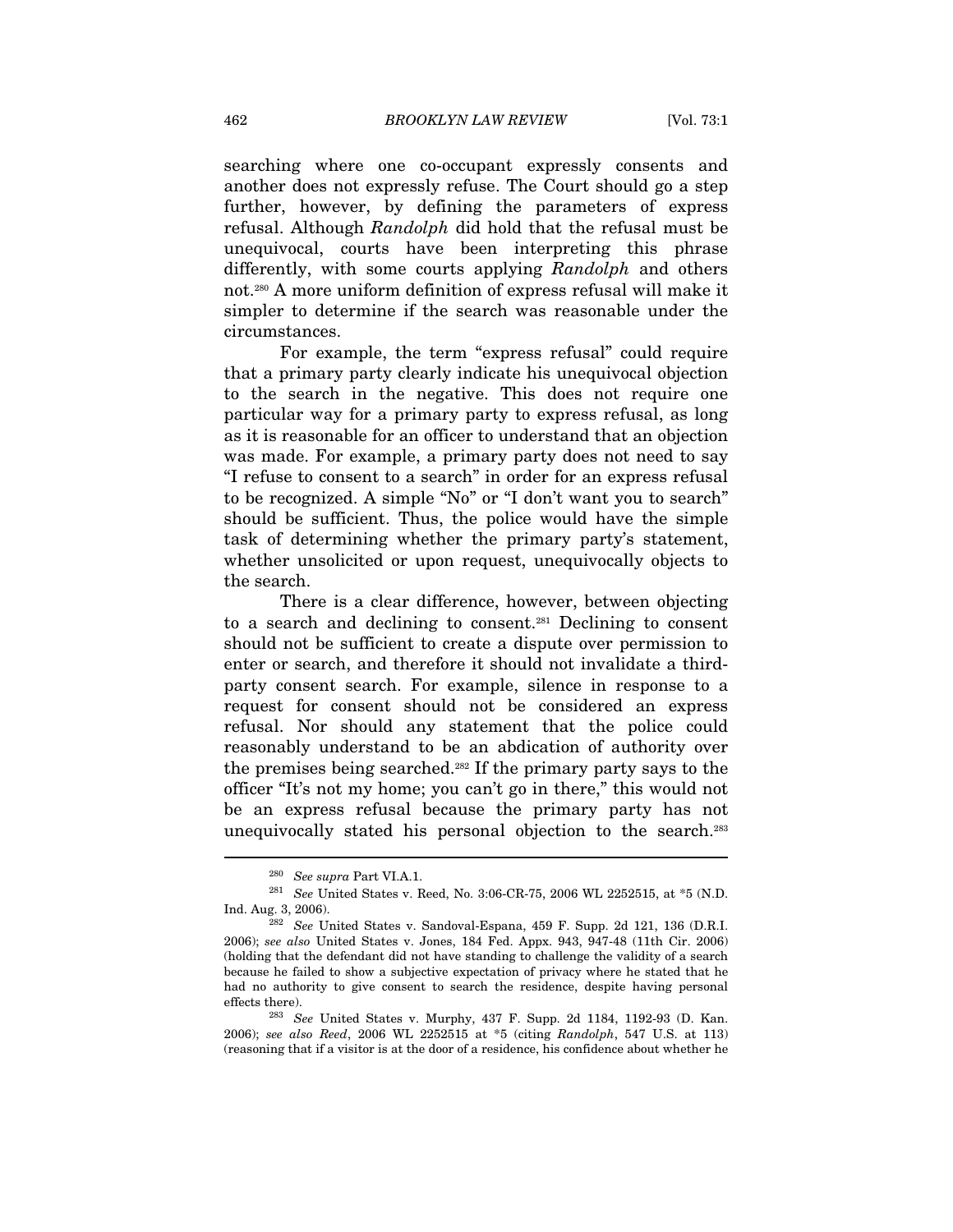Similarly, if the primary party answers "It's not mine" in response to a request for permission to search the vehicle he is operating after obtaining the consent of a co-passenger, this also would not be an express refusal.284 Instead of expressing his objection, such a statement merely indicates to the police that the primary party does not believe the police have permission. On the other hand, "consent with qualification"285 should be respected if the primary party makes clear that he refuses and if it is reasonable for the police officer to understand the limitations on the consent.286

There are several reasons why the standard for express refusal should be defined more narrowly. First, in these situations, there would already be third-party consent, which has been recognized as valid consent for years in Supreme Court jurisprudence.<sup>287</sup> The express refusal must be sufficiently clear to the police to render the permission disputed, which would negate the validity of the third party's consent.<sup>288</sup> Just as a warrantless consent search will only be reasonable with clearly expressed consent from the primary party,289 a warrantless third-party consent search should only be unreasonable if the primary party expressly refuses in the face of a third party's express consent. Second, as mentioned above, most suspects when asked for consent are likely to give it.290 Thus, where one co-occupant expressly gives consent, there is a rebuttable presumption that another co-occupant will also consent if given the opportunity. If the primary party objects, he should be required to rebut this presumption with a clear showing that he, unlike his co-occupant, is not the typical suspect who gives his consent when asked. Third, the search being done without the primary party's consent is only of

has permission to enter "would be unshaken if one occupant said 'come in,' and the other said, 'this isn't my place'").<br>
<sup>284</sup> See Sandoval-Espana, 459 F. Supp. 2d at 136.

<sup>285</sup> See, e.g., United States v. Dominguez-Ramirez, No. 5:06-CR-6-OC-10, 2006 WL 1704461, at \*2, \*8 (M.D. Fla. June 8, 2006).<br><sup>286</sup> See supra Part IV.A.1.<br><sup>287</sup> See supra Part III.<br><sup>287</sup> See Randolph, 547 U.S. at 113-20; see also Fisher, supra note 74, at 204-05.<br><sup>289</sup> See, e.g., Johnson v. United S

a search violated the Fourth Amendment when the defendant merely acquiesced to an officer's demand to enter); see also Note, supra note 22, at 2203 (noting that courts consistently find consent searches invalid where there is "some indication [that] consent is not clearly given").<br><sup>290</sup> See Georgia v. Randolph, 547 U.S. 103, 122 (2006).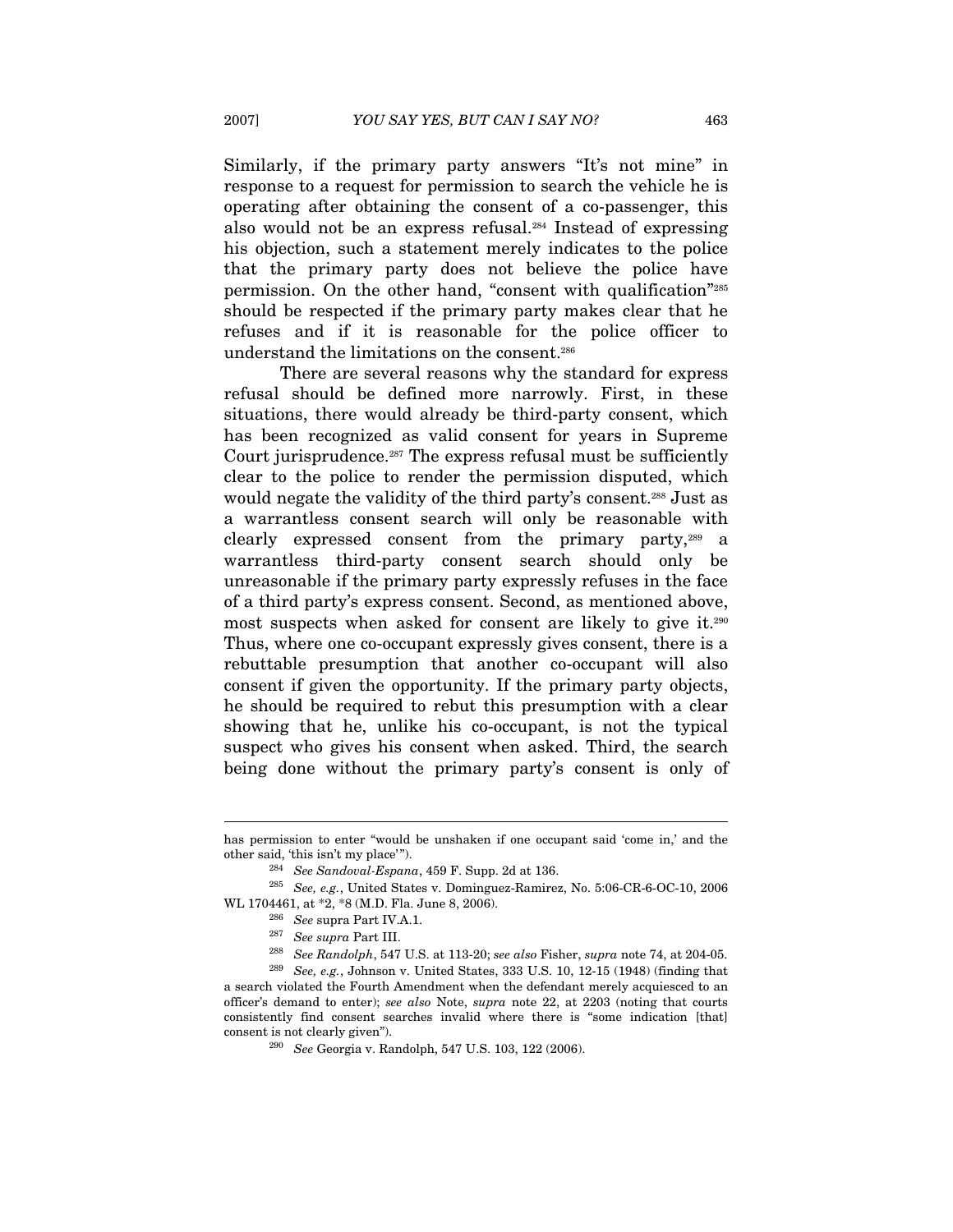common areas that the co-occupants share.291 Therefore, the primary party has already assumed the risk that his cooccupant will expose that area to the police in his absence,  $292$ and he must clearly cancel that assumption when he is present.

Thus, there should continue to be a strict requirement of the defendant to expressly object to a search when a third party has consented to it. The refusal should be sufficiently clear to the police such that a reasonable law enforcement agent would understand that the defendant disputes the consent offered by a co-occupant.

#### VII. CONCLUSION

The United States Supreme Court changed the warrantless third-party consent search doctrine in Georgia v. Randolph.293 Previously, under United States v. Matlock,294 warrantless consent searches of the common area of a home were deemed reasonable if a person with common authority over the premises consented to the search.295 A majority of federal and state courts had interpreted Matlock to mean that third-party consent searches are reasonable even if the defendant is physically present at the time of the search and objects to the search.296 A minority of state courts had interpreted Matlock to mean that a third party's consent is not reasonable against the defendant if the defendant is present at the time of the search and does not consent to it. Under Randolph, the Supreme Court adopted the minority view by holding that third-party consent searches are unreasonable as to the defendant if the defendant is physically present and expressly refuses to give consent to the search.297 Despite the new doctrine, which in theory expands Fourth Amendment rights, the Randolph holding has not had a substantial impact on invalidating third-party consent searches as unreasonable in lower federal and state courts. Randolph's narrow holding allows lower courts to maintain the previously existing majority view by distinguishing Randolph on the basis that a

<sup>&</sup>lt;sup>291</sup> See Randolph, 547 U.S. at 133-36 (Roberts, C.J., dissenting).<br><sup>292</sup> See supra Part III.A.<br><sup>293</sup> Randolph, 547 U.S. at 108.<br><sup>294</sup> 415 U.S. 164 (1974).

<sup>&</sup>lt;sup>295</sup> Id. at 171.<br><sup>296</sup> See Randolph, 547 U.S. at 108 n.1; see also supra Part III.A.<br><sup>297</sup> Randolph, 547 U.S. at 108, 120.